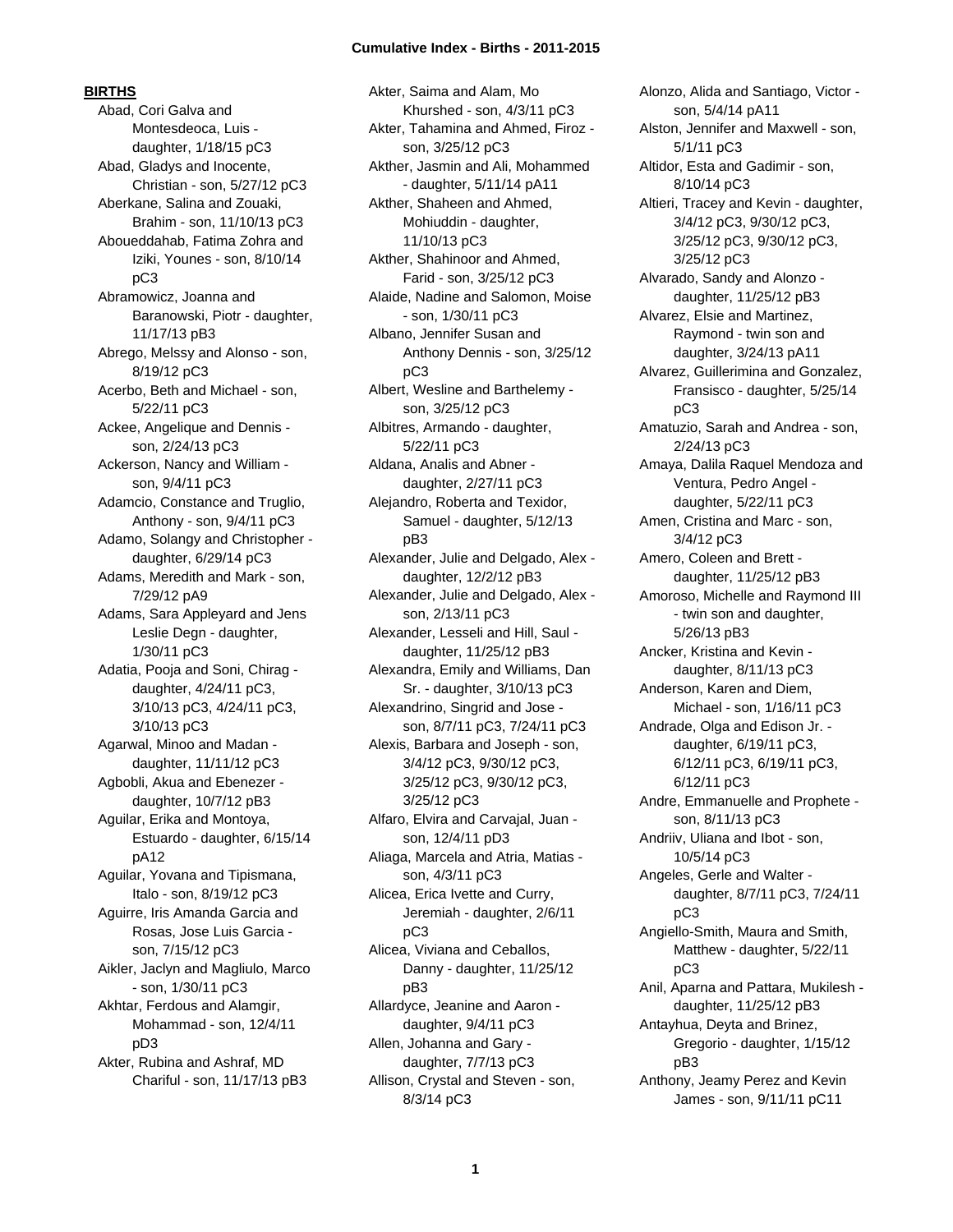**BIRTHS** *(Continued)* Anto, Jennifer Robin and Christopher Alexander daughter, 3/25/12 pC3 Antonszewski, Jennifer and James daughter, 8/11/13 pC3 Aparicio, Megan and Ron - son, 3/24/13 pA11 Aquino, Clansy and Varegas, Otto son, 2/24/13 pC3 Aragon, Miriam Cos and Rodriguez, Byron - son, 11/25/12 pB3 Arcano, Jessica and Re, Jesse daughter, 5/12/13 pB3 Arcoite, Debbie and Mario - son, 1/30/11 pC3 Arcuri, Jennifer and Capuano, James - son, 1/2/11 pC3, 6/29/14 pC3 Arcuri, Jennifer Jay and Capuano, James Joseph - son, 7/15/12 pC3 Arevalo, Wilma Gomez and Naranjo, Raul Jara - daughter, 12/16/12 pC4 Arguello, Andrea and Jordan, Anthony - son, 5/22/11 pC3 Arikkala, Ramya and Gioundalkar, Lakshmeenarayana - son, 8/26/12 pA9 Arnold, Joanne and Bryan - son, 3/10/13 pC3 Arrington, Shadora - daughter, 3/24/13 pA11 Arroquin, Liessel and Anthony son, 4/12/15 pC3 Arx, Judith and Daniel von - son, 1/18/15 pC3 Asegan, Claudia Elena and Bente, Adrian Vasile - daughter, 9/4/11 pC3 Asencio, Magna Liseth and Contreras, Victor Manuel Muoz - son, 9/2/12 pA9 Askew, Sandra and Jones, Ian daughter, 5/1/11 pC3 Askew, Shakia and Hudson, Giovanni - son, 10/13/13 pB3 Asmis, Stephanie and Chris - son, 12/4/11 pD3 Ataide, Adelciane Santos and Laercio Rocha - son, 6/9/13 pB3

Atluri, Neeharika and Abbineni, Ravi - son, 8/7/11 pC3, 7/31/11 pC3 Audino, Carolyn and Bruce daughter, 7/15/12 pC3 Auriemma, Kelly and Joseph daughter, 7/15/12 pC3 Auz-DeLelle, Angela and DeLelle, John - son, 6/9/13 pB3 Aversano, Alexandra and Soto, Omar Jamick - son, 7/24/11 pC3 Avila, Sonia and Mynor - daughter, 5/1/11 pC3 Azemaj, Melie and Memli daughter, 8/10/14 pC3 Azzi, Naima and Fouad, Yassin daughter, 1/18/15 pC3 Babilonia, Rebecca and Peart, Timothy - son, 11/11/12 pC3 Babore, Jenn and Rocco daughter, 9/4/11 pC3, 9/25/11 pC3 Bacso, Erika and Erno - daughter, 1/16/11 pC3 Baez, Fior and Sanchez, Manuel daughter, 10/5/14 pC3 Bagwe, Swapnila and Rahul Prabhakar - daughter, 2/6/11 pC3 Bai, Bo and Zhou, Bo - son, 1/16/11 pC3 Bailey-Bramble, Sharona and Anthony, James - daughter, 7/15/12 pC3 Bailey, Elizabeth and Joshua - son, 5/29/11 pC3, 8/11/13 pC3, 5/29/11 pC3, 8/11/13 pC3 Bailey, Roxanne and Esposito, Bernard 'Jay' - son, 10/13/13 pB3 Baker, Christina and John - son, 11/25/12 pB3 Baker, Jessica and Craig - son, 9/4/11 pC3 Baker, Kyle and Keith - son, 7/6/14 pC3 Baker, Ronnisha - daughter, 8/3/14 pC3 Balderston, Megan and William daughter, 9/28/14 pA14 Balladin, Petula and Curry, Michael son, 8/26/12 pA9 Ballantyne, Mary and Ebenstein, David - son, 4/12/15 pC3

Bally, Kate and Daniel - son, 1/15/12 pB3 Balogh, Lindley and Perez, Edwin Jr. - son, 1/18/15 pC3 Balta, Edith and Molina, Somteago daughter, 7/15/12 pC3 Baney, Jasminka - daughter, 3/10/13 pC3 Baptiste, Nadege and Michel - son, 9/28/14 pA14 Barabash, Lana and Dmytro daughter, 5/22/11 pC3 Barahona, Jennifer Donalds and Joseph Oscar Jr. - son, 9/4/11 pC3 Baranov, Aksana and Michael son, 8/11/13 pC3 Barchou, Caroline and Palmer, Joseph - son, 11/25/12 pB3 Barker, Katie and David - son, 8/26/12 pA9 Barkley, Madell and Thompson, Sean - daughter, 4/6/14 pA9 Barnard, Anne and Alex - daughter, 4/17/11 pC3 Barnes, Charles and Melody daughter, 1/29/12 pB3 Baron, Dahly and Danny - son, 5/22/11 pC3 Baronowski, Michelle and Jon daughter, 11/25/12 pB3 Barragan, Esperanza and Enamorado, Miguel daughter, 2/20/11 pC3 Barrett, Shara and Newton, Donte daughter, 9/29/13 pB3 Barrientos H., Keyli - son, 5/27/12 pC3 Barrientos, Celia and Berreondo, Diego - son, 1/2/11 pC3 Barrios, Marcella and Maynor daughter, 5/25/14 pC3 Barrot, Bridget and John - son, 6/26/11 pC3 Barstow, Nicole S. - son, 2/19/12 pC3 Bartoszek, Lydia and Ray daughter, 5/27/12 pC3 Barwinski, Michelle and Matt daughter, 5/25/14 pC3 Bascaradasse, Revathy and Subramanian, Ramalingham daughter, 5/22/11 pC3 Basile, Pina and Fabio - son, 5/25/14 pC3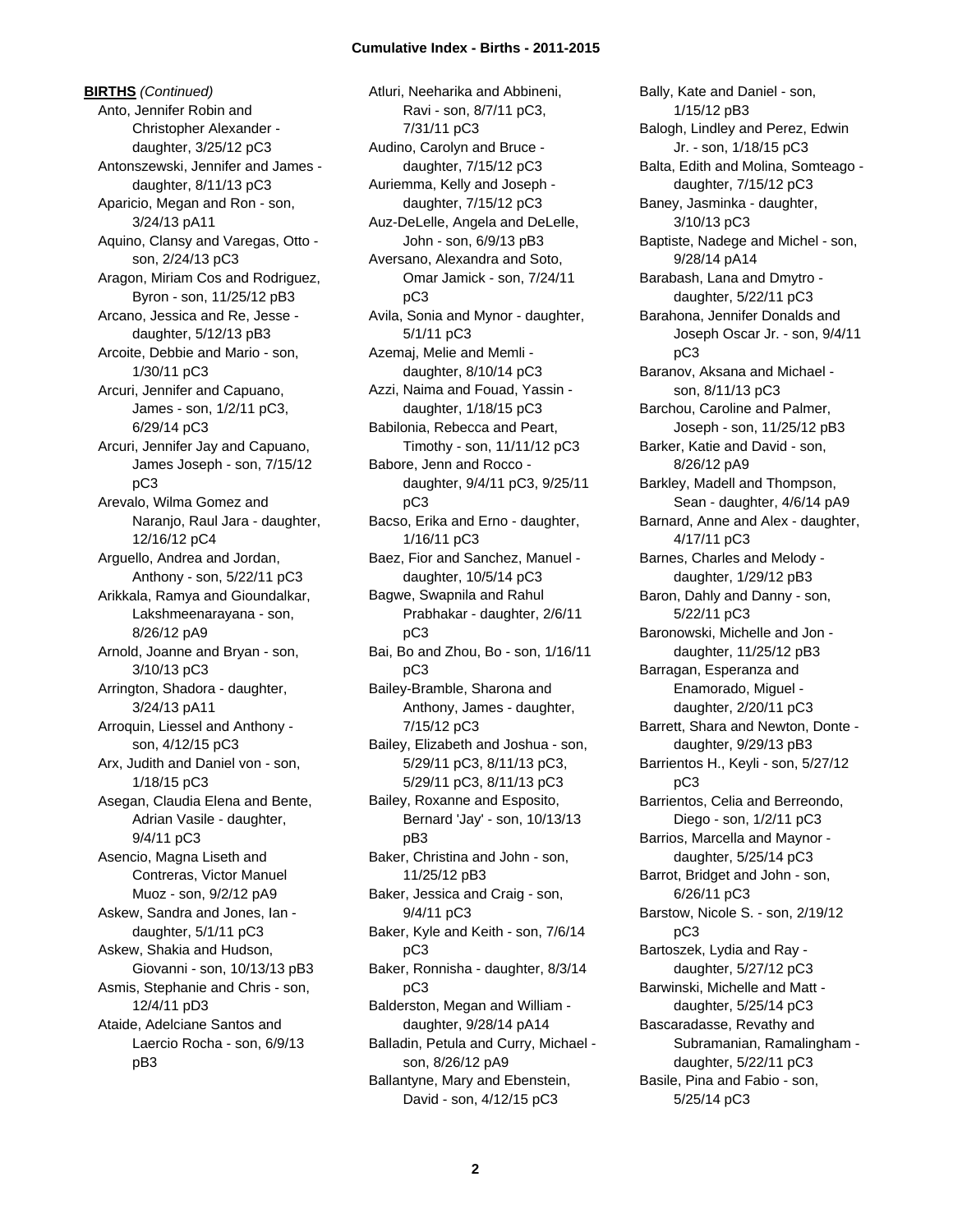**BIRTHS** *(Continued)* Basler, Karen and Jeff - son, 7/17/11 pC3 Bastien, Manoucheka - daughter, 11/10/13 pC3 Basu, Debarati and Sarkar, Partha son, 4/28/13 pB3 Baumgold, Jennifer Kucharski and Nicholas - daughter, 5/22/11 pC3 Bavedas, Kathryn and Greg daughter, 12/6/13 pA3, 11/10/13 pC3 Beaudin, Katie and Adam daughter, 4/3/11 pC3 Becker, Erin and Ken - son, 12/2/12 pB3 Beckham, Charice and Pearson, Devon - son, 8/26/12 pA9 Beckman, Laura and Oliver daughter, 8/26/12 pA9 Beers, Norah Elaine and Michael Osborne - twin sons, 5/1/11 pC3 Begium, Roksana and Noor, Mohammed Nasir - son, 5/22/11 pC3 Begum, Ismat and Azad, Amin son, 9/16/12 pA9 Begum, Kohinoor and Jafor, Ahmed - son, 12/29/13 pC3 Bel-Jean, Leah and McKeithen, Gregory - son, 3/31/13 pC3 Belgevish, Fatima and Bouri, Mustapha - daughter, 9/4/11 pC3 Bell, Alexandra and Joseph daughter, 10/5/14 pC3 Bell, Kelly Parsons and Eric Matthew - son, 2/19/12 pC3 Bell, Trenetta and Waldren, Kennedy - son, 3/9/14 pC3 Bellantoni, Catherine and Anthony daughter, 8/3/14 pC3 Bellantoni, Kim - daughter, 3/4/12 pC3 Bellino, Stephanie and Scott daughter, 6/15/14 pA12 Bellino, Stephanie and Scott - twin sons, 12/16/12 pC4 Bellmare, Lauren and Charles daughter, 1/18/15 pC3 Belloso, Glendy and De Leon, Mario - son, 5/27/12 pC3

Belloso, Vilma and Quim-Hun, Edwin - son, 10/5/14 pC3 Bendl, Jennifer and Ryan daughter, 3/25/12 pC3 Benedetto-Lacey, Alyssa and Lacey, Tom - son, 4/28/13 pB3 Benedict, Lauren Coyne and Bruce Whitlock - son, 6/26/11 pC3 Bennett, Yolanda and Reid, Fulton son, 5/22/11 pC3 Benoit, Tori and Ackley, Bill daughter, 3/9/14 pC3, 11/25/12 pB3 Bepler, Bridget and Tim - son, 3/4/12 pC3 Berger, Page and Stephen daughter, 8/19/12 pC3 Bergner, Lisa and Justin - son, 5/26/13 pB3 Berland, Kristi and Terrance daughter, 9/25/11 pC3 Berlanga, Vanessa and Tello, Alejandro - daughter, 8/3/14 pC3 Bernandina, Rosario and Romirez, Uriel - daughter, 3/31/13 pC3 Bernard, Ivelise and Reginald - son, 6/29/14 pC3 Bernardino-Elias, Eusebia and Recinos-Sarcino, Edgar - son, 3/9/14 pC3 Best, Alexandra and John - son, 4/28/13 pB3 Best, Shantasia and Tomberlin, Joseph - daughter, 4/10/11 pC3 Bethea, Kiysha and Murray, Merlo son, 12/16/12 pC4 Betz, Callie and Adam - daughter, 8/3/14 pC3, 3/10/13 pC3 Betz, Regina and Mark - son, 9/28/14 pA14 Bhalla, Akanksha and Akesh daughter, 6/15/14 pA12 Bhandari, Renue and Ashish - son, 12/29/13 pC3 Bible, Hannah and Maas, John son, 11/25/12 pB3 Bieling, Donald and Danielle - son, 1/6/14 pA3 Bier, Melissa and Matt - son, 6/9/13 pB3 Bijou, Blair and Craig - daughter, 5/12/13 pB3

Bilodeau, Melissa and Sebastien son, 4/24/11 pC3 Bisono, Francia Josefina and Sandemente, Gustavo Adolfo son, 10/7/12 pB3 Bistolas, Christa and Michael - son, 7/15/12 pC3 Bjorkman, Anna and Sam daughter, 11/25/12 pB3 Black, Tennille and Tambini, Marc daughter, 8/3/14 pC3 Blackwood, Karla and Beckford, Christopher - son, 10/13/13 pB3 Blair, Brooke and Dylan - son, 3/24/13 pA11 Blake, Cherri and Pierre-Louis, Michael - daughter, 7/28/13 pC3 Blanco, Claudia and Ortiz, Ruben daughter, 12/4/11 pD3 Blasberg, Ashley and Eric daughter, 10/5/14 pC3 Bloom, Karen and Zack - son, 3/9/14 pC3 Bo, Jennifer and Philippe daughter, 7/10/11 pC3 Boel, Kelly and Ryan - son, 9/9/12 pC3 Boitert, Rosebine and Morency, Pierre - son, 7/10/11 pC3 Bolanos, Giuliana and Carlos - son, 10/13/13 pB3 Bolanos, Haideilia and Victor - son, 12/4/11 pD3 Bolanos, Melissa and LaVioia, Tyler - daughter, 7/15/12 pC3 Bolanos, Melissa and LaViola, Tyler - daughter, 6/26/11 pC3 Bolivar, Maria and Jaume, Juan son, 8/10/14 pC3 Bonawandt, Tara and Chuck - son, 9/4/11 pC3 Bonenfant, Lauren and King, Matthew - daughter, 6/15/14 pA12 Bonfiglio, Patrice and Thomas daughter, 10/5/14 pC3 Bonila, Gabby and Alvarado, Ricardo - son, 3/10/13 pC3 Bonorino, Victoria Gonzalez and Mas, Diego - son, 5/26/13 pB3 Borros, Maria and Recinos, Edwin son, 2/19/12 pC3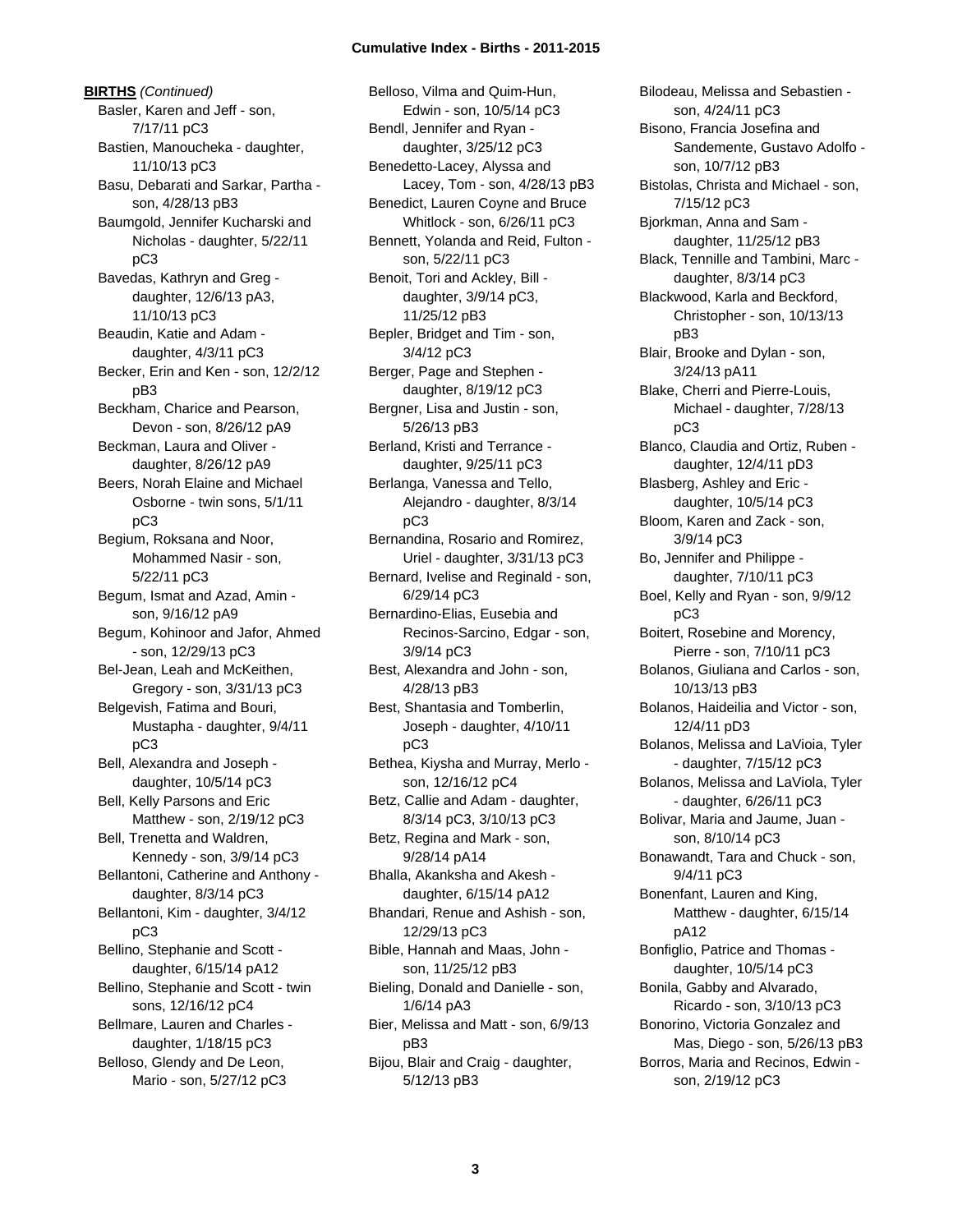**BIRTHS** *(Continued)* Bosch, Frank and Maria - son, 9/25/11 pC3 Bosch, Jillian and Torrico, Berto daughter, 11/11/12 pC3 Bosch, Melissa and Christopher daughter, 9/15/13 pC3 Bosco, Traci and John - daughter, 8/19/12 pC3 Boseman, Trudy and Kevin daughter, 4/3/11 pC3 Botero, Madelaine and Mendez, Carmelo - son, 2/20/11 pC3 Bothwell, Jessica and David daughter, 12/4/11 pD3 Bouchard, Chantal and Brown, Christopher - daughter, 8/10/14 pC3 Boulier, Katherine and Charles IV son, 11/17/13 pB3 Bourassa, Brittany and Christopher son, 5/25/14 pC3 Bourhrib, Sara and Kaifouf, Abdelkarim - son, 9/2/12 pA9 Bouris, Laurie and Eric - daughter, 11/11/12 pC3 Bouteneff, Tara and Michael - son, 7/15/12 pC3 Bova, Emily and Anthony daughter, 5/22/11 pC3 Bowen, Susan and Sean - son, 5/26/13 pB3 Boyd, Mercedes Moet Juanita - son, 6/26/11 pC3 Boyer-Sene, Malaika and Sene, Georges - daughter, 12/16/12 pC4 Boyke, Avion and Taylor, Timothy daughter, 2/13/11 pC3 Boyko, Oksana and Stasyuk, Roman - son, 9/28/14 pA14 Boyle, Heather and Hugh daughter, 10/5/14 pC3 Bradley, Andrea and Bill - twin sons, 6/19/11 pC3, 6/12/11 pC3, 6/19/11 pC3, 6/12/11 pC3 Bradley, Benjamin and Brown, LaShayla - daughter, 11/17/13 pB3 Bradley, Jasmine and Griffin, Kim daughter, 2/27/11 pC3 Bradley, Jessica and Jonathan son, 4/24/11 pC3 Bradt, Katherine and Robert Jr. son, 6/26/11 pC3

Brady, Michele and William Robert son, 2/27/11 pC3 Brancale, Suzanne and David daughter, 12/16/12 pC4 Brandi, Brittany Katherine and Francis, Tyshaun Maurice son, 5/27/12 pC3 Brandi, Brittany Katherine and Lathrop, Christopher James daughter, 2/20/11 pC3 Brandon, Heather N. and Kevin E. son, 5/27/12 pC3 Brant, Megan Dexter and Scott Franklin - daughter, 7/10/11 pC3 Bravo, Jackeline and Flores, Emiliano - daughter, 2/24/13 pC3 Breekland, Lindsay Siegner and Eri son, 5/27/12 pC3 Breen, Jonathan and Christine daughter, 3/10/13 pC3 Brewer, Kely and Lewis, William son, 9/11/11 pC11 Breza, Catherine and David - son, 7/7/13 pC3 Briones, Karen and Bahamonde, Asdruval - son, 8/19/12 pC3 Britt, Martine and Keith - daughter, 11/10/13 pC3 Britt, Theresa and Malachi, Tyshawn - son, 5/27/12 pC3 Brivett, Jullian and Oliveira, Antonio - son, 11/25/12 pB3 Broadbent, Corinne and Allan daughter, 2/6/11 pC3 Bronner, Stefanie Stashenko and Chris - daughter, 4/3/11 pC3 Brooks, Glenda and Gregory daughter, 4/10/11 pC3 Brower, Jamie and Brent daughter, 5/22/11 pC3 Brown, Angella and Cunningham, Quentin - daughter, 5/11/14 pA11 Brown, Elyce and Steve - daughter, 4/3/11 pC3 Brown, Erica - daughter, 9/1/13 pA11 Brown, Erica and Peter - son, 3/24/13 pA11 Brown, Erica Ghiloni and Peter Jr. son, 4/3/11 pC3 Brown, Heather and Soreff, Ben son, 1/6/13 pC3

Brown, Imani Monique and DeJesus, Onix John - son, 8/11/13 pC3 Brown, Karen and Jeremy - son, 9/29/13 pB3 Brown, Lakeya and Reginald - son, 10/13/13 pB3 Brown, Melissa and Robert daughter, 9/1/13 pA11 Brown, Shannon and Albert - son, 5/25/14 pC3 Brown, Theresa and David daughter, 5/11/14 pA11 Bruffett, Jorrie and Marc - daughter, 3/4/12 pC3, 9/30/12 pC3, 3/25/12 pC3, 9/30/12 pC3, 3/25/12 pC3 Bruni, Tiffany and Dave - son, 3/25/12 pC3 Brunit, Manoucha Morisseau and Morisseau, Rickensen daughter, 5/25/14 pC3 Bruno, Jennifer and Ken - daughter, 1/2/11 pC3 Bruno, Jennifer and Kenny daughter, 7/15/12 pC3 Bruno, Jenny and Jamie - son, 6/29/14 pC3 Bruno, Joelene and Fernandez, Jorge - son, 11/17/13 pB3 Brusky, Tracy and David - son, 9/15/13 pC3 Bryant, Chelsea and Dewayne daughter, 2/24/13 pC3 Bryniczka, Erica Zaky and Peter son, 9/29/13 pB3 Builes, Carolina and Freidy daughter, 11/25/12 pB3 Bullock, Shantay and Taylor, Rocerick - daughter, 11/17/13 pB3 Buono, Lindsey and Matthew daughter, 6/29/14 pC3 Burke, Jen and TIm - daughter, 7/15/12 pC3 Burna, Miriam and Michael daughter, 8/7/11 pC3, 7/24/11 pC3 Burnside, Jennifer and Jason daughter, 6/29/14 pC3 Burr, Adrienne and John Russell Jr. - son, 9/30/12 pC3 Burr, Danielle and Kingwood, Greg son, 7/24/11 pC3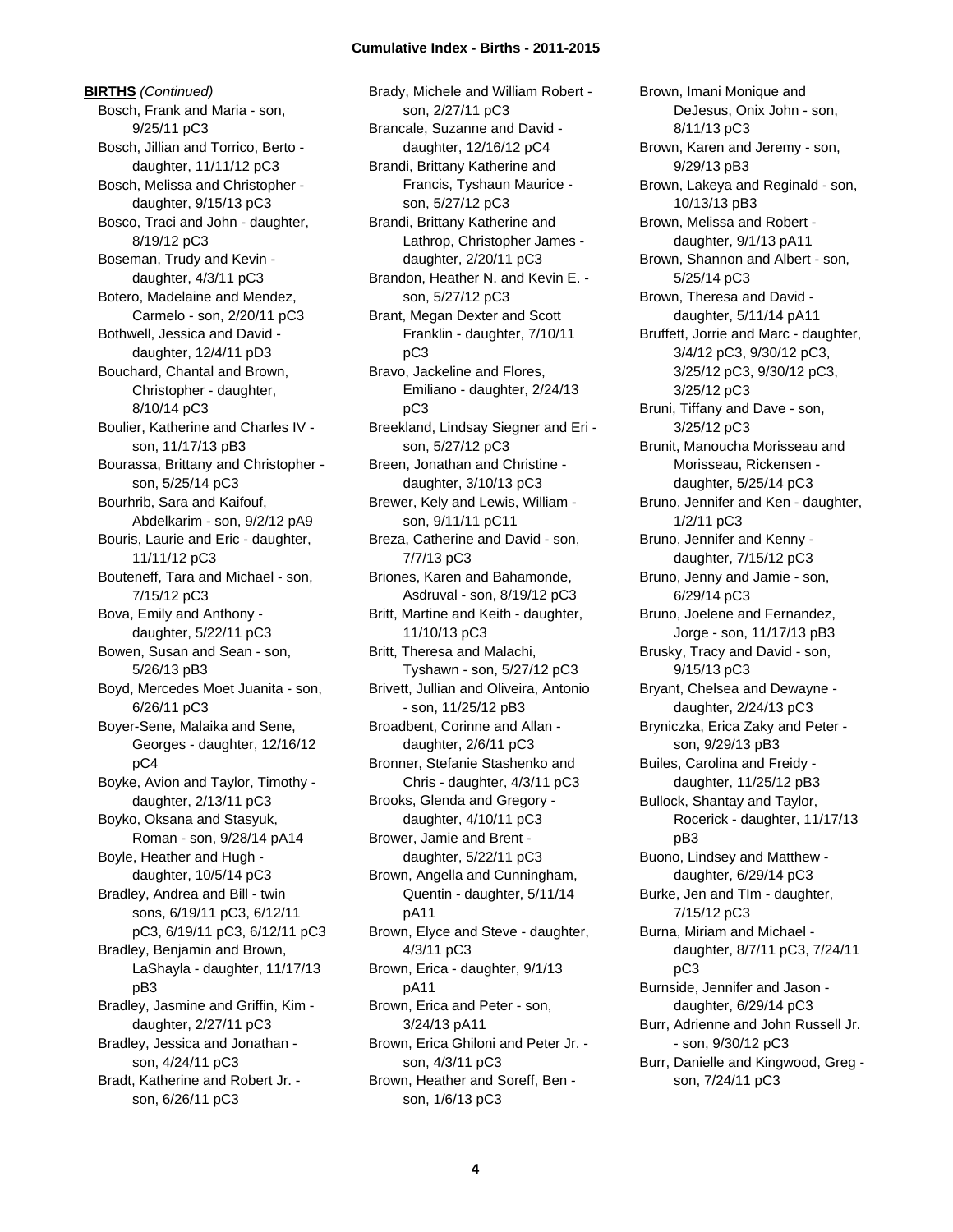**BIRTHS** *(Continued)* Burr, Lindsay and Wohlfort, Christian - daughter, 8/11/13 pC3 Burston, Loriann and Joshua Craig daughter, 7/15/12 pC3 Burt, Kimberly and Chris - son, 9/11/11 pC11 Burton, Stacey and Rob - son, 9/25/11 pC3 Bustos, Maria and Cooper, Deron daughter, 5/25/14 pC3 Buzzeo, Cameron and Chip - son, 5/4/14 pA11 Byrne, Krist and Joseph - daughter, 6/19/11 pC3, 6/12/11 pC3, 6/19/11 pC3, 6/12/11 pC3 Byrne, Mariam and Daniel daughter, 12/2/12 pB3 Caballero, Fran and Edgar daughter, 2/13/11 pC3 Caballero, Tammy and Fred, Richard - son, 1/23/11 pC3, 1/30/11 pC3, 1/23/11 pC3, 1/30/11 pC3 Caccavo, Kristen and Michael daughter, 10/12/14 pA11 Caceres, Isabel and Ietona, Delmer Josue - son, 7/15/12 pC3 Caes, Angela and Tanggol daughter, 9/30/12 pC3, 5/27/12 pC3, 9/30/12 pC3, 5/27/12 pC3 Caitan, Lianne and Mitchell, Mykell daughter, 4/12/15 pC3 Cali, Abby and Chris - son, 7/15/12 pC3 Calka, Christie and Moschos, George Jr. - daughter, 11/25/12 pB3 Callahan, Shanecqua and Fuller, Terrance - daughter, 5/26/13 pB3 Callieth, Cristy and Russo, Anthony Jr. - son, 1/15/12 pB3 Calloway, Danielle and Oliver daughter, 4/12/15 pC3 Calmus, Holly and John - daughter, 2/24/13 pC3 Camarco, Julia and Greg - son, 11/17/13 pB3 Camas, Maria and Nazate, Guillermo - daughter, 6/26/11 pC3

Camey, Esperanza Cano and Diaz, Byron Oliva - son, 4/6/14 pA9 Camey, Luis and Gonzales, Enma son, 1/29/12 pB3 Camiglio, Ashley and Worrell, Lance - son, 5/12/13 pB3 Campbell, Christine and Brandon daughter, 4/6/14 pA9 Campbell, Mary and Robert daughter, 6/15/14 pA12 Campbell, Valarie Morales and Rashe - son, 3/25/12 pC3 Campor, Jessica and McKeown, Thomas - daughter, 1/23/11 pC3 Campos, Adriana and Kuri, Victor son, 2/13/11 pC3 Campos, Jennifer and Kohler, Ryan - daughter, 7/31/11 pC3 Canas, Norma and Bierman, Richard - son, 9/4/11 pC3 Cancel, Nereida and Nieves, Mark daughter, 9/25/11 pC3 Cantave, Lovely and Jean daughter, 11/25/12 pB3 Cantrell, Elena and Kenneth IV son, 11/11/12 pC3 Cao, Fei and Hu, Bo - daughter, 4/6/14 pA9 Capacia, Aprilyn and Breton, Davidson - daughter, 9/29/13 pB3 Capalbo, Amy and Chris - son, 7/7/13 pC3 Capalbo, Amy Lynn and Christopher Michael - son, 5/22/11 pC3 Capasso, Nickie and Marc daughter, 1/16/11 pC3 Capella, Damarie and Luis - son, 3/9/14 pC3 Caperonis, Laura and Anderson, Shawn - son, 1/18/15 pC3 Capizzi, Christine and Kevin - son, 9/16/12 pA9 Capomolla, Stephanie and Antonio daughter, 12/4/11 pD3 Cappella, Pamela and Claudio daughter, 3/24/13 pA11 Capuno, Nita and James daughter, 8/26/12 pA9 Caputo, Christina and Frank - son, 5/26/13 pB3 Caraballo, Priscilla and Carlos son, 1/18/15 pC3

Carde, Jennifer and Alexander, Willie Jr. - son, 6/26/11 pC3 Cardona, Leidy Escalante and Marroquin, Marvin - son, 9/28/14 pA14 Cardona, Marilin and Byron - son, 6/15/14 pA12 Carella, Angela and David - son, 1/2/11 pC3 Carias, Aida Milena Martinez and Valde, Wilian Alfredo Iara son, 7/17/11 pC3 Carias, Ana and Alan - son, 3/10/13 pC3 Carlo, Oksana and Christopher son, 11/11/12 pC3 Carlucci, Christine and Gary - son, 1/16/11 pC3 Carmody, Kathryn and Josh - son, 5/22/11 pC3 Carmona, Liliana and Eric daughter, 4/17/11 pC3 Carmona, Maryol and Juan daughter, 11/25/12 pB3 Carnegie, Sharlene and Dale daughter, 6/26/11 pC3 Carney, Marie and Brooks, Courtney - twin daugthers, 4/10/11 pC3 Carolina, Jessica and David - son, 9/15/13 pC3 Carozza, Kiriaki and Christopher son, 5/25/14 pC3 Carr, Christa and Philip - daughter, 1/30/11 pC3 Carrariza, Shuana and Martinez, Jorge Carrariza - son, 5/25/14 pC3 Carrasquillo, Amanda and Watson, Michael - daughter, 2/19/12 pC3 Carrera, Raquel and Jempil daughter, 5/29/11 pC3 Carrillo, Claudia and Herrera, Haryn - son, 6/29/14 pC3 Carriscia, Susan and David - son, 9/4/11 pC3 Carson, Main and Michael daughter, 12/29/13 pC3 Cartell, Suzanna and Evan daughter, 4/10/11 pC3 Carter, Lemesha and Kendal - son, 10/7/12 pB3 Carter, Panthea and Richard daughter, 4/12/15 pC3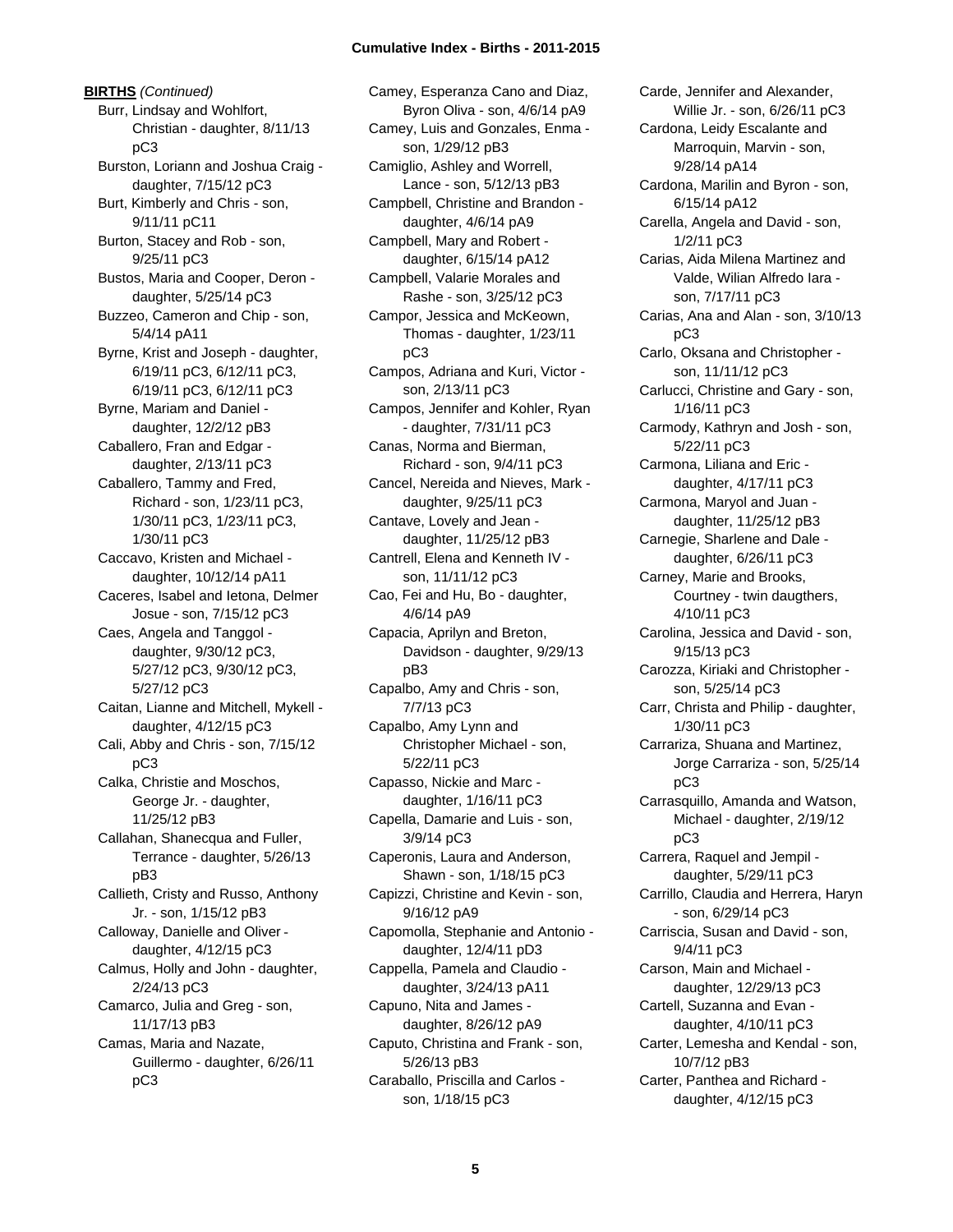**BIRTHS** *(Continued)* Carter, Panthea and Richard - son, 3/10/13 pC3 Carucci, Charron and Chris - son, 3/9/14 pC3 Casallas, Lina and Cruz, Christhian daughter, 12/4/11 pD3 Case-Dowling, Chloe and Dowling, Christopher - son, 12/4/11 pD3 Cash, Cynthia and Julian - son, 2/13/11 pC3 Casolo, Emily and Billy - son, 7/15/12 pC3 Cassara, Michelle and Mark - twin sons, 12/4/11 pD3 Cassidy, Amanda and Sean daughter, 8/19/12 pC3 Castaneda, Keiko and Axelsson, Henrik - son, 5/26/13 pB3 Castaneda, Keiko Aurea and Axelsson, Henrik Claes - son, 1/23/11 pC3, 1/30/11 pC3, 1/23/11 pC3, 1/30/11 pC3 Castellani, Jordan and Larry daughter, 7/24/11 pC3 Castellanos, Amy and Joseph daughter, 5/27/12 pC3 Castellanos, Brenda Sandoval son, 5/26/13 pB3 Castelloni, Jordan and Lawrence son, 8/11/13 pC3 Castiglione, Rosina and Michele daughter, 11/10/13 pC3 Castillejo, Desire and Loja, Elvis son, 4/12/15 pC3 Castillo, Alma and Recinos, Roderico - son, 11/10/13 pC3 Castillo, Casey and Ron - daughter, 4/17/11 pC3 Castillo, Claudia and Amilcar - son, 8/19/12 pC3 Castillo, Kirby and Vento, Zach son, 11/4/12 pB3, 11/11/12 pC3 Castillo, Veronica and Hernandez, Isiael Mencos - son, 1/30/11 pC3 Castle, Kelly and David - son, 8/3/14 pC3 Castro, Libia and Chacon, Segundo - daughter, 7/24/11 pC3 Castro, Lidia Paola and Ballinas, Efrain - daughter, 5/1/11 pC3 Castro, Wilson and Cobrero, Martha - son, 1/29/12 pB3

Catanzaro, Jennifer Marie and Santiago, Saul Luis daughter, 6/26/11 pC3 Cataudo, Leigh and Frank - son, 4/3/11 pC3 Catino, Dorinda and Legrant, Montigo - daughter, 4/6/14 pA9 Catocho, Megan and Cesar - son, 1/15/12 pB3 Cedan, Marie Ramses and Merina, Jean Renald - daughter, 9/25/11 pC3 Celesna, Latasha and David daughter, 8/7/11 pC3, 7/24/11 pC3 Cerezo, Jenniffer and Castro, Chris daughter, 5/25/14 pC3 Cerone, Emily and Craig - daughter, 7/15/12 pC3 Cerreta-Martino, Brittany and Martino, Daniel - son, 7/17/11 pC3 Chalumeau, Alicia and Jean daughter, 7/8/12 pC3, 9/30/12 pC3 Chamberlin, Melissa and Joel - son, 6/19/11 pC3, 6/12/11 pC3, 6/19/11 pC3, 6/12/11 pC3 Chan, Annie and Nelson - daughter, 9/2/12 pA9 Chandrashekhar, Arundhati and Suryawanski, Chandrasheknar Tanajirao - son, 1/30/11 pC3 Chappa, Rachael and Mike daughter, 9/30/12 pC3 Charles, Deborah and Estridge, Lloyd - daughter, 10/5/14 pC3 Charles, Deborah and Estridge, Lloyd - son, 7/24/11 pC3 Charles, Ibsen and Jean-Luc daughter, 6/29/14 pC3 Charling, Audrey and Aaron - son, 2/24/13 pC3 Chaudhary, Rita and Madan daughter, 10/7/12 pB3 Chava, Sravani and Vasamsetty, Sreedhar - son, 4/6/14 pA9 Chavarria, Karen and Morales, Fidel - daughter, 6/26/11 pC3 Chavez, Carmen and Guillen, Marvin - daughter, 1/18/15 pC3 Chavez, Janinna and Amaya, Miguel - son, 7/28/13 pC3 Chen, Pei-Wen and Chiu, Chien-Hao - son, 10/13/13 pB3

Cherenfant, Jenny and Joissaint, Viliadert - daughter, 9/28/14 pA14 Chesman, Kate and James - son, 10/7/12 pB3 Chesser, Julita and Guy - daughter, 3/4/12 pC3 Chettouani, Ikram and Mohammed son, 8/10/14 pC3 Chigogidze, Tamara and Dolidze, Giorgi - son, 4/17/11 pC3 Cho, Gabrielle and Lee, Jason daughter, 7/17/11 pC3 Chodos, Natalie and Adam - son, 7/24/11 pC3 Chou, Rainbow and Yan, Sheung daughter, 6/26/11 pC3 Chowdhury, Humayun Kader - son, 12/2/12 pB3 Choxon, Reyna Amarilis Perez and Herrera, Edwin Estuardo son, 11/25/12 pB3 Chu, Nicole and Joseph - daughter, 10/5/14 pC3, 7/15/12 pC3, 10/5/14 pC3, 7/15/12 pC3 Church, Sara and John - son, 12/6/13 pA3 Cid, Carolina and Reyes, Juan Carlos - son, 7/10/11 pC3 Cifuentes, Yohanna and Rivera, Luis - son, 8/3/14 pC3 Cisneros, Maria and Carlos daughter, 3/24/13 pA11 Citron, Bonnie and Emanuel - son, 5/29/11 pC3 Claps, Christina and Joseph - son, 4/28/13 pB3 Clark, Dawn and James - daughter, 9/29/13 pB3 Clark, Dawn Angel and James daughter, 5/6/12 pC3 Clark, Katy and Norris - daughter, 6/15/14 pA12 Coffin, Aiste and William Todd daughter, 7/7/13 pC3 Cohen, Brenda and Lawrence son, 5/25/14 pC3 Coicou, Melissa and Lionetti, Michael - son, 1/2/11 pC3 Coimin, Nadege and Jean - son, 2/13/11 pC3 Col, Joy and Otilio - son, 4/3/11 pC3 Colabella, Angela and Joseph daughter, 6/9/13 pB3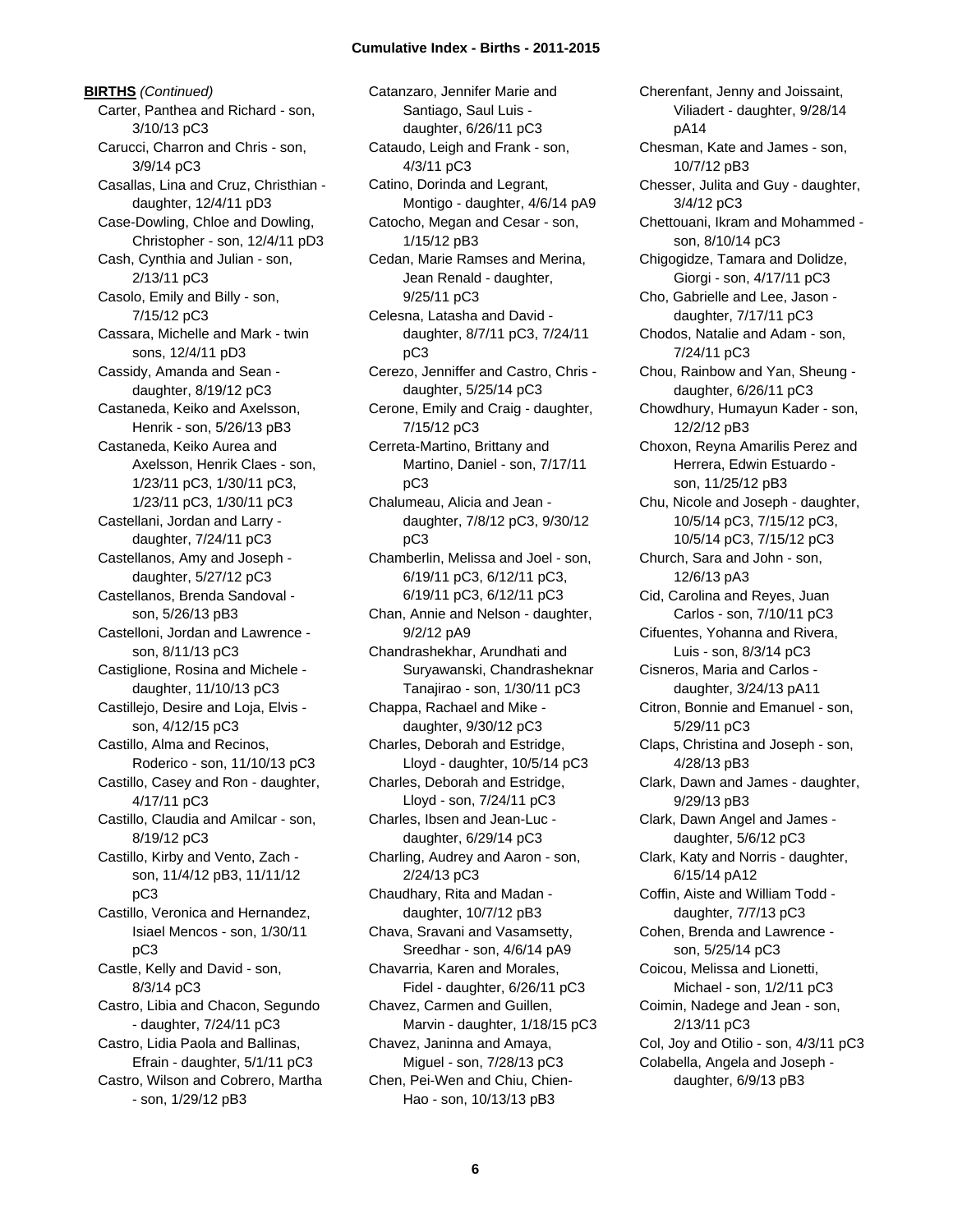**BIRTHS** *(Continued)* Colas, Amanda and Luke daughter, 9/15/13 pC3 Cole, Shannon and Jeremy - son, 7/10/11 pC3 Coley, Alesia and Shorey, Corey son, 9/4/11 pC3 Colin-Greene, Jessica and Schwab, Jerry - daughter, 9/28/14 pA14 Colindres, Rutilia and Terron, Carlos - son, 3/9/14 pC3 Colindres, Rutilia and Tevron, Carlos - son, 3/10/13 pC3 Colinet, Ashley and Alexander daughter, 9/11/11 pC11 Collazo, Margarita - daughter, 4/28/13 pB3 Collazo, Margarita and Gudiel, German - son, 1/30/11 pC3 Collins, Amy and Mike - daughter, 5/26/13 pB3 Collins, Lorraine and Arthur daughter, 4/17/11 pC3 Collins, Tierra and Melbane, Jason son, 8/3/14 pC3 Colon, Dinai and Rafael - daughter, 12/4/11 pD3 Colon, Jennifer and Cortez, Hernan - son, 10/13/13 pB3 Combs, Jamie and Bonvenuto, Harold - son, 10/5/14 pC3 Concua, Brenda and Ambelis, Javier - son, 1/16/11 pC3 Condliin, Kara and Jeffrey daughter, 4/3/11 pC3 Conetta, Catalina and Michael son, 7/17/11 pC3 Connell, Lucie and Kevin daughter, 5/6/12 pC3 Connell, Lucie and Kevin - son, 12/29/13 pC3 Connole, Nicole and James daughter, 6/9/13 pB3 Connolly, Jessica and Justin - son, 12/4/11 pD3, 5/12/13 pB3, 12/4/11 pD3, 5/12/13 pB3 Connor, Suzanne and Morgan daughter, 3/10/13 pC3 Constante, Darline and Moirez, Eric - daughter, 3/4/12 pC3 Constantino, Julisa and Van - son, 10/5/14 pC3 Conte, Debra and Francesco daughter, 5/27/12 pC3

Contuzzi, Jennifer and Joseph son, 4/3/11 pC3 Cooke, Kate and Tim - daughter, 4/3/11 pC3 Cooper, Corti Esteves and Esteres, Carlos Eduardo - son, 12/2/12 pB3 Cooper, Rebecca and Marshall daughter, 12/2/12 pB3 Coppola, Kerry and Michael daughter, 5/6/12 pC3 Corelli, Kimberly and Anthony daughter, 4/6/14 pA9 Cornejo, Jennifer and Ortiz, Felix son, 2/6/11 pC3 Cornejo, Jennifer and Penny, Jonathan - daughter, 10/5/14 pC3 Cornwell, Kimberly and Andrew daughter, 10/5/14 pC3 Cornwell, Kimberly and Andrew son, 5/29/11 pC3 Coronado, Mariela and Orlando son, 8/19/12 pC3 Correa, Claudia and Otoshi, Sidney - son, 7/29/12 pA9 Correa, Zuleika - son, 4/6/14 pA9 Corrigan, Leslie Fields and Gary Albert - daughter, 2/13/11 pC3 Corsello, Dania and Evan daughter, 4/6/14 pA9 Cortes, Vanessa and Perez, Bladimir - son, 1/30/11 pC3 Cortez, Fanny and Rony - daughter, 2/13/11 pC3 Cosell, Julie and Justin - son, 5/4/14 pA11 Cosentino, Nicole and Christopher daughter, 9/25/11 pC3 Costanzo, Tiffany and Rodolphe son, 5/4/14 pA11 Costello, Ann and Thomas Joseph daughter, 7/15/12 pC3 Costello, Jennifer and Shawn daughter, 9/29/13 pB3 Costello, Katie and James - son, 2/13/11 pC3 Costello, Katie and Jim - son, 9/29/13 pB3 Costigan, Shelly and Seamus - twin sons, 10/12/14 pA11 Coughlin, Denise and Kevin daughter, 1/2/11 pC3 Coughlin, Kevin and Denise - son, 9/2/12 pA9

Crawford, Rebecca Young and William Charles - daughter, 5/27/12 pC3 Cree, Jessica and J. - daughter, 4/3/11 pC3 Cree, Jessica and Jon - son, 7/7/13 pC3 Crespo, Yanny Odalisa Brito and Majia, Garson Orlando Ramirez - daughter, 5/25/14 pC3 Criollo, Monica and Naulaguari, Carlos - son, 5/4/14 pA11 Cromwell, Mercedes and Brown, Stephon - daughter, 3/9/14 pC3 Cronin, Amber and Sean - son, 12/16/12 pC4 Crosbie, Channeisha and Powell, Evans - daughter, 6/26/11 pC3 Crosby, Holly and Calderon, Marcelo - son, 5/25/14 pC3 Crufate, Ada and Rodriguez, Roberto - daughter, 9/28/14 pA14 Cruse, Elysa and Brian - son, 5/27/12 pC3 Cruz, Elianna and Soto, Felipe son, 2/27/11 pC3 Cruz, Elianna Sarah and Soto, Felipe Peter - daughter, 7/15/12 pC3 Cuellar, Henna and Corzo, Juan son, 5/29/11 pC3 Cuevas, Minerva and Rodriguez, Juna - daughter, 9/25/11 pC3 Cummings, Caitlin and Bradley daughter, 2/24/13 pC3 Curley, Jill and Brian - daughter, 8/11/13 pC3 Cusa, Cheryl Ann and Jonathan Paul - daughter, 12/4/11 pD3 Cuzikova, Irina and Moreno, Pablo son, 2/24/13 pC3 Cyganovich, Kate and Thomas daughter, 10/13/13 pB3 Czelada, Nicole and Waters, Sean son, 6/29/14 pC3 Czyzewski, Agnieszka and Radoskaw - son, 5/22/11 pC3 Czyzewski, Izabella and Robert son, 9/4/11 pC3 D'Acunto, Peggy and Sebastiano daughter, 12/16/12 pC4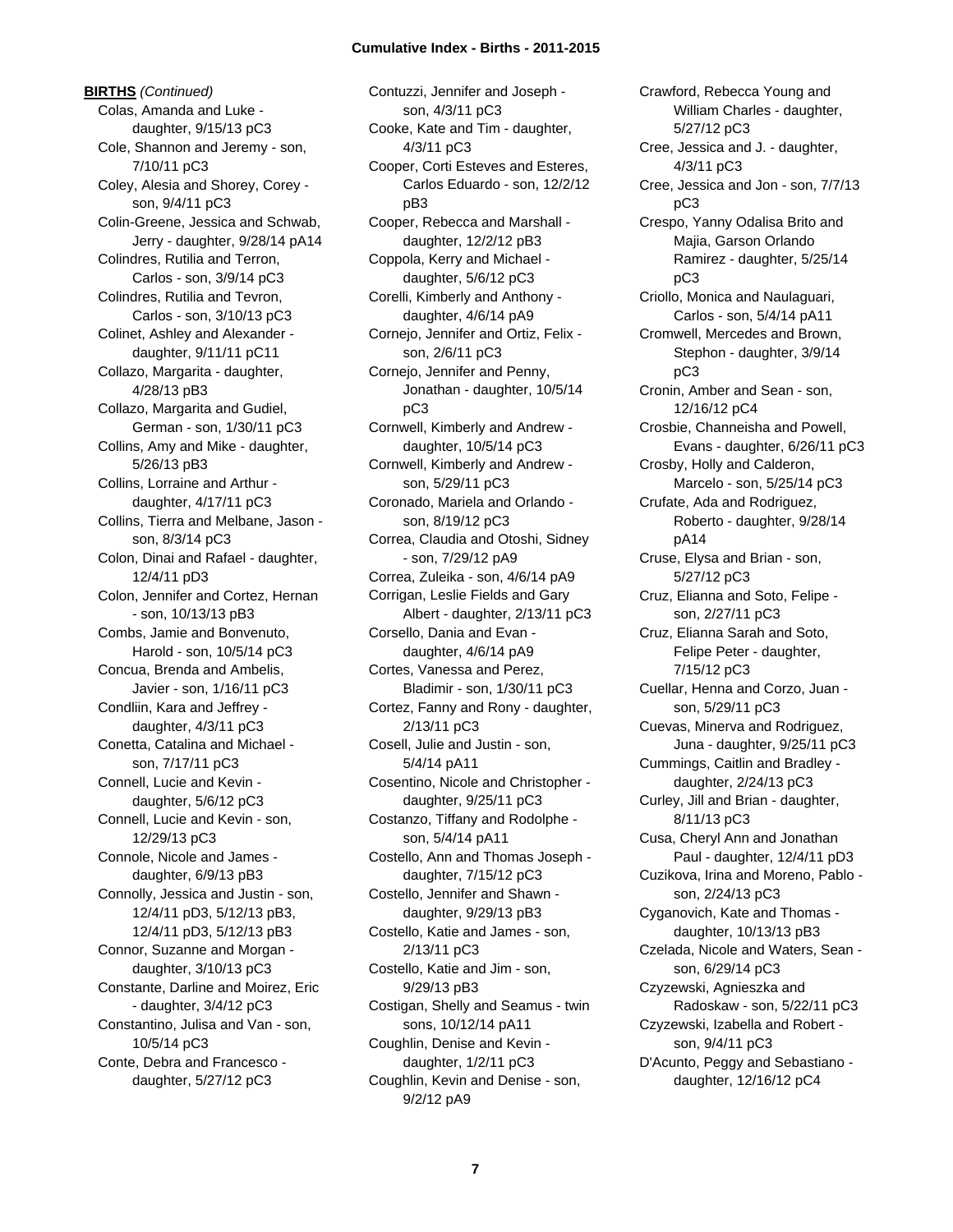**BIRTHS** *(Continued)* D'Agostino, Marina and Follo, Antonio - daughter, 3/10/13 pC3 D'Andraia, Jennifer and Rocco son, 2/19/12 pC3 D'Angelis, Mary Jo and Michael son, 1/18/15 pC3 D'Arce, Edilaine and Jose - son, 1/15/12 pB3 D'Onofrio, Alisha and Chris daughter, 7/29/12 pA9 Dabek, Alan and Aneta - daughter, 9/25/11 pC3 Dahal, Jeenu and Gajurel, Uddesh son, 7/24/11 pC3 Dalmasso, Alesandra and Santos, Claudio - daughter, 7/31/11 pC3 Daly, Trisha and Colin - son, 5/29/11 pC3 Damercant, Rolanda and Maignan, Jean Saurel - daughter, 1/13/13 pC3 Dangler, Tamisa and Kervel - son, 1/2/11 pC3 Daniel, Natacha and Bernard, Jehu son, 12/2/12 pB3 Dao, Michaelle and Crespo, Roberto - daughter, 8/19/12 pC3 Dardompre, Sabine and Emmanuel son, 11/17/13 pB3 Davies, Courtney Grabarek and Bryce Arthur - daughter, 7/17/11 pC3 Davis, Delrita and Walter III - son, 8/26/12 pA9 Davis, Gabriella and Daniel daughter, 5/22/11 pC3 Davis, Heidi and Jordan - daughter, 2/19/12 pC3 Davis, Kaila and Hubbard, Carol daughter, 6/29/14 pC3 Davis, Sara and Matt - son, 3/9/14 pC3 Davtyan, Meline and Carioto, Mark daughter, 10/5/14 pC3 Dawkins, Erica and Grant, Corey Edward Sr. - son, 6/19/11 pC3, 6/12/11 pC3, 6/19/11 pC3, 6/12/11 pC3 De Leon, Astrid and Lima, Marvin daughter, 9/4/11 pC3

De Palma, Erica and Michael daughter, 7/17/11 pC3 Dean, Gail and Graham - son, 6/9/13 pB3 DeAngelis, Marie and John daughter, 3/25/12 pC3 DeCrescenzo, Allyson and Rappaport, Andrew - son, 7/24/11 pC3 DeForest, Caitlin and Richard Jr. son, 5/26/13 pB3 DeGaetano, Molly and Paul - son, 12/4/11 pD3 Del Mazzio, Susan and Richard son, 8/10/14 pC3 Deleo, Ronni Ann and Mancini, Louis - daughter, 7/24/11 pC3 DeLeon, Lizzel and Mark - son, 4/10/11 pC3 Delgado, Ledy Martinez and Martinez, Elmer Lopez daughter, 6/29/14 pC3 Delgado, Tyana and Russell, Darian - son, 3/4/12 pC3 DeLigio, Jenna and Tommy - son, 2/19/12 pC3 Dellorusso, Michelle and Jack daughter, 11/11/12 pC3 DeMaio, Alexandra and James daughter, 10/13/13 pB3 DeMaio, Raquel and Craig - son, 9/4/11 pC3 DeMattia, Jennifer and Dominic son, 3/10/13 pC3 Demera, Gladys and Victor daughter, 5/22/11 pC3 Dennis, TraceyAnn and Miller, Ethon - son, 6/9/13 pB3 Deol, Kamal and Ghuman, Sandeep - daughter, 3/9/14 pC3 DePhillips, Marie and Daniel daughter, 5/11/14 pA11 DePhillips, Sharon and Paul daughter, 11/17/13 pB3 DePiano, Melissa and Ernesto son, 6/29/14 pC3 Derisme, Patricia and Cenelien, Cliff - son, 5/29/11 pC3 DeRubis, Lindsay and Alston, Lenny - daughter, 5/4/14 pA11 Desmond, Mary and Blackwell, Richard - son, 8/19/12 pC3

Desrosier, Ogenie and Francois, Paul Audmar - daughter, 8/26/12 pA9 Devin, Heather and Joshua daughter, 8/19/12 pC3 DeVito, Chelsea and Anthony daughter, 5/4/14 pA11 DeVries, Heather and Andy - son, 12/2/12 pB3 Dhar , Ashish and Kaul, Nidhi daughter, 5/29/11 pC3 Dhingra, Maria Teresa and Amer son, 9/11/11 pC11 Diamantis, Irene and Pavlos - son, 2/27/11 pC3 Diamond, Ruth and Peter - son, 9/4/11 pC3 Diaz, Blanca and Rescintez, Lucio daughter, 7/7/13 pC3 Diaz, Cynthia and Escobar, Jasmine - twin son and daughter, 7/17/11 pC3 Diaz, Glenda Mendez - daughter, 8/11/13 pC3 Diaz, Glenda Monzote and Elvin daughter, 11/25/12 pB3 Diaz, Idaliza and Cornejo, Hansy Emmanuel - daughter, 8/10/14 pC3 DIaz, Norma Aquino and Martinez, Wilfredo - son, 5/11/14 pA11 Diaz, Stephania and Perez, Miguel son, 10/5/14 pC3 Dighero, Rosa and Martin, Freddy son, 9/11/11 pC11 DiLena, Alyson and Joshua daughter, 4/6/14 pA9 Dillingham, Ashley and Cale daughter, 6/26/11 pC3 Dimanche, Marie and St. Preux, Jean - daughter, 11/10/13 pC3 DiMeglio, Jessica and Patrick - son, 8/7/11 pC3, 7/24/11 pC3 DiPreta, Cynthia Andrews and Richard - daughter, 2/27/11 pC3 DiSesa, Brittney and Drew - son, 10/5/14 pC3 DiTrapano, Elizabeth and Robert son, 9/29/13 pB3 Divas, Heidi and Garcia, Wilfredo son, 4/24/11 pC3 Dixon, Yevertte - daughter, 9/4/11 pC3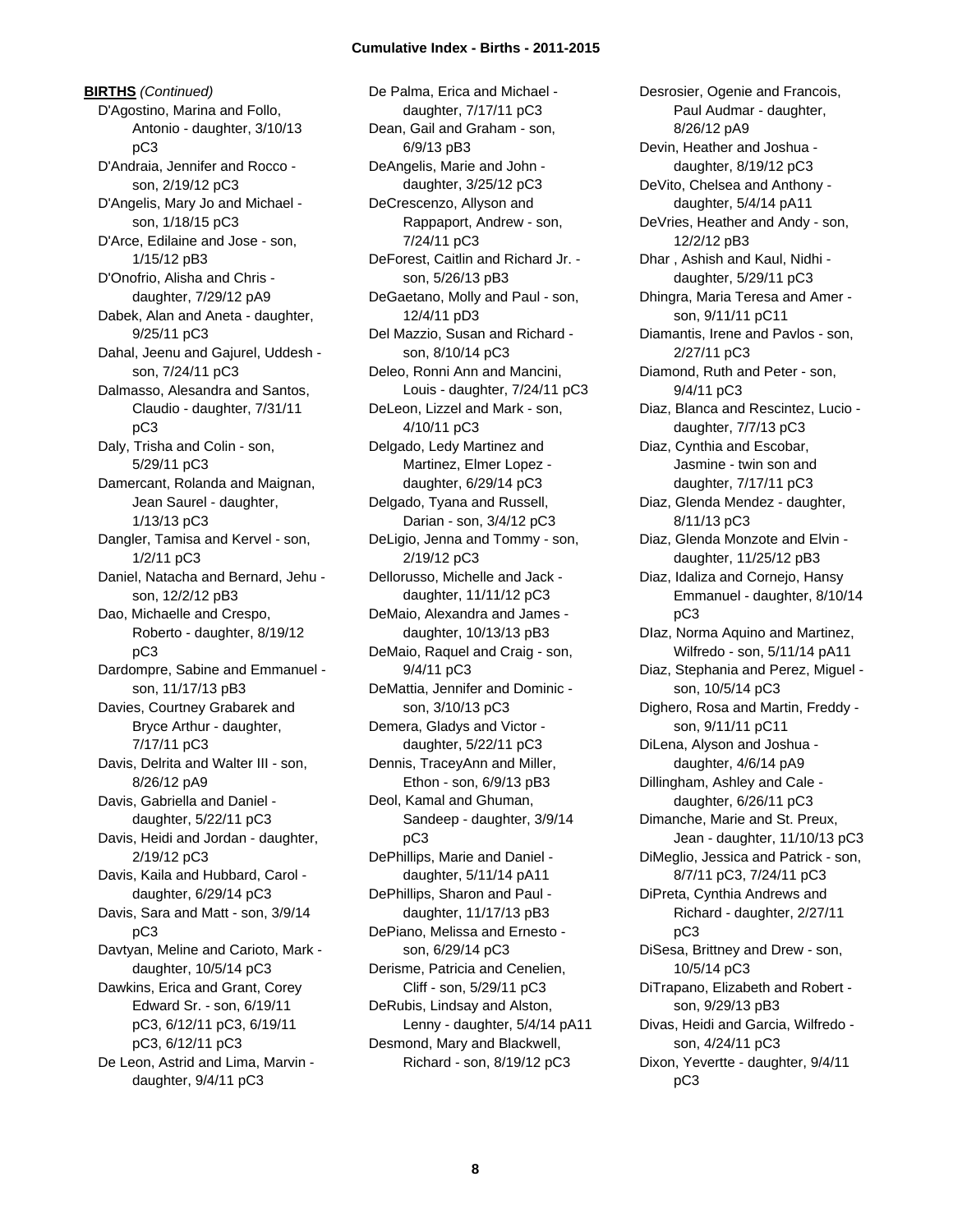**BIRTHS** *(Continued)* Dlubac, Sarah and John - son, 10/5/14 pC3 Dobson, Heather and Brian - twin son and daughter, 3/25/12 pC3 Dockum, Meghann McLaughlin and Christian Tudor - son, 2/24/13 pC3 Dodd, Robin and Ryan - daughter, 7/24/11 pC3 Dohan, Amy and Christopher daughter, 3/9/14 pC3 Dolor, Christina and Jimmy daughter, 7/15/12 pC3 Dombrowski, Dana and Michael daughter, 6/19/11 pC3, 6/12/11 pC3, 6/19/11 pC3, 6/12/11 pC3 Domont, Margaret and Andrew daughter, 5/11/14 pA11 Donahue, Dori and Alphonsus IV daughter, 7/7/13 pC3 Donaile, Wiloin and Hernandez, Lourdes - daughter, 1/29/12 pB3 Donals, Nadine and Kevin - twin daugthers, 5/22/11 pC3 Donat, Jennifer and Samuel - son, 5/27/12 pC3 Donnelly, Kim and Mike - son, 7/28/13 pC3 Donzeiser, Michelle and William daughter, 5/1/11 pC3 Dorsey, Carla and Dickson, Jasone daughter, 11/25/12 pB3 Doucette, Courtney and Whit daughter, 5/4/14 pA11 Dow, Julianne and Stephen daughter, 11/25/12 pB3 Dowling, Jessica and Sean daughter, 8/26/12 pA9 Doyle, Margaret and Michael - son, 7/17/11 pC3 Drago, Christine and Hoenig, Julian - daughter, 11/10/13 pC3 Drenzek, Rian and Allen - daughter, 4/12/15 pC3 Drexel, Cindy and Jas - son, 4/3/11 pC3 Drexler, Meghan and Michael daughter, 5/12/13 pB3 Driscoll , Jessica and Ford, Craig son, 4/3/11 pC3 Dsouza, Vilma and Nelson daughter, 7/10/11 pC3

Duarte, Mirna Lorna Contreras and Piaz, Allan Danilo Contreras son, 9/1/13 pA11 Dube, Melissa M. and Kevin J. Sr. son, 7/15/12 pC3 Dubois, Jennifer Li and Andrew son, 1/16/11 pC3 DuBose, Kristine and King, Corey daughter, 3/25/12 pC3 Duffy, Megan and John Patrick Jr. son, 5/22/11 pC3 Duffy, Tara and Jack - daughter, 7/15/12 pC3 Dukes, Brittany Briana and Martquice Tyrone - son, 5/22/11 pC3 Dulski, Amy and Jared - son, 5/22/11 pC3 Dumais, Agustina and Collazo, Agustin - daughter, 2/24/13 pC3 Duncan, Alysha and Mahoney, Richard - son, 2/20/11 pC3 Duncan, Roxanne and Garcia, Jonathan - daughter, 10/13/13 pB3 Duncan, Roxanne and Garcia, Jonathan - son, 4/3/11 pC3 Dunev, Diana and Alex - daughter, 11/10/13 pC3 Dunn, Caitlyn Pearson and Joseph son, 7/15/12 pC3 Dunne, Erin and Evan - daughter, 5/27/12 pC3 DuPont, Julie Bauman and George Foulk - son, 2/13/11 pC3 Durbano, Elaine and Michael daughter, 7/10/11 pC3 Dure, Elsie Nelson and Nelson, Jean Morel Fils - daughter, 4/6/14 pA9 Dutchyn, Mariana and Ivan - son, 7/7/13 pC3 Duyang, Haoxu and Zou, Jianping son, 11/25/12 pB3 Dvorak, Maria and Lubos - son, 10/5/14 pC3 Dwyer, Erin and Timothy daughter, 6/26/11 pC3 Eady, Jessica and Pouncey, David son, 9/4/11 pC3 Eagle, Devon and David - daughter, 10/13/13 pB3 Eckhart, Muffy and Rob - daughter, 4/6/14 pA9

Egmond- Hoefkens, Ingeborg and Egmond, Lennart - son, 4/17/11 pC3 Elias, Maura and Christopher - twin son and daughter, 1/30/11 pC3 Elliot-Murray, Ljubica and Jason daughter, 6/29/14 pC3 Ellis, Jaseth and Johnson, Romane son, 11/25/12 pB3 Elumba, Katie and Sean - daughter, 1/30/11 pC3 Engelbrecht, Jonathan and Randi twin daugthers, 1/29/12 pB3 English, Johna and Jason - son, 1/30/11 pC3 Enson, Jenna and Dan - son, 11/11/12 pC3 Epperson, Michele Torlen and George Lanny - daughter, 3/10/13 pC3 Erensen, Cynthia and Michael son, 7/15/12 pC3 Esarla, Pushpalatha and Malleswararao - daughter, 1/16/11 pC3 Escobar, Alfonso Peralta and Coprado, Glenda Sicely Lopez - daughter, 9/25/11 pC3 Escobar, Elizabeth and Tomas son, 2/24/13 pC3 Estanislao, Arleen and Hernandez, Ma-Rodith - daughter, 11/10/13 pC3 Estanislao, Arleen and Hernandez, Ma-Rooith - daughter, 12/6/13 pA3 Estinfil, Mirrline and Lofton, Justin son, 2/6/11 pC3 Estrada, Elba and Jose - son, 5/11/14 pA11 Estrada, Lisbeth and Ait Mansour, Khalid - daughter, 8/19/12 pC3 Estrada, Sonia Marroquin and Gonzales, Osman Lopez son, 1/18/15 pC3 Estrella, Karyna and Collins, Rodney - son, 7/24/11 pC3 Etienne, Rachelle - daughter, 9/16/12 pA9 Evanko, Maria and Rich - daughter, 6/19/11 pC3, 6/12/11 pC3, 6/19/11 pC3, 6/12/11 pC3 Evarts, Siobhan and Ryan daughter, 8/10/14 pC3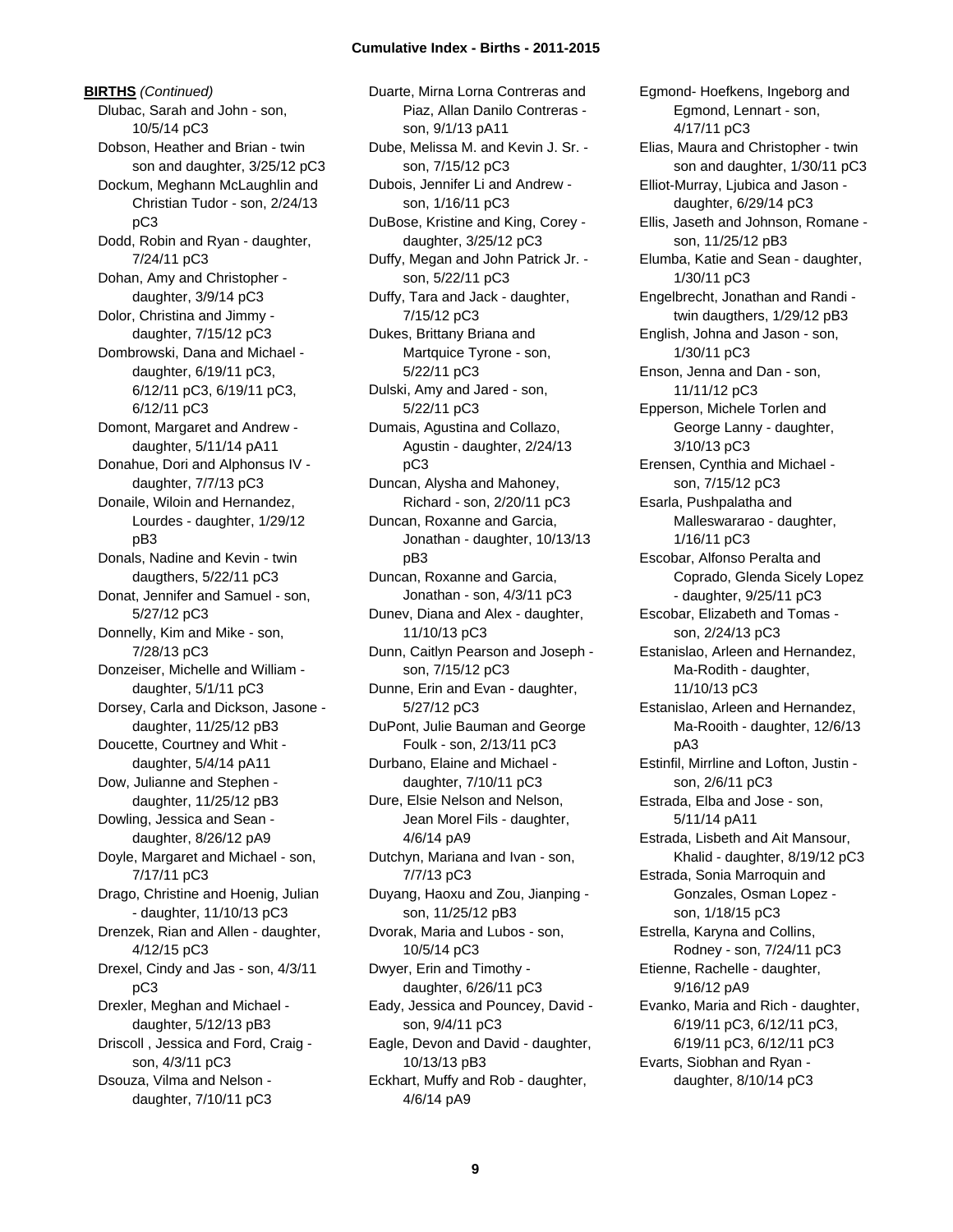**BIRTHS** *(Continued)* Eznat, Farrah and Rossevelt - son, 8/19/12 pC3 Ezzo, Gina and Mancini, Phil daughter, 2/24/13 pC3 Fabin, Maty and Perez, Victor Enmauel - son, 9/11/11 pC11 Fabre, Vanessa and Dolynice, Wanto - daughter, 4/17/11 pC3 Faesy, Natasha and Burgess, John daughter, 9/15/13 pC3 Failla, Christina and Siano, Thomas - son, 11/11/12 pC3 Faisal, Uzma and Quadri, Faisal son, 8/19/12 pC3 Fajardo, Yadnesy and Richard daughter, 5/12/13 pB3 Farenga, Kelly and Maar, Eric daughter, 9/30/12 pC3, 6/24/12 pC3, 9/30/12 pC3, 6/24/12 pC3 Farrel, Julie and Christopher - son, 4/12/15 pC3 Farrell, Sarah and James daughter, 12/4/11 pD3 Faughnan, Briana and Brian - twin sons, 3/31/13 pC3 Faugno, Maria Sette and Robert son, 9/4/11 pC3 Fay, Melanie and Luke - son, 9/28/14 pA14 Fay, Melissa and Kevin - son, 6/15/14 pA12 Feary, Dina Bunting and Stephen daughter, 3/10/13 pC3 Fedele, Vanessa and Michael - son, 9/9/12 pC3 Federici, Corinne Sheehan and David - son, 5/27/12 pC3 Federici, Rosa and Frank daughter, 2/24/13 pC3 Federici, Rosa and Frank - son, 5/29/11 pC3 Fedohyshyna, Natalia and Safronov, Mykhaylo - son, 12/4/11 pD3 Feighery, Amanda and Rousseau, Keith - daughter, 9/29/13 pB3 Feldman, Nina and Lurie, Steve daughter, 1/23/11 pC3, 1/30/11 pC3, 1/23/11 pC3, 1/30/11 pC3 Felix, Deyanira and Cook, Jerrell son, 9/16/12 pA9

Fequiere, Sharelle and Simenez, Maynor - son, 6/9/13 pB3 Fernandez, Joanna and Jack, Tristan - son, 7/7/13 pC3 Fernandez, Lisa and Matthew daughter, 11/25/12 pB3 Ferraro, Paola and Chris daughter, 9/4/11 pC3 Ferreras, Yuderka and Mendez, Jimicelly - daughter, 7/7/13 pC3 Ferro-Monti, Lynnae and Monti, Dean - son, 5/6/12 pC3 Ferro, Emily and Michael III - son, 1/13/13 pC3 Fico, Karen and Michael - daughter, 5/29/11 pC3 Fields, Jasmine and Solheim, Erik daughter, 11/11/12 pC3 Figliuzzi-Levy, Gina and Levy, Benjamin - son, 9/4/11 pC3 Figueroa, Vivian and Jose daughter, 10/5/14 pC3 Filc, Emily and Jo - daughter, 5/1/11 pC3 Fileni, Sirlene and Lourenzo, Crezio Alberto - daughter, 10/5/14 pC3 Filinskyy, Ulyana and Yevgen daughter, 12/16/12 pC4 Findley, Natasha and Oran - son, 5/25/14 pC3 Fine, Bridget and Joshua - son, 4/28/13 pB3 Fine, Jennifer and David - son, 9/4/11 pC3 Finley, Caitlin and Chris - son, 11/11/12 pC3 Finnerty, Jennifer and Sean daughter, 2/19/12 pC3 Fiordelisi-Martin, Jamie and Martin, Jonathan - son, 7/7/13 pC3 Fiordelisi, Michline and Angelo son, 1/6/13 pC3 Fisher, Lauren and Kinlock, Everton - daughter, 5/11/14 pA11 Fisher, Lauren and Kinlock, Everton - son, 4/10/11 pC3 Fitzgerald-Liceaga, Melissa and Liceaga, Juan - son, 4/28/13 pB3 Fitzpatrick, Christa and Tim - son, 3/9/14 pC3

Fitzpatrick, Christa Mancuso and Timothy O'Neill - son, 5/22/11 pC3 Fiveson, Susan and Ken - daughter, 1/2/11 pC3, 11/11/12 pC3 Flanigan, Jane and Stuart Andrew daughter, 3/4/12 pC3 Flemming, Ashley and Trusty, Antonio Sr. - son, 11/11/12 pC3 Flink, Ellen Margaret and Masterson, Samuel Freddie son, 2/19/12 pC3 Flink, Erin and Gus - son, 9/25/11 pC3 FLores, Ana and Alfonso - son, 5/6/12 pC3 Flores, Ruth and Nufio, Carlos son, 10/12/14 pA11 Flynn, Courtney and Will - daughter, 12/16/12 pC4 Flynn, Courtney Wheeler and William - son, 5/22/11 pC3 Fonseca, Evelyn and Santiago, Jose - daughter, 7/7/13 pC3 Forbes, Shanta and Lewis, William son, 11/10/13 pC3 Forbes, Victoria and Dominici, Danny - daughter, 2/24/13 pC3 Ford, Susan and Jeremy - son, 10/5/14 pC3 Foreman, Vernita and Robert - son, 2/20/11 pC3 Forker, Lauren and Jon - son, 2/27/11 pC3 Forman, Candice and Stephen daughter, 5/25/14 pC3 Forte, Maureen Moran and Forte, Frank - daughter, 5/1/11 pC3 Fouladi, Dana and Lobo, Franklin son, 9/16/12 pA9 Fox, Bridget and Dan - daughter, 2/19/12 pC3 Fox, Je-nean and Robert - son, 5/25/14 pC3, 12/16/12 pC4 Fox, Jenean and Robert - son, 5/25/14 pC3 Fox, Melissa and Colin - son, 9/30/12 pC3 Fox, Valerie Kekelik and Robert daughter, 9/25/11 pC3 Foy, Carrie and Kevin - daughter, 11/4/12 pB3, 11/11/12 pC3 Fradkin, Sarah and Asa - son, 7/15/12 pC3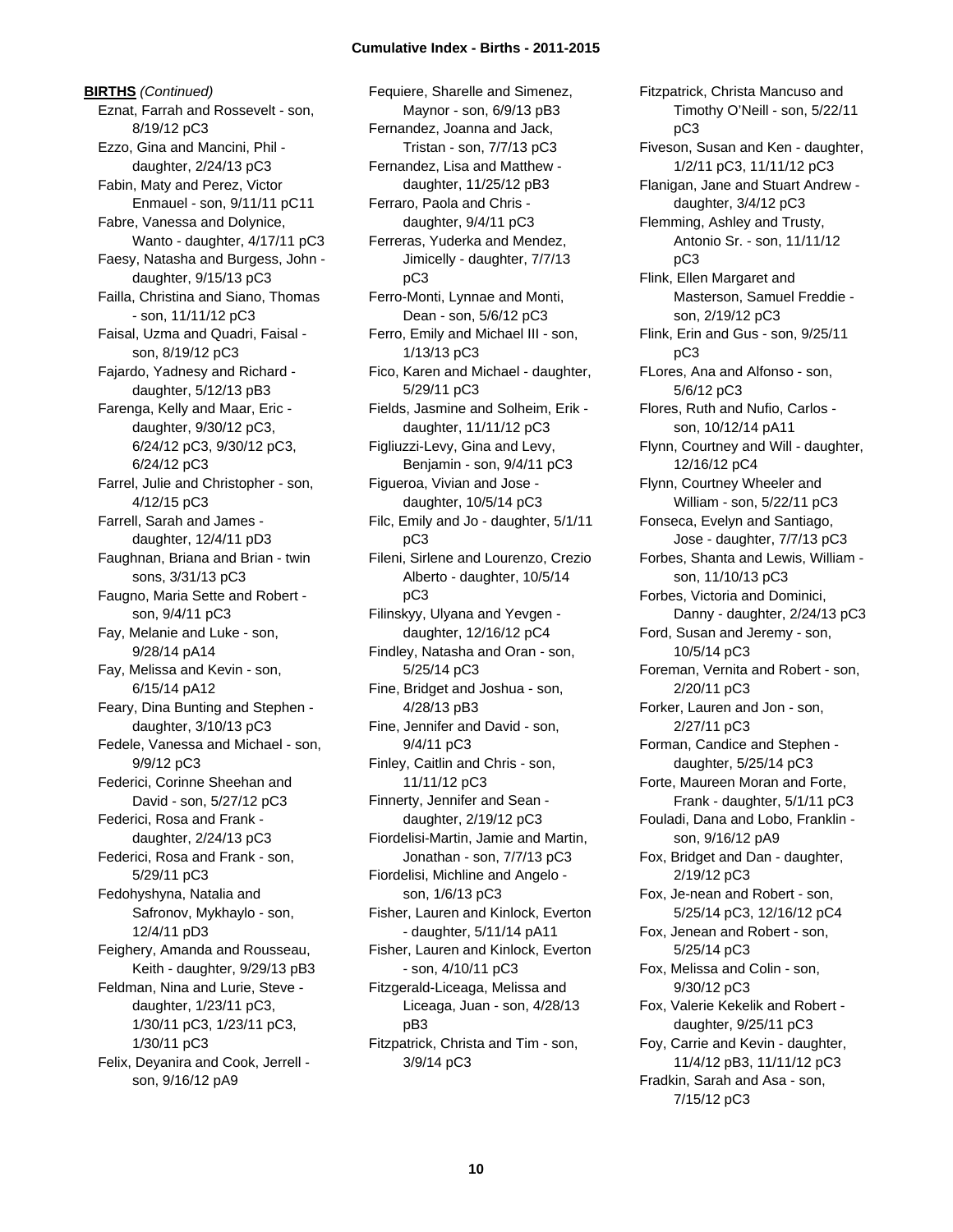**BIRTHS** *(Continued)* Francis, Kimberly and Carpenter, Keith - son, 8/19/12 pC3 Francois, Stacy and Thierry daughter, 3/4/12 pC3 Frawley, Jacquelyn and Thomas IV son, 4/10/11 pC3 Frawley, Lisa and Alex - daughter, 7/10/11 pC3 Frazier, Melissa and William - son, 3/9/14 pC3 Frederick, Shameka and Fagan, Michael - daughter, 3/4/12 pC3 Fredricksen, Sara and Cabral, Jeffrey - son, 2/24/13 pC3 Freeman, Danielle and Jason daughter, 7/15/12 pC3 Freis, Kathleen and Prinik, Edward daughter, 4/3/11 pC3 Frey, Jessica and Steven daughter, 6/26/11 pC3 Frieders, Kimberly Ann and John Joseph - son, 2/27/11 pC3 Fritsch, Fernanda and Christopher son, 2/24/13 pC3 Fromentin, Kimberly and Eric - son, 9/11/11 pC11 Frost, Laura and Jason - daughter, 7/15/12 pC3 Fujitani, Kelli and Paul - daughter, 3/4/12 pC3 Fullmore, Rannisha and Tarver, Tyrone - daughter, 5/22/11 pC3 Funes, Jamie Rolando and Mejia, Gerogina - daughter, 1/29/12 pB3 Fusaro, Elizabeth and Michael son, 11/10/13 pC3 Gabriel, Josiane and Rene, Ludwig son, 2/24/13 pC3 Gaburick, Lisa and John - daughter, 2/13/11 pC3 Gadmko, Jeanette and Christopher son, 1/2/11 pC3 Gaglianese, Lisa and Domenic son, 3/25/12 pC3 Galas, Ewelina and Tomasz daughter, 7/15/12 pC3 Gale, Brianne and Jonathan daughter, 11/11/12 pC3 Galicia, Elizabeth and Arriaga, Carlos - daughter, 5/22/11 pC3 Galicia, Marilu Lopen and Castaneda, Mario - son, 9/15/13 pC3 Gallagher, Suzanne and Brian daughter, 11/25/12 pB3 Gallagher, Suzanne and Brian son, 5/22/11 pC3 Gallo, Jaclyn and Matthew - son, 9/4/11 pC3, 9/1/13 pA11 Ganapathiraju, Anusha and Dantuluri, Sandeep Varma daughter, 2/27/11 pC3 Ganganaboina, Swapna and Boddu, Murlai - son, 3/9/14 pC3 Gao, Ning and Brooks, Jason - son, 12/16/12 pC4 Garcia, Christina and Montalvo, Jose Antonio - daughter, 5/22/11 pC3 Garcia, Diana and Diaz, Julio daughter, 2/24/13 pC3 Garcia, Diana Linet - son, 10/13/13 pB3 Garcia, Jessica and Jaime - son, 5/4/14 pA11 Garcia, Kathy and Diaz, Victor son, 7/10/11 pC3 Garcia, Maria Isabel Utrera and Alex Fernando Flores daughter, 11/25/12 pB3 Garcia, Marlen Quintero and Molina, Mario Quintero - son, 10/5/14 pC3 Gardner, Helena and Sean - son, 5/4/14 pA11 Garmun, Lisa and Phil - son, 10/13/13 pB3 Garner, Tracina and Person, Jackie - son, 3/24/13 pA11 Garnett, India and Russell, Michael daughter, 10/13/13 pB3 Garnett, Jessica and Matthew daughter, 1/2/11 pC3 Garvey, Erika and Sean - daughter, 6/15/14 pA12 Garzancich, Cara and Wayne - son, 2/6/11 pC3 Gashi, Merita and Hajdari, Isuf son, 11/11/12 pC3 Gasparino, Lauren and Rich - son, 11/11/12 pC3 Gass, Anna and Phillip - son, 7/7/13 pC3

Gawronski, Morgan and Luke - son, 5/25/14 pC3 Geffrard, Rosela and Jempa daughter, 12/4/11 pD3 Geiger, Atsuko and Derek - son, 3/10/13 pC3 Geisler, Kurt and Kristen - son, 8/26/12 pA9 Gelin, Rose Derline and Rono, Baciany - son, 7/10/11 pC3 Gelineau, Sherry Ann and Godfrey Albert - son, 7/24/11 pC3 Genao, Kimberly Patricia and Ramirez, Oldifido - son, 7/10/11 pC3 Geneus, Stephanie and Goethe, Devon - daughter, 10/13/13 pB3 Genovese, Melissa and Josh daughter, 5/12/13 pB3 Geo, Nisha and Mathew - daughter, 11/10/13 pC3 Gera, Ritika and Neeraj - son, 9/4/11 pC3 Gerbert, Michelle and Robert Jr. twin sons, 3/9/14 pC3 Gerges, Jessica and Brian daughter, 5/4/14 pA11 Gerhard, Katelyn and Evan - son, 10/13/13 pB3 Gibek, Ewelina and Piotr - son, 9/29/13 pB3 Gibson, Kim and David - son, 8/11/13 pC3 Gierus, Magdalena and Henry son, 2/19/12 pC3 Giffard, Marianik and Giampaolo, Aldo - son, 4/6/14 pA9 Gifford, Jodi and Steven - son, 9/28/14 pA14 Giglio, Dawn and Smith, Jason son, 5/1/11 pC3 Gil, Zuleika and Luis - daughter, 6/26/11 pC3 Gilligan, Kelley Arnone and Thomas John - son, 2/6/11 pC3 Gilman, Nicole Elizabeth and Charles Leland - daughter, 9/4/11 pC3 Gilmore, Rhonda and Brand, Matthew Sr. - son, 10/5/14 pC3 Girald, Megan and Jesse - son, 8/19/12 pC3 Giraldo, Kristen and Randy daughter, 7/17/11 pC3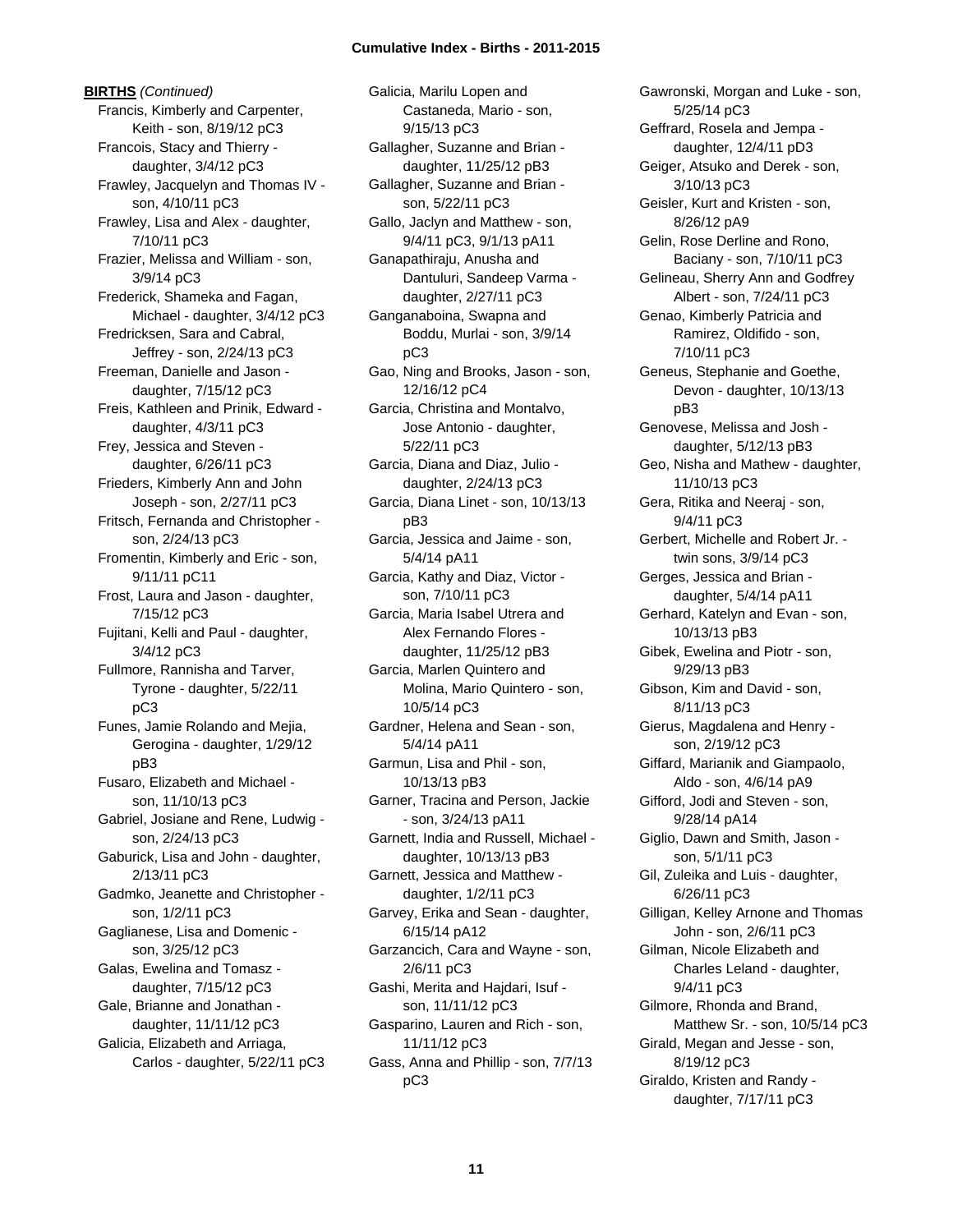**BIRTHS** *(Continued)* Giron, Magda and Hernandez, Edwin - son, 2/27/11 pC3 Giron, Maria and Silas - son, 1/2/11 pC3 Gjini, Colleen and Adnan - son, 9/29/13 pB3 Gjuraj, Christina and Mark - son, 3/10/13 pC3 Gjuraj, Roseanna and Zef daughter, 12/16/12 pC4 Gladstone, Kerstin and Matthew daughter, 9/4/11 pC3 Glekas, Nikki and Dimitrios daughter, 11/25/12 pB3 Godoy, Ruth and Ludwin daughter, 8/19/12 pC3 Godoy, Vivian Solares and Palma, Rolando - son, 1/18/15 pC3 Goel, Radha and Gupta, Manav daughter, 7/24/11 pC3 Goldberg, Naomi and Curtin, Richard - daughter, 5/27/12 pC3 Goldstein, Michelle and Seth - son, 2/19/12 pC3 Golovina, Ekaterina and Titov, Alexey - daughter, 6/15/14 pA12 Gomez de Alvarez, Ilda Mictala and Alvarez, Jonathan Wilfredo son, 9/28/14 pA14 Gomez, Evelyn and Garcia, Cristian - son, 10/13/13 pB3 Gomez, Maria and Perez, Diogenes - daughter, 9/25/11 pC3 Gonnella, Jennifer and Joshua daughter, 11/11/12 pC3 Gonzaga, Rocio and Villa, Artura daughter, 5/1/11 pC3 Gonzales, Mirian and Victor - son, 10/5/14 pC3, 12/16/12 pC4 Gonzales, Sunun and Jaime daughter, 4/3/11 pC3 Gonzalez, Alexandra and Eric - son, 5/4/14 pA11 Gonzalez, Aramita and Butler, Andrew - daughter, 10/5/14 pC3 Gonzalez, Baisell and Luis - son, 3/4/12 pC3 Gonzalez, Hilcia Rebeca Lopez and Herrar,a Ever Alexander Mejia - daughter, 9/16/12 pA9

Gonzalez, Ingrid and Garcia, Andres - son, 12/4/11 pD3 Gonzalez, Neila and John Jr. - son, 1/30/11 pC3 Gonzalez, Norma and Hernandez, Alberto Carias - son, 6/15/14 pA12 Good, Kristen and Bryan daughter, 4/12/15 pC3 Good, Kristen and Bryan - son, 4/28/13 pB3 Goodson, Aaron and Heather - son, 9/4/11 pC3 Goormastic, Kristen and Marcus son, 5/22/11 pC3 Gorbova, Yadviga and Skobrev, Ivan - son, 7/17/11 pC3 Gordon, Elisha and Simmons, Joseph - daughter, 12/4/11 pD3 Goswami, Priyanka and Sharma, Abhimanyu - son, 4/24/11 pC3 Grajko, Andreia and Tim - daughter, 8/10/14 pC3 Grambling, Katherine and Greg son, 5/4/14 pA11 Granite, Jamie and Al - son, 8/11/13 pC3 Grate, Linnea and Martinez, Guillermo - daughter, 5/12/13 pB3 Graves, Denielle and Dean daughter, 4/3/11 pC3 Graves, Denielle and Dean - son, 9/30/12 pC3 Graves, Gillian and William - son, 5/4/14 pA11 Gray, Alissa and Peter - daughter, 2/6/11 pC3 Greene, Nicole and Darryl daughter, 11/25/12 pB3 Greenstein, Julia and Matthew daughter, 4/24/11 pC3 Griek, Jennifer and Anthony daughter, 7/28/13 pC3 Griffith, Stephanie and Timothy son, 5/22/11 pC3 Grippando, Rebecca and Robert daughter, 3/25/12 pC3 Gross, Rachel and Richard - son, 3/4/12 pC3, 4/10/11 pC3 Grout, Poonam and Vasant, Amit daughter, 5/11/14 pA11

Grumet, Shannon and Christopher son, 9/30/12 pC3, 5/27/12 pC3, 9/30/12 pC3, 5/27/12 pC3 Gruner, Lisa and Gantt, Vincent son, 1/13/13 pC3 Gruner, Melissa and Roy daughter, 7/24/11 pC3 Guadian, Marisol and Segoviano, Carlos - son, 10/13/13 pB3 Guartatanga, Anny and Lucero, Christian - son, 11/25/12 pB3 Gudas, Kristyna and Henryk daughter, 9/9/12 pC3 Guerra, Cintia and Palma, Rolando son, 3/10/13 pC3 Guglieri, Tracy and John - son, 5/4/14 pA11, 1/30/11 pC3, 5/4/14 pA11, 1/30/11 pC3 Gulappa, Shalini and Premkumar daughter, 5/11/14 pA11 Gunasekaran, Priya and Sundararajan, Mohan daughter, 7/31/11 pC3 Gupta, Rashmi and Kumar, Ramesh - son, 5/11/14 pA11 Gupta, Shivani and Sharma, Saurash - daughter, 9/9/12 pC3 Gurliacci, Jennifer and Robert - son, 8/11/13 pC3 Gurnani, Anjaili and Asnani, Nitesh daughter, 7/24/11 pC3 Gurnari, Anthony and Kyle - son, 9/25/11 pC3 Gustave, Carlene and Previlon, Elson - son, 3/25/12 pC3 Gutierrez, Sara and Hugo - son, 6/19/11 pC3, 6/12/11 pC3, 6/19/11 pC3, 6/12/11 pC3 Guzman, Luz and Meza, William son, 1/30/11 pC3 Gyesky, Mia and Grant - son, 7/15/12 pC3 Haas, Aurelia and Robert - son, 2/6/11 pC3 Haas, Victoria and Ramirez, Ronal daughter, 10/7/12 pB3 Haecker, Regina and Michael - son, 8/7/11 pC3, 7/24/11 pC3 Haggerty, Jennifer and Sean - son, 5/26/13 pB3 Haggerty, Jennifer Marie and Sean Fitzgerald - son, 5/29/11 pC3 Haile-masiam, Misut and Amanuel daughter, 8/26/12 pA9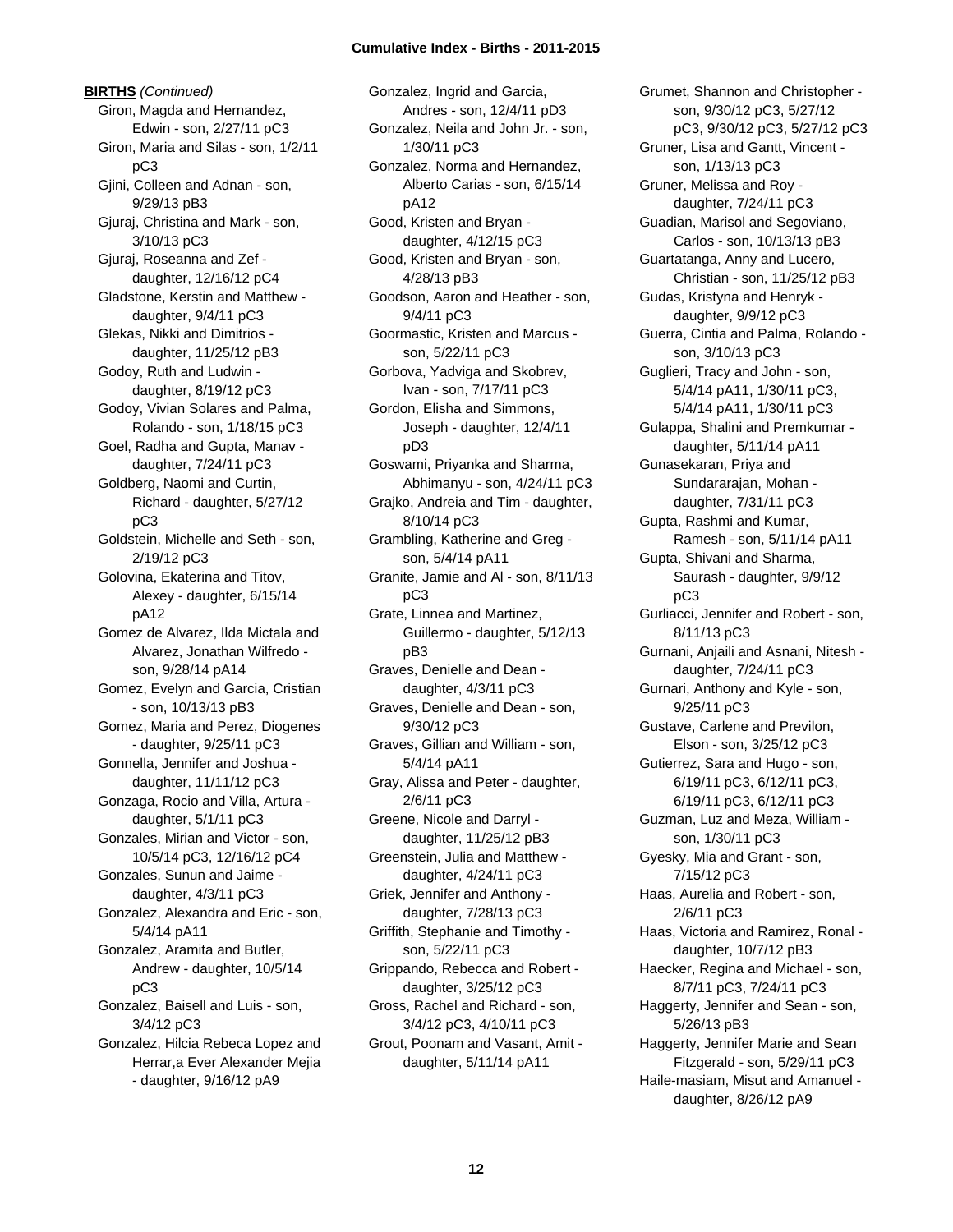**BIRTHS** *(Continued)* Hakim, Francine and Barry - son, 5/1/11 pC3 Hakrishnan, Haemah Rajaraman and Rajaraman Anand - son, 1/18/15 pC3 Hall, Megan and Daniel - daughter, 2/27/11 pC3 Halsell, Allison and Benjie daughter, 7/28/13 pC3 Hamid, Afreen and Ahmed, Sarfraz daughter, 1/18/15 pC3 Hammett , Porsche Gavia and Brice, Glen Edwardson daughter, 4/10/11 pC3 Hammond, Michelle and Segovia, Jason - son, 10/7/12 pB3 Han, Chao and Li, Qiang daughter, 1/30/11 pC3 Hanewicz, Ali and John - daughter, 10/12/14 pA11 Hanford, Stephanie and James son, 7/10/11 pC3 Hannum, Julie Rose and Jason Findley - daughter, 7/24/11 pC3 Hansen, Lauren and Lawrence daughter, 9/29/13 pB3 Hanson-Thylstrap, Kendra and Thylstrap, Mark - son, 11/25/12 pB3 Hantman, Elizabeth and Aaron son, 9/9/12 pC3 Hardisty, Meredith and Brad daughter, 11/11/12 pC3 Hardy, Paula and Russell daughter, 3/24/13 pA11 Harkness, Shanel and Rivera, Brian - son, 12/2/12 pB3 Haron, Meg and Yoav - daughter, 2/27/11 pC3 Harris, Diana and Mark - daughter, 2/20/11 pC3 Harris, Elizabeth and Serna, Juan daughter, 12/6/13 pA3 Harris, Katie and Doug - daughter, 4/3/11 pC3 Harris, Raquel and Bembridge, Chavez - daughter, 5/29/11 pC3 Harris, Sherma and Napoleon daughter, 12/29/13 pC3 Hart, Briana and Gregory - son, 10/5/14 pC3

Hartofilis, Kristen and Chris - son, 3/25/12 pC3 Hasbrouck, Jodi and Caleb - son, 9/4/11 pC3 Hassani-Sadi, Alison and Eric daughter, 5/27/12 pC3 Hayes, Elizabeth and Matthew son, 2/19/12 pC3 Haynes, Nichole and Arteaga, Cesar - daughter, 4/17/11 pC3, 4/10/11 pC3, 4/17/11 pC3, 4/10/11 pC3 Hazzard, Melissa and Carkey, Kevin - daughter, 11/4/12 pB3, 11/11/12 pC3 Heft, Sylvia and William - son, 1/18/15 pC3 Heide, Leah and Ryan - daughter, 3/9/14 pC3 Heide, Leah and Ryan - son, 3/25/12 pC3 Heigel, Tanya and David - son, 5/25/14 pC3, 2/19/12 pC3, 5/25/14 pC3, 2/19/12 pC3 Helenese, Dori and Mark daughter, 9/28/14 pA14 Helley, Sharhonda and Wilkins, Maurice - son, 3/31/13 pC3 Hempstead, Jennifer and Jonathan daughter, 5/6/12 pC3 Hendon, Lisa and Joseph - son, 1/16/11 pC3 Heraghty, Casey and Kevin - son, 7/7/13 pC3 Heraghty, Robin and Joseph - twin daugthers, 5/22/11 pC3 Hermosora-Torres, Joyce and Torres, Mark Anthony daughter, 5/27/12 pC3 Hernandez-Ordonez, Karla Vanessa and Andrade-Galicia, Jose Antonio - son, 9/15/13 pC3 Hernandez, America and Morales, Selvin - son, 1/30/11 pC3 Hernandez, Gloria Isabel and Llamas, Carlos Humberto son, 5/25/14 pC3 Hernandez, Joseph and Shannon daughter, 9/25/11 pC3 Hernandez, Marisol and Ezquivel, Francisco - daughter, 9/4/11 pC3 Hernandez, Monica and Hecor son, 7/29/12 pA9

Hernandez, Ottoniel and Norma son, 1/29/12 pB3 Hernandez, Samantha and Deronsie, Mario - son, 5/4/14 pA11 Herr, Yolanda and Cacciotti, Michael - son, 5/22/11 pC3 Herrera, Carolina and Munoz, Juan daughter, 12/16/12 pC4 Herrion, Angela and Rick - son, 11/11/12 pC3 Hershman, Elisabeth and Patel, Ray - daughter, 7/7/13 pC3 Herzog, Kelly and Chad - daughter, 9/29/13 pB3 Hey, Karine and DaSilva, Santiago daughter, 8/10/14 pC3 Heydt, Ava Dawn and Moorash, Marc - son, 1/30/11 pC3 Hibbert, Kristen and Mark - son, 5/22/11 pC3 Hill, Cheryl Leicht and Brian Lee twin daugthers, 4/24/11 pC3 Hill, Natasha and Johnson, Dennis son, 7/17/11 pC3 Hillock, Julie and Chris - son, 1/30/11 pC3 Hillock, Julie and Christopher - son, 10/5/14 pC3 Hinds, Erica and Paul, Patrick - son, 4/24/11 pC3 Hinton, Aletha and McKinstry, Rufus - son, 7/31/11 pC3 Hiscock, Jennifer Marquis and Jeffrey - son, 11/25/12 pB3 Hitchinson, Whitney and Derek son, 1/18/15 pC3 Hochman, Erica and Daniel daughter, 1/16/11 pC3 Hodge, Courtney and Sledge, Jamel - son, 9/9/12 pC3 Hoefkens, Inge and Egmond, Lennart - daughter, 10/7/12 pB3 Hofer, Misty and Karl - daughter, 11/10/13 pC3 Hoffman, Laurie and Jason - son, 5/12/13 pB3 Hoffmeister, Renee and Jeff - son, 5/6/12 pC3 Holland, Christine Coniglia and Marc - daughter, 2/27/11 pC3 Holley, Monee and Sumpter, Corey daughter, 5/12/13 pB3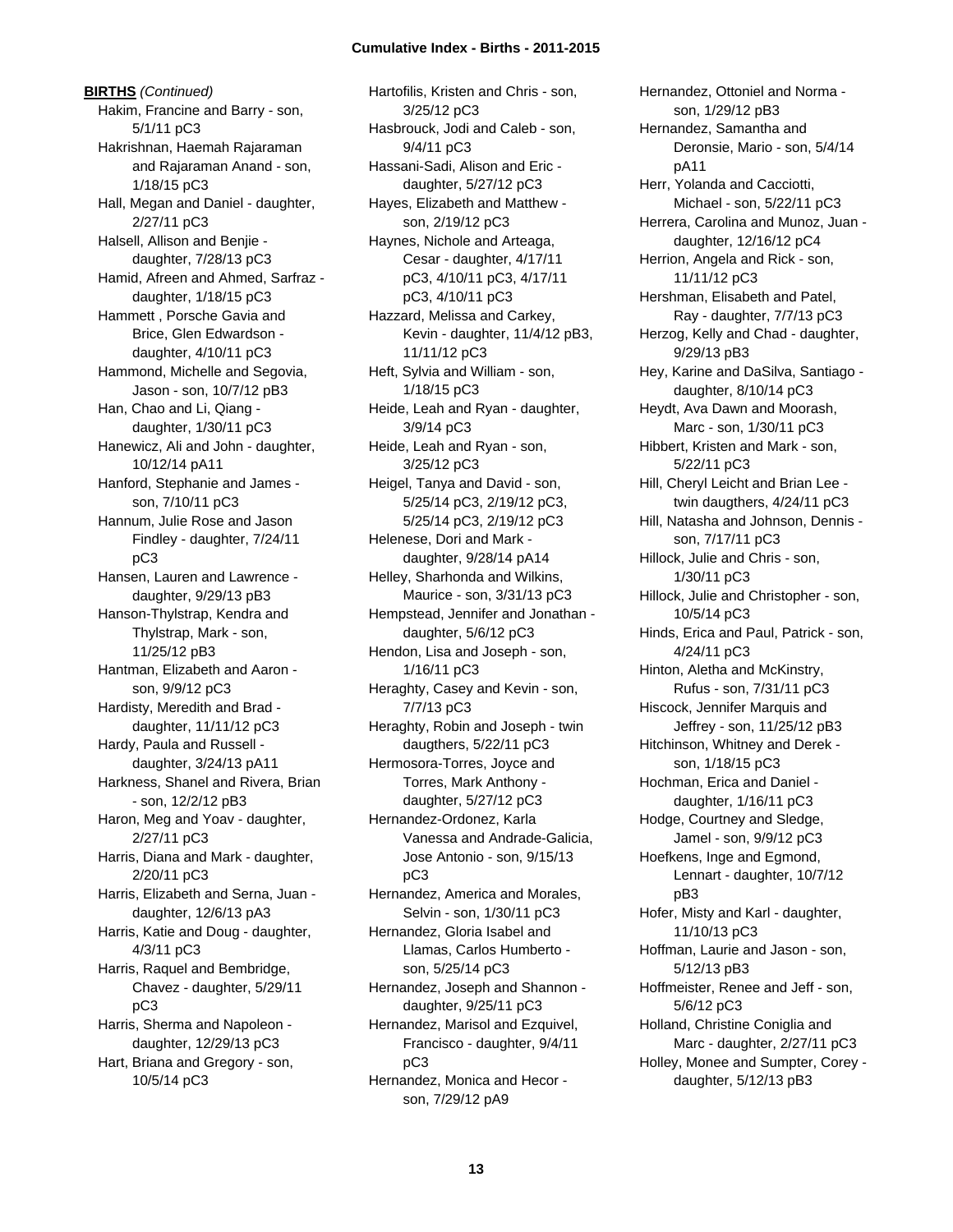**BIRTHS** *(Continued)* Holmes, Michele and Brandan son, 3/25/12 pC3 Holmes, Michelle and Brandon son, 6/15/14 pA12 Holyfield, Tysheena and Soto, Fidel - son, 8/19/12 pC3 Hope, Kimberly and Dennis - son, 4/6/14 pA9 Hornbustel, Victoria and Scotto, Michael - daughter, 1/30/11 pC3, 1/23/11 pC3, 1/30/11 pC3, 1/23/11 pC3 Hosein, Hanifa 'Neisha' and Oliver, Garrett 'Chazz' - daughter, 7/17/11 pC3 Housey-Washington, Ka'Ran and Washington, Alan - son, 7/29/12 pA9 Houston, Abigail and John daughter, 9/29/13 pB3 Hrabosky, Jeanine and Joshua daughter, 10/7/12 pB3 Hudson, Robyn and Gunther, Michael - daughter, 9/30/12 pC3, 3/25/12 pC3, 9/30/12 pC3, 3/25/12 pC3 Hudson, Tayona and McKenzie, Andrew - daughter, 11/25/12 pB3 Hughes, Christopher and Rippel, Erika - son, 1/18/15 pC3 Hughes, Courtney Jae and Lawrence, David - daughter, 5/6/12 pC3 Hull, Christina and Andrew daughter, 7/7/13 pC3 Humphrey, Adrienne and Drew daughter, 4/28/13 pB3 Hunt, Barbara and Brian - daughter, 1/13/13 pC3 Hunter, Caroline Finch and Steven Sewall - son, 1/30/11 pC3 Hussein, Zineb and Zorreiro - son, 9/25/11 pC3 Hussey, Jeanine and Brian - twin sons, 12/4/11 pD3 Husyak, Tetyana and Roman daughter, 9/4/11 pC3 Hutter, Emily and Alexander daughter, 10/5/14 pC3 Hyatt, Tracy and Andrew - son, 4/6/14 pA9 Iacayo, Claudia and Archila, Claver son, 8/19/12 pC3

Iacono-Maldonado, Mariagrazia and Maldonado, Luis - daughter, 6/24/12 pC3 Iannacone, Jessica and Nick daughter, 7/6/14 pC3 Iannacone, Kristen and Shawn daughter, 5/6/12 pC3, 9/30/12 pC3, 5/27/12 pC3, 9/30/12 pC3, 5/27/12 pC3 Iargaespada, Martha and Carias, Hecotr - daughter, 8/19/12 pC3 Iasche, Lorrainy Oliveira and Martinez, Basilio - son, 4/10/11 pC3 Ibanez, Aileen and Jars - daughter, 3/10/13 pC3 Ibrahimi, Sadia and Omar daughter, 7/7/13 pC3 Iemos, Nelvi and Florez, Cesar son, 3/9/14 pC3 Ilko, Dominka and Ondrey daughter, 1/13/13 pC3 Illescas, Erica and Elmer - son, 7/15/12 pC3 Incao, Valerie and Daniel - son, 10/13/13 pB3 Infantino, Paloma and Leandro son, 5/26/13 pB3 Ingenito, Valerie and Robert - son, 3/24/13 pA11 Intriago, Catherine and Jose - son, 10/5/14 pC3 Inverno, Patty and Timothy - son, 5/6/12 pC3 Iocono-Maldonado, Mariagrazia and Maldonado, Luis - daughter, 9/30/12 pC3 Irizarry, Alyxandra and Morgan, Kyle - son, 9/4/11 pC3 Irwin, Jennifer and Grady, Thomas son, 9/4/11 pC3 Islam, Daria and Mullins, Taureaun son, 3/10/13 pC3 Ivanor, Lorena and Molina, Marcelo - son, 5/25/14 pC3 Jacinto, Roselia and Hector daughter, 5/4/14 pA11 Jadhav, Uttara and Pawar, Vaibhav - son, 1/18/15 pC3 Jagjivan, Deesha and Gondalia, Miten Jayanti - daughter, 7/10/11 pC3 Jaime, Rosario and Walter - son, 9/15/13 pC3

James, Martina and Albert daughter, 9/4/11 pC3 James, Sheree and Sean - son, 5/22/11 pC3 Jane, Cara and Benjamin Zimon, Mark - daughter, 8/11/13 pC3 Janosov, Janny and Devin - son, 3/4/12 pC3 Janosov, Jenny and Devin daughter, 11/10/13 pC3 Jaquez, Aimee and Corey - son, 5/25/14 pC3 Jastram, Nedgy and Louis, Fritz daughter, 3/24/13 pA11 Jathar, Rohini and Mayuresh daughter, 6/29/14 pC3 Jayne, Ami and Powers, Michael daughter, 11/25/12 pB3 Jean Louis, Josette and Hanasse son, 7/24/11 pC3 Jean-Louis, Fabiola and Rhodes, Ange - daughter, 11/25/12 pB3 Jean-Pierce, Lunie and Redd, Silas Reynard - daughter, 3/31/13 pC3 Jecrois, Natacha and Yves - son, 5/26/13 pB3 Jeffers, Nicole and Roberto, Michael - daughter, 5/4/14 pA11 Jenkins, Jennifer and Jared daughter, 9/25/11 pC3 Jensen, Jeanette Godthaab and Christian - daughter, 6/26/11 pC3 Jensen, Johanna and Timothy son, 2/24/13 pC3 Jepsen, Jayne and Christian - son, 9/29/13 pB3 Jessen, Sarah and Michael daughter, 1/16/11 pC3 Jeyarajadurai, Sukanya and Nagendran, Jeyarajadurai son, 1/18/15 pC3 Jimenes, Lubia and Aguilar, Rudi daughter, 2/27/11 pC3 Jimenez, Estephania and Castro, Victor - daughter, 11/11/12 pC3 Jimenez, Yvette and Mein, Laurence - daughter, 9/4/11 pC3 Jin, Cathie and Zimmerman, Kenneth - son, 9/25/11 pC3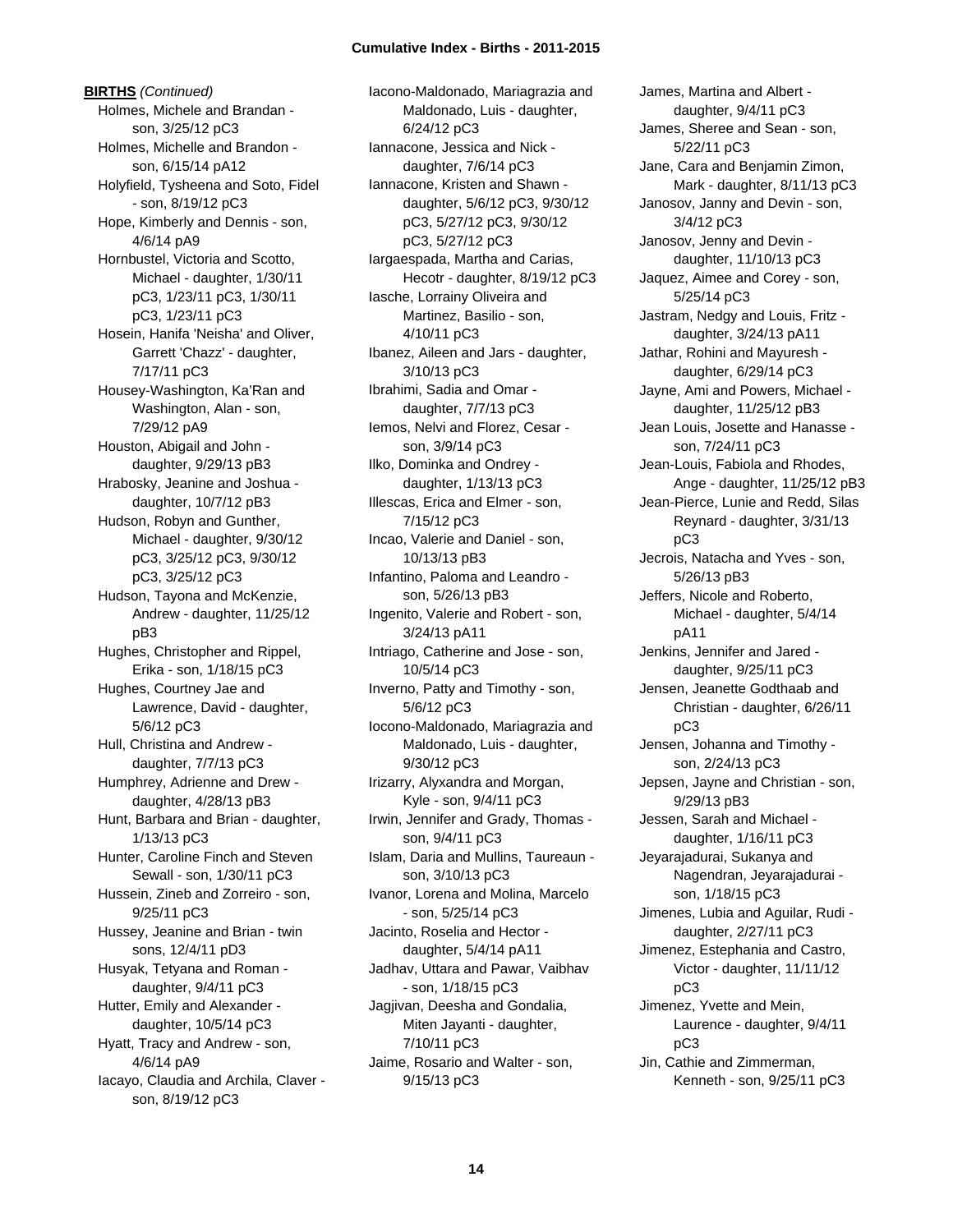**BIRTHS** *(Continued)* Jinu, Nasima and Kader, Abdul son, 7/7/13 pC3 Joffe, Isabella Antunes and Pagano, Ernesto - son, 1/13/13 pC3 Johnson, Amelia and Jacob daughter, 9/1/13 pA11 Johnson, Chiara Nicole and Grant, Nicholas Rajay - daughter, 2/19/12 pC3 Johnson, Dezeree and Gordon, Trache - daughter, 7/24/11 pC3 Johnson, Karesha and Small, Ryan daughter, 9/4/11 pC3 Johnson, Paige Lussier and Joseph - daughter, 1/30/11 pC3 Johnson, Shaddia and Gordon, Damion - son, 11/25/12 pB3 Jones-Roldan, Tamara and Roldan, Juan - son, 5/22/11 pC3 Jones, Amy and Brien - son, 9/30/12 pC3, 6/24/12 pC3, 9/30/12 pC3, 6/24/12 pC3 Jones, Amy and Matthew - son, 9/9/12 pC3 Jones, Megan and Ryan - son, 10/5/14 pC3 Jones, Natalia and Patrick daughter, 3/24/13 pA11 Jones, Stephanie and Todd daughter, 8/11/13 pC3 Jones, Urvashi and Christopher son, 9/4/11 pC3 Joseem, Heather Cafferty and Nicholas Baker - daughter, 5/1/11 pC3 Joseph, Naiquey and Wing daughter, 1/13/13 pC3 Joy, Brianna and Russell - son, 7/28/13 pC3 Joy, Elizabeth and Brian - son, 8/11/13 pC3 Juarez, Ileana and Carlos daughter, 8/19/12 pC3 Juarez, Martha and Conerico, Estanfor - son, 6/26/11 pC3 Jubrey, Licethy and Brandon - son, 9/11/11 pC11 Judge, Keriann and Lucas - son, 12/4/11 pD3 Jurado, Yngrid Ydolia Alvarado and Gomez, Yair Salim Pena son, 1/18/15 pC3

Juste, Noelly and Piterson - son, 11/11/12 pC3 Kaczinski, Stacie and Edward daughter, 5/11/14 pA11 Kadiri, Radhika and Veeturi, Rama son, 5/12/13 pB3 Kadubur, Prasanna Rani and Gurram, Rajesh - son, 6/29/14 pC3 Kaggwa, Miriam Nakato and Rutere, John Mwenda daughter, 9/4/11 pC3 Kalaw, Monica and Khadafy daughter, 4/6/14 pA9 Kalina, Malgorata - daughter, 9/28/14 pA14 Kallouch, Nadia and Benbouchaib, Hamid - daughter, 10/5/14 pC3 Kalmanidis, Sarah and Antoneos daughter, 7/7/13 pC3 Kamargiannakis, Danielle Vanech and Konstantinos - daughter, 4/3/11 pC3 Kammerer, Robyn and Mark daughter, 11/17/13 pB3 Kane, Shannon and Steven - son, 12/16/12 pC4 Kang, Jiae and Hoyoon - daughter, 10/5/14 pC3 Kang, Lydia and Scott - daughter, 9/16/12 pA9 Kantzas, Georgia and Keilbus, Mark - daughter, 11/25/12 pB3 Kaoud, Cindy and Fred Jr. - twin sons, 4/10/11 pC3 Kaplan, Kate and Jon - daughter, 1/23/11 pC3, 1/30/11 pC3, 1/23/11 pC3, 1/30/11 pC3 Kaplan, Katie and Eric - daughter, 2/24/13 pC3 Kapusta, Maria and Richard - son, 4/6/14 pA9 Karagiannis, Bojana and Andreas son, 1/30/11 pC3 Karayiannis, Tatiana and Nicholas son, 10/13/13 pB3 Karlson, Tara and Scott - son, 7/10/11 pC3 Kaschel, Nancy and Brian daughter, 6/29/14 pC3 Kaufman, Jacqueline and Ross daughter, 11/17/13 pB3 Kaufman, Jacqueline Olschan and Ross Maxwell - daughter, 1/30/11 pC3

Kavanaugh, Christina Michalatos and Robert - daughter, 9/9/12 pC3 Kazanecki, Meghan and Kevin son, 5/27/12 pC3 Keehlwetter, Jennifer and Michael son, 9/28/14 pA14 Keel, Maya and Diaz, Davora daughter, 7/24/11 pC3 Keels, Mariana Casanova and Jamal - daughter, 8/3/14 pC3 Keen, Christine and Beau daughter, 12/2/12 pB3 Keenan, Lisa and David - son, 9/28/14 pA14 Keli Marie and McQuillan, Paul son, 4/24/11 pC3 Keller, Kingsley and Barrett daughter, 6/29/14 pC3 Keller, Kinsgley and Barrett daughter, 10/7/12 pB3 Kelley, Samantha and Brendan son, 6/29/14 pC3 Kelly, Adrienne and Colin daughter, 6/26/11 pC3 Kelly, Megan Griffis and Timothy Michael - twin son and daughter, 5/22/11 pC3 Kemp, Kelly and Navarro, Braulio son, 11/25/12 pB3 Kenneally, Courtney and Ryan son, 5/25/14 pC3 Kennedy, Melissa and Daniel daughter, 5/12/13 pB3 Kennedy, Sandra and P.J. daughter, 8/11/13 pC3 Kennedy, Whitney and Thomas son, 6/15/14 pA12 Keomala, Jolie and Urso, Edward Jr. - son, 9/11/11 pC11 Kilaru, Sirisha and Thottempudi, Srinivas - son, 4/17/11 pC3 Kilchytskyy, Nadia and Myron - son, 12/4/11 pD3 Kilcourse, Megan and Corey daughter, 10/13/13 pB3 Kim, Jacqueline and Henry daughter, 5/6/12 pC3 King, Kelly and Chris - son, 7/31/11 pC3 Kingsley, Melissa and Stuart, Eric son, 5/11/14 pA11 Kinigurpur, Sangeetha and Narasimha - son, 6/9/13 pB3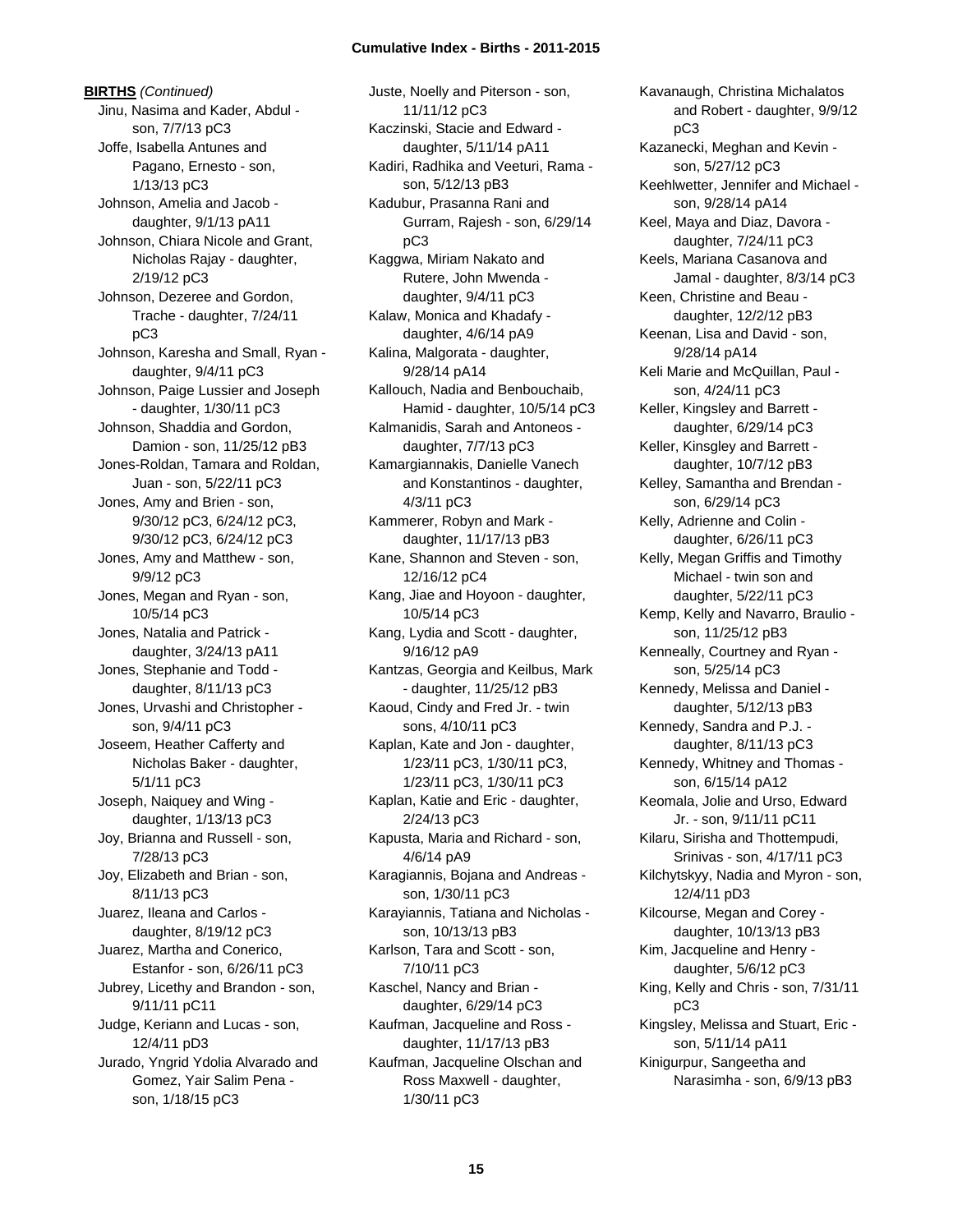**BIRTHS** *(Continued)* Kintzi, Diana and Martin - son, 12/16/12 pC4 Kiska, Pina and Jason - son, 3/31/13 pC3 Kitselman, Crystae and Buddy son, 5/25/14 pC3 Kitselman, Crystal and Buddy - son, 9/4/11 pC3 Kitselman, Elizabeth and Michael daughter, 11/17/13 pB3 Kniffen, Jennifer - son, 4/28/13 pB3 Knight, Briane and Schrek, Michael son, 5/25/14 pC3 Knowles, Alexandra and Thompson, Jeremy Hillman daughter, 7/24/11 pC3 Kodali, Avani and Ravi - son, 8/19/12 pC3 Koeppl, Suzanne and Bryan - son, 8/26/12 pA9 Kohlberger, Daniel and Jeff daughter, 4/3/11 pC3 Kolich, Mihaela and Anthony daughter, 6/26/11 pC3 Koloniaris, Kristin and John - son, 2/20/11 pC3, 1/30/11 pC3, 6/29/14 pC3 Konigsberg, Sara and Brian daughter, 3/25/12 pC3 Koning, Katie and Brent - son, 7/28/13 pC3 Kooris, Jessica and David daughter, 7/15/12 pC3 Koschnitzke, Melanie and Paul daughter, 5/6/12 pC3 Kosiba, Jacqueline and Richard daughter, 9/30/12 pC3 Kosky, Laura and Curtis - twin son and daughter, 6/19/11 pC3, 6/12/11 pC3, 6/19/11 pC3, 6/12/11 pC3 Kottam, Sandeep Kumon Teddy Dharmavaram and Tripuraneni, Sreelakshmi daughter, 1/29/12 pB3 Koziak, Tatania and Douglas daughter, 3/25/12 pC3 Koziel, Malgorzata and Zygmunt, Adam Karol - daughter, 5/27/12 pC3 Kozlowski, Silwia and Mirolsaw daughter, 10/7/12 pB3 Krahe, Holly and Michael - son, 9/11/11 pC11

Krauss, Ashley and David - son, 8/11/13 pC3 Krediet, Courtney and Christoffel daughter, 6/9/13 pB3 Krellenstein, Michelle and Joshua daughter, 5/12/13 pB3 Krimm, Tricia and Michael daughter, 8/7/11 pC3, 7/31/11 pC3 Krishna, Thiruvengadachari and Suparja - son, 1/29/12 pB3 Kristey, Susan and Entwistle, John Tyler - son, 8/19/12 pC3 Kristo, Filip and Nadia - daughter, 1/29/12 pB3 Kroenlein, Emily and Schlein, Rob daughter, 3/25/12 pC3 Kuloweic, Victoria and David daughter, 7/24/11 pC3 Kulowiec, Carrie and Eddie daughter, 1/30/11 pC3 Kumar, Nicole and Rishi - daughter, 1/18/15 pC3 Kundarapu, Aravinda and Nataraj son, 10/13/13 pB3 Kundu, Indrani and Sumantra daughter, 8/26/12 pA9 Kvimsadze, Irma and Chkhikvadze, Zaza - daughter, 9/25/11 pC3 Labrasciano, Angela and Pablo son, 12/16/12 pC4 Labrosciano, Melissa and Dennis son, 7/15/12 pC3 Lacuesta, Victoria and Mark - son, 4/17/11 pC3 Ladd, Jennifer and Dennis daughter, 3/24/13 pA11 Ladue, Stephanie and Thomas daughter, 12/29/13 pC3 Ladwig, Shauna and Pritchard, Tmmy - son, 8/3/14 pC3 Lafleur, Josie Perrin and Pierrot daughter, 2/19/12 pC3 Laitmon, Nathalie and Steven - son, 7/15/12 pC3 Lalka, Terri and Steadman, Dewey daughter, 5/26/13 pB3 Lalli, Jennifer and Louis - daughter, 6/9/13 pB3 Lambrinakos-Murray, Stella and Murray, Todd - daughter, 3/4/12 pC3 Lanahan, Elizabeth and Brendan daughter, 10/5/14 pC3

Lanahan, Elizabeth and Brendan son, 9/25/11 pC3 Landesman, Dana and Kevin daughter, 4/12/15 pC3 Landesman, Dana Ann and Kevin son, 8/7/11 pC3, 7/31/11 pC3 Landi, Sarah - son, 10/12/14 pA11 Landry, Nicole and THomas - son, 6/15/14 pA12 Lane, Kelly and Bryan - daughter, 10/5/14 pC3 Lapin, Julie and Brad - daughter, 6/26/11 pC3 Larsen, Danielle and Christopher son, 4/12/15 pC3 Laskowski, Marlena and Piotr - son, 11/25/12 pB3 Latimore, Anais and Damian - son, 9/16/12 pA9 Latorre, Rocio and Carlos - son, 9/29/13 pB3 Laudieri, Regina and Chris daughter, 11/11/12 pC3 Laurence, Rikki Borge and Keith Andrew - son, 3/4/12 pC3 Laurino, Amy Elizabeth and Jay Francis - daughter, 3/25/12 pC3 Lauture, Joana B. and Jean E. son, 5/6/12 pC3 LaValle, Kelly and John - daughter, 2/6/11 pC3 Lawrence, Karina and David daughter, 7/10/11 pC3 Lawson, Helen and Miceli, Christopher - son, 12/2/12 pB3 Lazarus, Irene and Mark - daughter, 5/4/14 pA11 Leach, Breanne and Alex - son, 4/6/14 pA9 Lebron, Milka and Rodriguez, Manuel - daughter, 9/29/13 pB3 Lee, Kyoungmin and Toth, Justin son, 6/29/14 pC3 Lee, Suzanne and Youn - son, 11/11/12 pC3 LeFever. Linda and Costello, Brian son, 8/19/12 pC3 Leffers, Jennifer and Jonathon son, 4/24/11 pC3 LeForest, Marie Monique and Stanley - daughter, 6/19/11 pC3, 6/12/11 pC3, 6/19/11 pC3, 6/12/11 pC3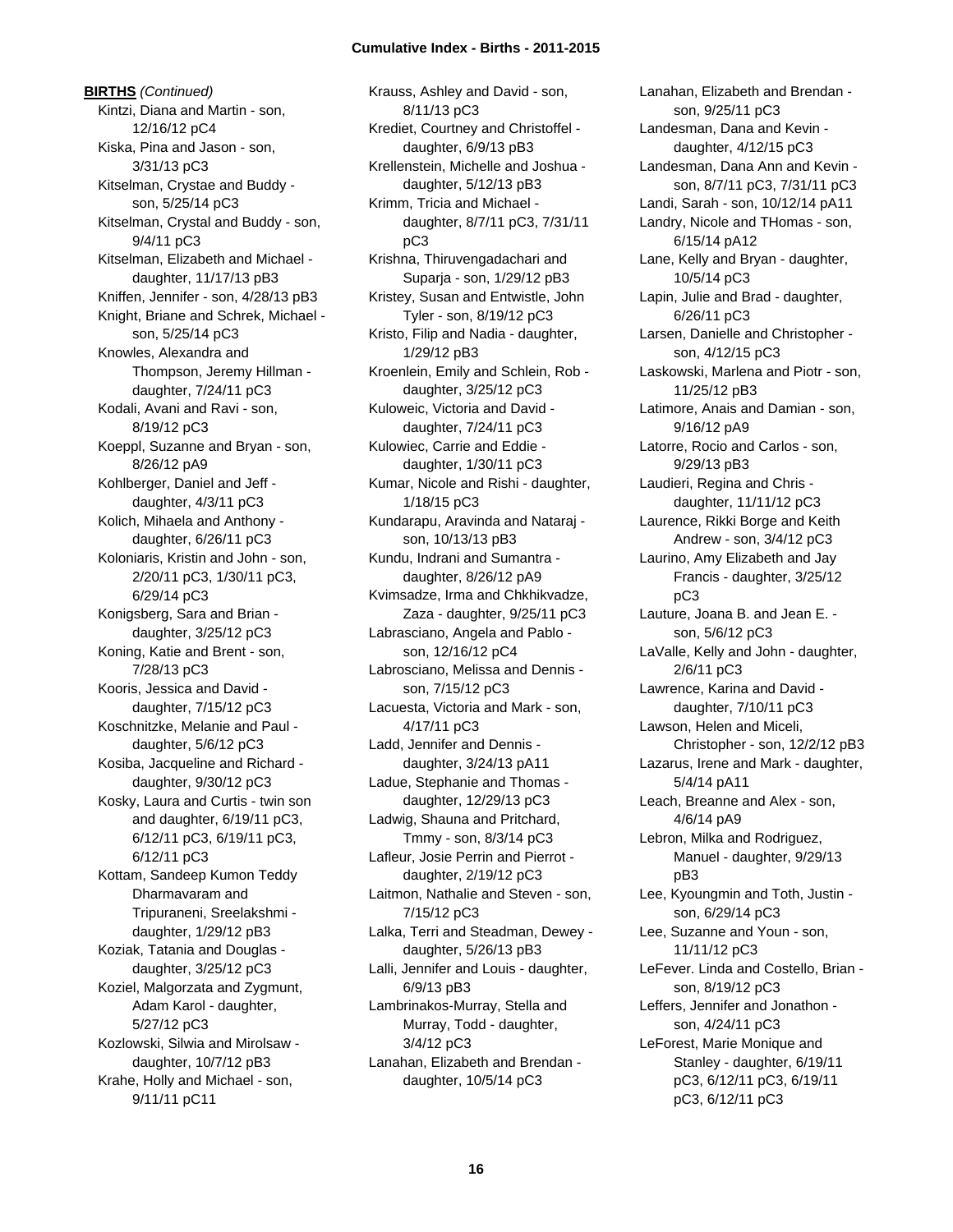**BIRTHS** *(Continued)* Legal, Isabelle and Samuel daughter, 1/18/15 pC3 Leibowitz, Lori and Scott - daughter, 5/22/11 pC3 Leister, Kathryn and Doug daughter, 7/7/13 pC3 Leman-Hamlin, Christina and Hamlin, Mark - son, 4/3/11 pC3 Lemus, Cleidy and Colon, Luis son, 9/11/11 pC11 Lengle, Caragh and Christopher daughter, 8/3/14 pC3 Lenkaitis, Kristina and Jamie - son, 1/16/11 pC3 Lentine, Bridget and Fitts, Cory son, 7/17/11 pC3 Leon, Judit and Leah - daughter, 6/29/14 pC3 Lester, Leslie and Andrew daughter, 9/29/13 pB3 Leung, Ngana and Zhan, Lezhou Roger - daughter, 4/3/11 pC3 Levanat, Amy DeVylder and Karl daughter, 9/4/11 pC3 Levine, Rebecca and Ethan daughter, 7/15/12 pC3 Levine, Rebecca and Ethan - son, 4/6/14 pA9 Levy, Gina and Benjamin daughter, 7/7/13 pC3 Lewis, Patrese and Mclaughlin, Stephen - son, 5/6/12 pC3 Lewis, Rebecca and Christopher Jordan - son, 9/4/11 pC3 Lewis, Tara and Alexander IV - son, 11/10/13 pC3 Li, Yuan and Hu, Derzang daughter, 10/12/14 pA11 Lialyk, Iryna and Iablon, Sergii son, 5/6/12 pC3 Librandi, Mary and Allen, Casey daughter, 12/4/11 pD3 Lichauco, Marivic and Flores, Jose daughter, 11/17/13 pB3 Lichtenberg, Culley and Ken - son, 6/9/13 pB3 Lichtenstein, Erin and Colin - son, 12/2/12 pB3 Lightoller, Sophie and Tom - son, 8/19/12 pC3 Liguori, Stephanie and David - son, 10/13/13 pB3

Lima, Arminda and Espina, Marvin son, 1/23/11 pC3, 1/30/11 pC3, 1/23/11 pC3, 1/30/11 pC3 Lima, Maura Isabel Recinos and Lara, Wagner Giovani - son, 12/16/12 pC4 Lipinaite, Gabrielle and Gavrielidis, Chris - son, 2/27/11 pC3 Lipov, Alexandra and Konstantin son, 5/25/14 pC3 Liscio, JodiLynn Ruth and DiMaggio, Joseph Antonio son, 5/22/11 pC3 Litaker, Joella and Lavalette, Steve son, 4/10/11 pC3 Little, Keesha and McRae, Kevin daughter, 3/24/13 pA11 Liu, Chih and Himel, Robert - son, 7/7/13 pC3 Lochard, Catherine and Jean daughter, 8/19/12 pC3 Locke, Celeste and Diaz, Luis - son, 2/19/12 pC3 Loffredo, Cary and Walter daughter, 1/30/11 pC3 Logusch, Elizabeth and George daughter, 11/17/13 pB3 Lohman, Mellisa and Martinez, Geimar - son, 8/26/12 pA9 Lombaida, Lourdes and Molina, Edgar - son, 1/16/11 pC3 Longiaru, Jennifer and Christopher daughter, 9/15/13 pC3 Longo, Johanna and Anthony daughter, 5/27/12 pC3 Lopez, Caroline and Esteban - twin sons, 9/1/13 pA11 Lopez, Emily and Fernando daughter, 4/28/13 pB3 Lopez, Iris and Hector - daughter, 5/4/14 pA11 Lopez, Irlando and Robalino, Maribel - son, 7/10/11 pC3 Lopez, Karol Pierangely Sazinas and Cordero, Carlos Andres Roberto - daughter, 1/13/13 pC3 Lopez, Kimberly and Colon, Louis daughter, 5/12/13 pB3 Lopez, Lyra and Uy, Cyril daughter, 6/29/14 pC3 Lopez, Lyra Fe Angelica and Uy, Cyril Anthony - son, 2/27/11 pC3

Lopez, Monica Linda and Grullen, Jonalvin Robert - daughter, 5/29/11 pC3 Lopez, Nathalie and Broderick, James Gilbert IV - son, 10/5/14 pC3 Lopez, Paola and Jose - daughter, 4/6/14 pA9 Lopez, Patricia and Gonzalez, Jose Manuel - son, 9/4/11 pC3 Lopez, Reyna and Walter daughter, 8/26/12 pA9 Lopez, Sherry and Portillo, Jose son, 1/18/15 pC3 Lopez, Tomas and Maria daughter, 1/29/12 pB3 LoPresti, Alison and David - son, 7/7/13 pC3 Lora, Elizabeth and Torrico, Ivan son, 7/10/11 pC3 Loschiavo, Jennifer and Carl - son, 5/22/11 pC3 Lottie, Kathia - daughter, 1/18/15 pC3 Lowthert, Marissa and Chris - son, 10/5/14 pC3 Loyola, Tamara and Edgard daughter, 5/25/14 pC3 Lu, Luis and Claire - son, 1/29/12 pB3 Lucero, Leticia and Andreus daughter, 11/11/12 pC3 Lucien, Sherlyne and Turkvan, Danny Jr. - son, 10/5/14 pC3 Lugo, Ericka and Blowe, Jason daughter, 12/2/12 pB3 Lugo, Ericka and Blowe, Jason son, 6/29/14 pC3 Lujan, Melannie Grace Perales and Barbour-Brown, Alistair Peter son, 2/27/11 pC3 Lunney, Yvonne and Michael - son, 2/27/11 pC3 Luongo, Asimina and Philip - twin son and daughter, 6/29/14 pC3 Luongo, Asmina and Philip - son, 9/11/11 pC11 Lupinska, Aneta and Pundzak, Pavol - son, 3/24/13 pA11 Lyden, Alison and John - son, 8/26/12 pA9 Lyden, Allison Canada and John Michael - daughter, 2/6/11 pC3 Lyden, Angela and Peter - son, 2/6/11 pC3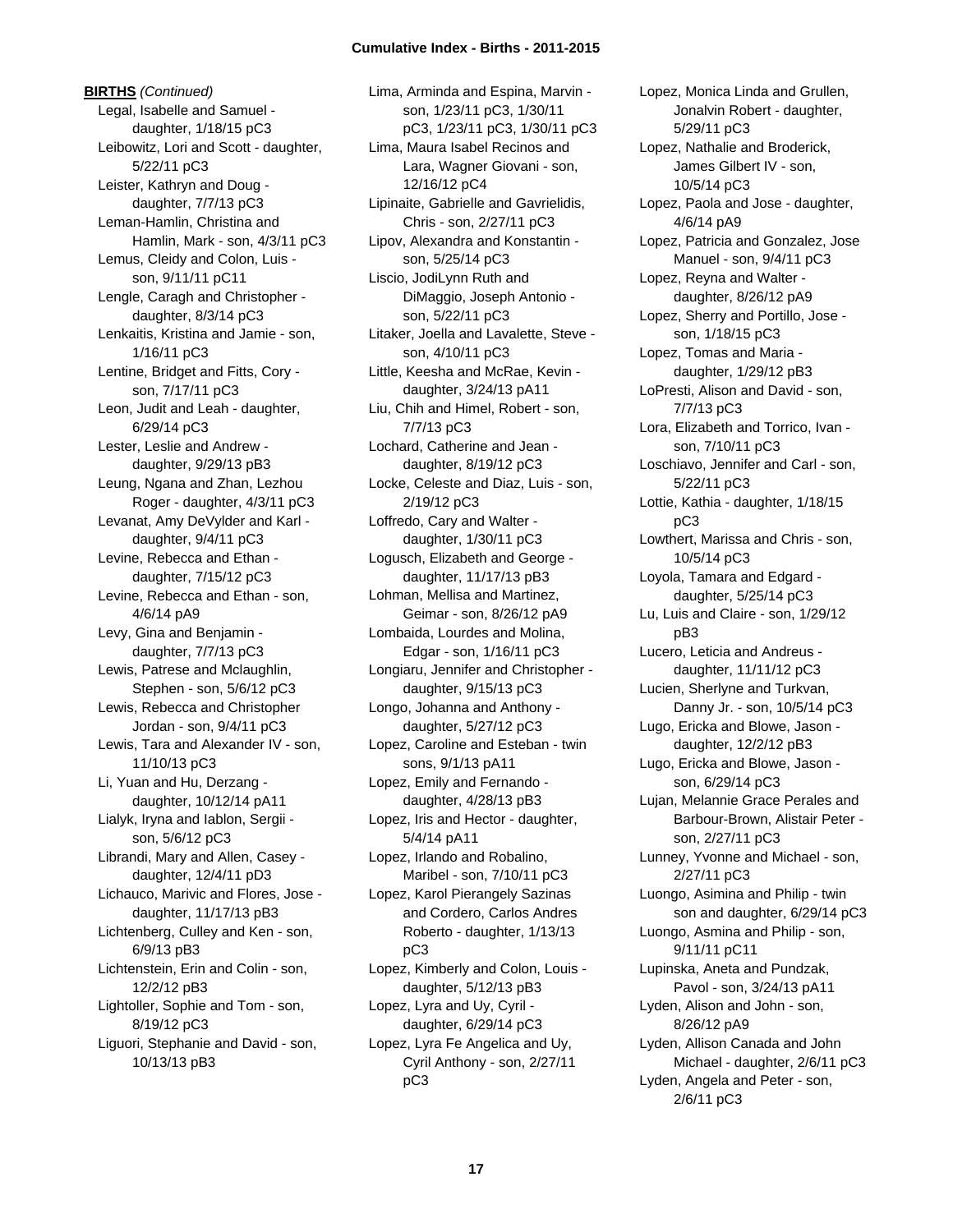**BIRTHS** *(Continued)* Lyn, Jenny and Estrada, Walter Luis - son, 7/29/12 pA9 Lyn, Victoria and Christopher, George - daughter, 9/4/11 pC3 Lynam, Laura - son, 3/10/13 pC3 Lyons, Katherine and Castro, Octavio Robles - son, 4/10/11 pC3, 11/11/12 pC3 Lyons, Kelly and Jim - daughter, 9/1/13 pA11 Macaluso, Christie and Malvicini, Greg - son, 5/22/11 pC3 Machado, Patricia and Oliveira, Nilson - daughter, 3/25/12 pC3 Machado, Tatyana and Eddie daughter, 5/29/11 pC3 Mackin, Jennifer and Christopher son, 5/26/13 pB3 MacLochlainn, Claudia and John daughter, 7/17/11 pC3 Madera, Linda Jennifer and Rivera, Walbert Jr. - daughter, 7/17/11 pC3 Madhoun, Caitlin and Maher - son, 10/7/12 pB3 Magalik, Richard and Jennifer - son, 5/29/11 pC3 Magnano, Carla and Jeff - son, 8/7/11 pC3, 7/31/11 pC3 Mahabir, Vera Goulbourne and Bernauer, Samuel - son, 5/27/12 pC3 Mahler, Leighann and Craig daughter, 8/10/14 pC3 Majid, Nasima and Osman - son, 9/4/11 pC3 Malay, Megan and Timothy daughter, 4/17/11 pC3 Malcolm, Jasmine and Jordan, Theodore - daughter, 4/17/11 pC3 Maliarchuck, Tetiana and Yasniy, Volodymyr - daughter, 10/12/14 pA11 Mallapu, Eesha and Gaddamu, Anand Kishore Reddy - son, 7/24/11 pC3 Mallory, Clifford and Nahec - son, 1/29/12 pB3 Malloy, Alison and Creanza, Michele - daughter, 11/10/13 pC3 Malloy, Amanda and Steven daughter, 9/16/12 pA9

Malone, Becky and Shuan daughter, 11/25/12 pB3 Maloney, Kim and John - son, 3/24/13 pA11 Mamidyala, Roja and Naveen - son, 8/19/12 pC3 Mammone, Carissa - son, 6/15/14 pA12 Mammone, Jessica and Smart, Ryan - son, 9/9/12 pC3 Manda-Bufkin, Maggie and Bufkin, Cedric E. III - son, 7/29/12 pA9 Manfredi, Veronica and Anthony son, 2/24/13 pC3 Manna, Carlye and Mario daughter, 9/4/11 pC3 Manning, Tishayna and Richardson, Bernard - daughter, 5/25/14 pC3 Manousos, Ruperta and Anthony Jr. - son, 2/19/12 pC3 Manzano, Gladys and Jerome son, 1/13/13 pC3 Marali, Manaswita and Roy, Prashant - son, 5/22/11 pC3 Marasco, Erica and James daughter, 4/3/11 pC3 Marcellus, Choumie and Charles, Jimmy - daughter, 11/25/12 pB3 Marchetti, Kristin and R.J. - son, 12/4/11 pD3 Marena, Josephine and Anthony son, 11/10/13 pC3 Maria Silva and DaSilva, Leonildo daughter, 2/6/11 pC3 Marinero, Johana and Paredes, Luis - son, 8/3/14 pC3 Marino, Nicole and Michael - son, 4/6/14 pA9 Marisca, Annabel and Michael daughter, 8/26/12 pA9 Marki, Pashke and Dushi, Hirolle son, 9/15/13 pC3 Marks, Jacqueline and Daniel daughter, 10/5/14 pC3 Marks, Julie and Stephen - son, 9/28/14 pA14 Marothe, Sowjanya and Ravi, Gopi twin daugthers, 9/25/11 pC3 Marroquin, Sylvia and Manuel - son, 4/3/11 pC3 Marschalk, Katie and McKay daughter, 9/16/12 pA9

Martin, Christina and Sean daughter, 11/11/12 pC3 Martin, Jamie Fiordelisi and Jonathan Michael - daughter, 2/20/11 pC3 Martin, Louisa Jane and Whittall, Desmond Richard - daughter, 9/4/11 pC3 Martinez-LaPolice, Megan and Martinez, Isaac - son, 4/12/15 pC3 Martinez, Allison and Jacob daughter, 7/15/12 pC3 Martinez, Bikiana Reyes and Carrillo, Roberto - son, 10/12/14 pA11 Martinez, Carolina and Cabanas, Dennis Valenzuela - son, 10/12/14 pA11 Martinez, Celi and Palma, Rubin daughter, 1/16/11 pC3 Martinez, Eniso and Olivores, Edgar - son, 6/19/11 pC3, 6/12/11 pC3, 6/19/11 pC3, 6/12/11 pC3 Martinez, Jenise and Carmelo daughter, 4/3/11 pC3 Martinez, Judith and Guzman, Angel - daughter, 11/25/12 pB3 Martinez, Karla and Gonzalo - son, 12/29/13 pC3 Martinez, Lisbeth and Herrera, Byron - son, 6/15/14 pA12 Martinez, Mayra and Funes, Oscar son, 6/26/11 pC3 Martinez, Suima Odilia and Monzon, Rocky - daughter, 3/31/13 pC3 Martinez, Veronica and Juan Carlos - son, 8/26/12 pA9 Mascali, Brandi and RIchard - son, 4/28/13 pB3 Massengill, Julia Elisabeth Kreiner and John David - twin sons, 1/15/12 pB3 Massey, Bernard Christian and Lisa - son, 9/4/11 pC3 Masso, Karen Anne Walsh and Frank Joseph III - son, 3/4/12 pC3 Masterson, Ellen and Samuel - son, 4/6/14 pA9 Mathews Dixon, Sara and Jarah Mathews - son, 1/16/11 pC3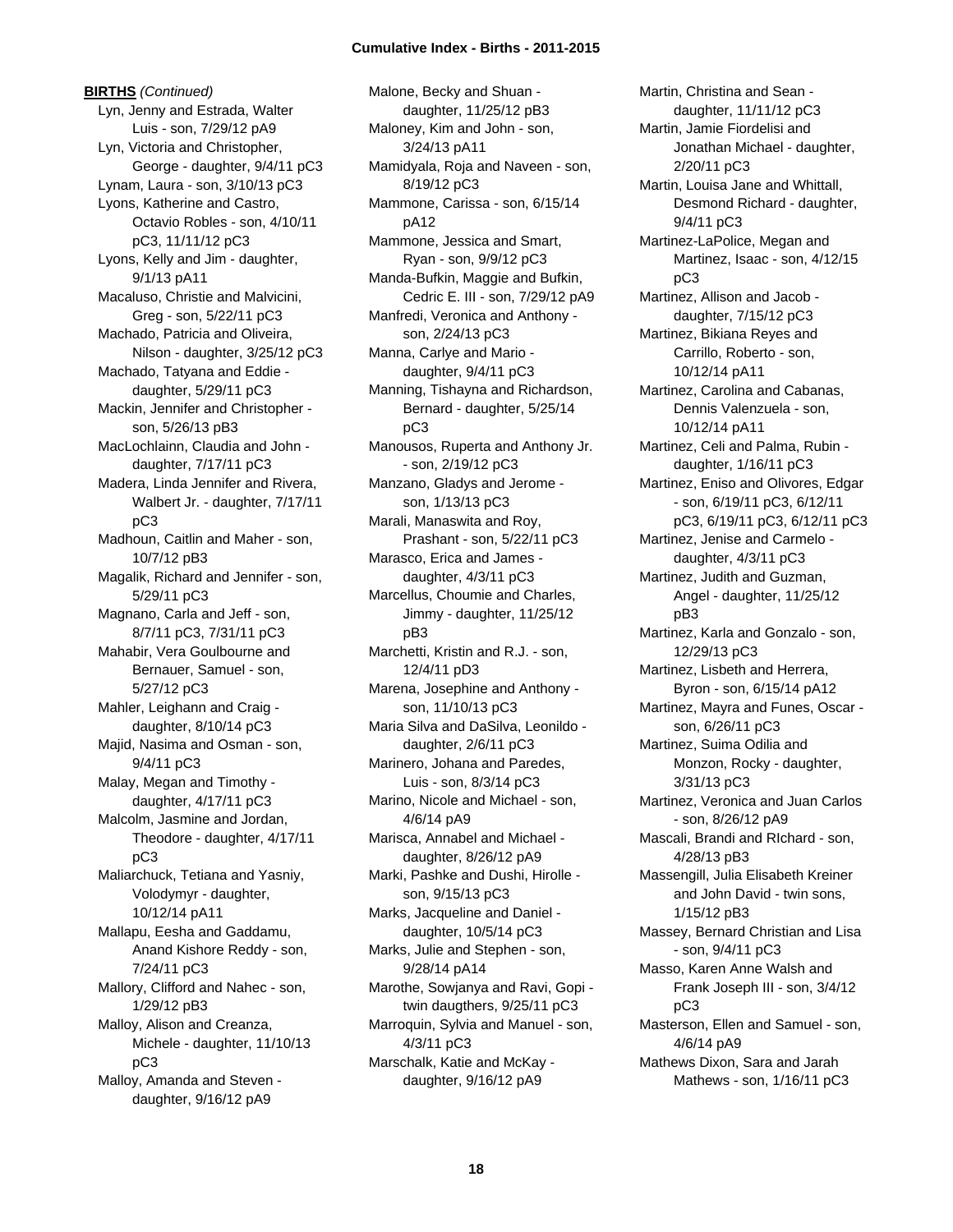**BIRTHS** *(Continued)* Matrypula-Konarzewski, Kasia and Konarzewski, Przemek - son, 5/29/11 pC3 Matthews, Shannon Malloy and Simon - daughter, 5/27/12 pC3 Mattox, Kate and Mike - daughter, 11/17/13 pB3 Matute-Galeano, Yajayra and Keller, David - daughter, 10/13/13 pB3 Mazaire, Hasie and Jules - son, 1/16/11 pC3 Mazariegos, Selma and Reyes, Brisly - son, 8/11/13 pC3 Mazouz, Basha and Chalhaoui, Anouar - daughter, 10/12/14 pA11 Mazzo, Jessica and Stephen daughter, 5/22/11 pC3 McAuley, Steven and Dawn - son, 7/17/11 pC3 McCaffrey, Marian Jeannine and James Patrick - son, 3/4/12 pC3 McCain, Theresa and Chad - son, 11/25/12 pB3 McCamble, Ann Marie and Mark son, 7/24/11 pC3 McCaulley, Felicia and Frost, Sascha - son, 6/15/14 pA12 McFarlane, Bruce and Rossi, Nicole - son, 1/29/12 pB3 McGarvey, Kate and Brian daughter, 9/4/11 pC3 McGinley, Sarah and Michael daughter, 11/10/13 pC3 McGoldrick, Caroline and Matthew twin son and daughter, 10/13/13 pB3 McGovern, Melissa and Michael son, 2/27/11 pC3 McGrath, Beth and Ashukian, Gregory - daughter, 3/9/14 pC3 McGrath, Jennifer and Timothy daughter, 9/25/11 pC3 McGrath, Kimberly Anne and Michael Patrick - daughter, 2/27/11 pC3 McGuirt, Casey and Perna, Nichole son, 6/9/13 pB3 McHale, Jennifer and Kevin daughter, 1/16/11 pC3

McHugh, Maria and John daughter, 11/11/12 pC3 McKee, Danielle and Joseph - twin son and daughter, 4/28/13 pB3 McLain, Megan and Larson, Erik daughter, 8/3/14 pC3 McLaughlin, Karen and Resse, John - daughter, 9/4/11 pC3 McLellan, Shaquita and Reid, Howard - son, 5/6/12 pC3 McMillian, Alicia and Lewis daughter, 11/10/13 pC3 McMullan, Holly Goodrich and Chuck - son, 5/22/11 pC3 McQuade, Victoria and Joseph daughter, 3/25/12 pC3 McWhorter, Deborah Worden and Alexander Grant - daughter, 5/22/11 pC3 Meaidor, Nozely Cornet and Pierre Richard - son, 1/16/11 pC3 Meath, Dara and Brian - daughter, 4/3/11 pC3 Medina-Navarro, Diana Aguirre and Cesar M. - son, 7/15/12 pC3 Medina-Saravia, Maria and Saravia, Carlos - daughter, 9/25/11 pC3 Medina, Claudia Yesenia Palma and Cardona, Wilber Rigoberto Arana - daughter, 7/7/13 pC3 Medina, Karla and Rivas, Eder son, 1/30/11 pC3 Medina, Ronalyn and Jerome - son, 5/26/13 pB3 Meehan, Heather and John daughter, 2/27/11 pC3 Mehra, Vijeia and Thapa, Sachin son, 5/12/13 pB3 Mejia, Diana and Frangione, Anthony - son, 7/17/11 pC3 Melchionno, Amelia and Paul - son, 5/25/14 pC3 Melendez, Keila and Riley, Patrick twin son and daughter, 3/10/13 pC3 Melendez, Sabrina and Humphrey, Tyler - son, 2/24/13 pC3 Melkonian, Deborah and Dorian twin son and daughter, 11/10/13 pC3 Mellick, Beatrice and Jeff daughter, 1/18/15 pC3 Melo-Fabian, Wilma and Veloz, Juior - daughter, 8/26/12 pA9

Melton, Grace and Jonathan - son, 7/24/11 pC3 Menakuru, Himabindu and Vangavaragu, Giridhar - son, 4/17/11 pC3 Menard, Michelle and Matthew daughter, 5/22/11 pC3 Menard, Victoire and Jean daughter, 7/15/12 pC3 Mendelow, Michal and Levi - son, 4/3/11 pC3 Mendez, Angelica and Mejia, Jorge Luis - son, 5/6/12 pC3 Mendez, Garrett and Kathleen daughter, 11/25/12 pB3 Mendez, Grecia Yuceli and Valenzuela, Fredi Manuel daughter, 7/7/13 pC3 Mendez, Zaida Gomez and Peralta, Daniel - daughter, 6/19/11 pC3, 6/12/11 pC3, 6/19/11 pC3, 6/12/11 pC3 Mendoza, Dalila and Recinos, Gerson - son, 9/15/13 pC3 Mengwall, Michele and Erik - son, 9/29/13 pB3 Meranville, Natacha and Mario son, 7/17/11 pC3 Mercede-Del-Greco, Kristen and DelGreco, Paul - son, 3/24/13 pA11 Mercer, Francine and Keith - son, 4/17/11 pC3, 4/10/11 pC3, 4/17/11 pC3, 4/10/11 pC3 Mercer, Syitia and Daley, Craig son, 2/6/11 pC3 Merchant, Aishah and Paritosh son, 5/4/14 pA11 Mercurio, Sarah and Ralph - son, 4/28/13 pB3 Merdita, Albulena and Krisijan son, 8/10/14 pC3 Merida, Febe and Valle, Hector son, 11/25/12 pB3 Merino, Marie and Gary - daughter, 1/18/15 pC3 Meritile, Sonia Joassaint and Odson - daughter, 7/15/12 pC3 Messia, Shannon and Michael daughter, 3/25/12 pC3 Messina, Shannon and Michael daughter, 3/4/12 pC3 Metter, Jeffrey and Kresge, Christina - daughter, 9/25/11 pC3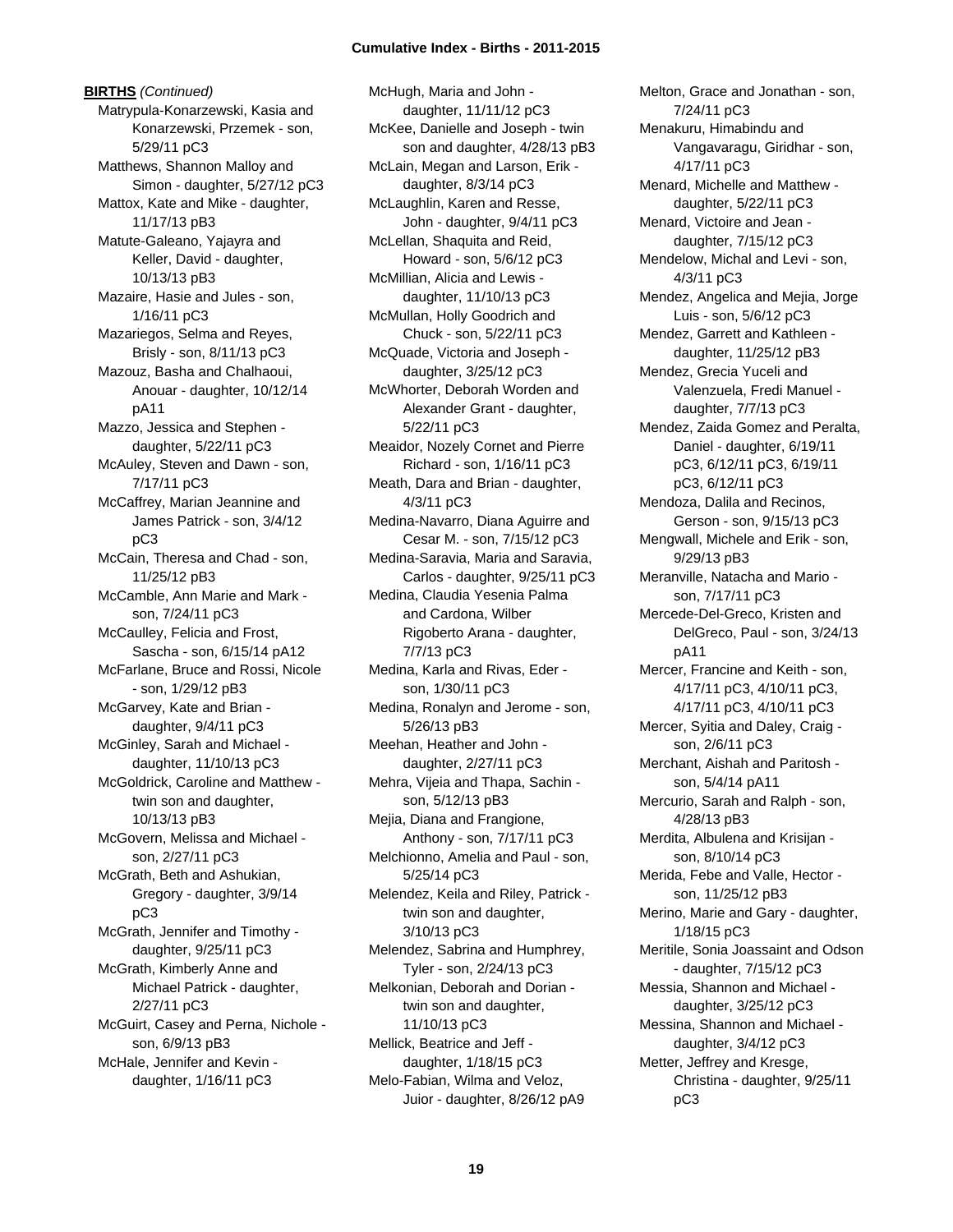**BIRTHS** *(Continued)* Metz, Polly and Derrek - son, 9/30/12 pC3, 5/27/12 pC3, 9/30/12 pC3, 5/27/12 pC3 Meyer, Teresa and Preston - son, 2/24/13 pC3 Meza, Martha and Juan - son, 4/28/13 pB3 Michael, Kimberly and Shannon son, 6/26/11 pC3 Michaels, Jaime and Jason - son, 11/11/12 pC3 Michaud, Jaimee and Brian daughter, 1/13/13 pC3 Mickens, Moyosore and Ahmed son, 4/17/11 pC3 Micolo, Lisa and Stephen daughter, 5/25/14 pC3 Mighty, Margaret and Glenford daughter, 10/5/14 pC3 Miklinevich, Alyssa and Coan, Jason - daughter, 4/24/11 pC3 Milarese, Blaire and Jason daughter, 2/27/11 pC3 Miller-Finnegan, Erin and Finnegan, Cornelius T. IV - daughter, 7/17/11 pC3 Miller, Amy and Michael - son, 4/10/11 pC3 Miller, Hillary Arjun and Anthony son, 12/4/11 pD3 Miller, Kristine and Scott - daughter, 2/20/11 pC3 Mills, Ann and Maldonado, Jose daughter, 9/30/12 pC3, 5/27/12 pC3, 9/30/12 pC3, 5/27/12 pC3 Milola, Tania and Tang, Teofilo daughter, 4/10/11 pC3 Mingot, Sabrina and Guy daughter, 8/11/13 pC3 Mino, Kristhal and Galindo, Mario Esteban - son, 4/24/11 pC3 Miranda, Helen and Contreras, Brayne - daughter, 4/28/13 pB3 Miranda, Maura and Ian - son, 9/11/11 pC11 Miranda, Sandra and Jose daughter, 5/25/14 pC3 Mishra, Nisha and Abhijat, Fnu daughter, 5/22/11 pC3, 4/12/15 pC3, 5/22/11 pC3 Mishra, Padmini and Malekar, Ketan - daughter, 5/6/12 pC3

Mishra, Shweta and Prakash - son, 7/28/13 pC3 Misra, Bismnuta and Douglass, William Robert - daughter, 5/6/12 pC3 Misra, Roopali and Mayank daughter, 6/15/14 pA12 Mitchell, John and Shonna - son, 9/30/12 pC3 Mittal, Netia and Kumar, Sandeep son, 1/16/11 pC3 Mitton, Chantel-Spring - daughter, 5/22/11 pC3 Moclair, Hori and Chris - daughter, 5/25/14 pC3 Moeller, Erika and Michael - son, 10/13/13 pB3 Moeller, Heide and Ferreira, Paul daughter, 5/12/13 pB3 Moffett, Katelyn and Patrick - son, 10/12/14 pA11 Mogensen, Ronnie-Lyn and Mark son, 2/13/11 pC3 Mohapatra, Lopamudra and Misra, Debasish - son, 4/17/11 pC3 Molina, Hilda and Sepulveda, Juan son, 8/11/13 pC3 Monaco, Krystle and William - son, 6/15/14 pA12 Mondal, Madhumita and Dey, Tanmoy - son, 5/26/13 pB3 Monroe, Eileen and Ronald - son, 7/17/11 pC3 Montague, Tracey and Timothy daughter, 4/10/11 pC3, 3/31/13 pC3, 4/10/11 pC3, 3/31/13 pC3 Montaleza, Nancy and Guambana, Jorge - daughter, 5/4/14 pA11 Montalvo, Norma and Zinicola, Joseph - son, 1/2/11 pC3 Montanari, Carmelina and David daughter, 2/20/11 pC3 Montanez, Annalisa and Ricky son, 9/30/12 pC3, 5/27/12 pC3, 9/30/12 pC3, 5/27/12 pC3 Monteiro, Domingos and Pisano, Gina - daughter, 5/22/11 pC3 Montenaro, Mariela and Hernandez, Erick - daughter, 3/9/14 pC3 Montenegro, Giuliana and Bolanos, Carlos - daughter, 1/15/12 pB3 Montero, Anthony and Candy - son, 3/31/13 pC3

Montero, Barbara Woodard and James - son, 9/4/11 pC3 Montes, Katherine and Oscar Antonio - son, 8/7/11 pC3, 7/31/11 pC3 Montesdeora, Martha Cabrera and Cabrera, Wilton Castro - son, 10/5/14 pC3 Montoyar, Maria Argueta and Gilmar Obdulio Canan daughter, 4/28/13 pB3 Moore, Mary Alice Walsh and Eric son, 2/24/13 pC3 Moore, Rachel and Doug daughter, 12/16/12 pC4 Moore, Rebecca Stiritz and Caleb Ilsley - son, 6/19/11 pC3 Moore, Rebecca Stiritz and Ilsley, Caleb - son, 6/12/11 pC3 Moore, Tracy and Tomoney, ZaCarl - daughter, 1/23/11 pC3, 1/30/11 pC3, 1/23/11 pC3, 1/30/11 pC3 Morales-Bebbelaqua Natalia-Vanessa and Morales-Carretto, Alvaro-Andres daughter, 4/10/11 pC3 Morales-Ulloa, Diamantina daughter, 5/26/13 pB3 Morales, Alina and Castillo, William daughter, 1/16/11 pC3 Morales, Claire and Raguindin, Lawrence - son, 10/5/14 pC3 Moran, Olga Leticia and Uraga, Alejandro Cesar - son, 3/25/12 pC3 Morath, Cassandra and Williams, Maurice - daughter, 11/25/12 pB3 Morency-Kross, Karen and Kross, Korey - son, 6/26/11 pC3 Moreno, Cinthya and Barahona, Daniel - son, 11/25/12 pB3 Morgan, Kirsten and Ashley - son, 12/2/12 pB3 Morgan, Megan and Oliver daughter, 6/15/14 pA12 Morgan, Shameeka and Timothy son, 7/15/12 pC3 Morgera, Valerie and John - son, 9/25/11 pC3 Moril, Wendy and Thermidor, Romuald - son, 8/26/12 pA9 Morina, Mervette and Gjyliqi, Vegi son, 5/1/11 pC3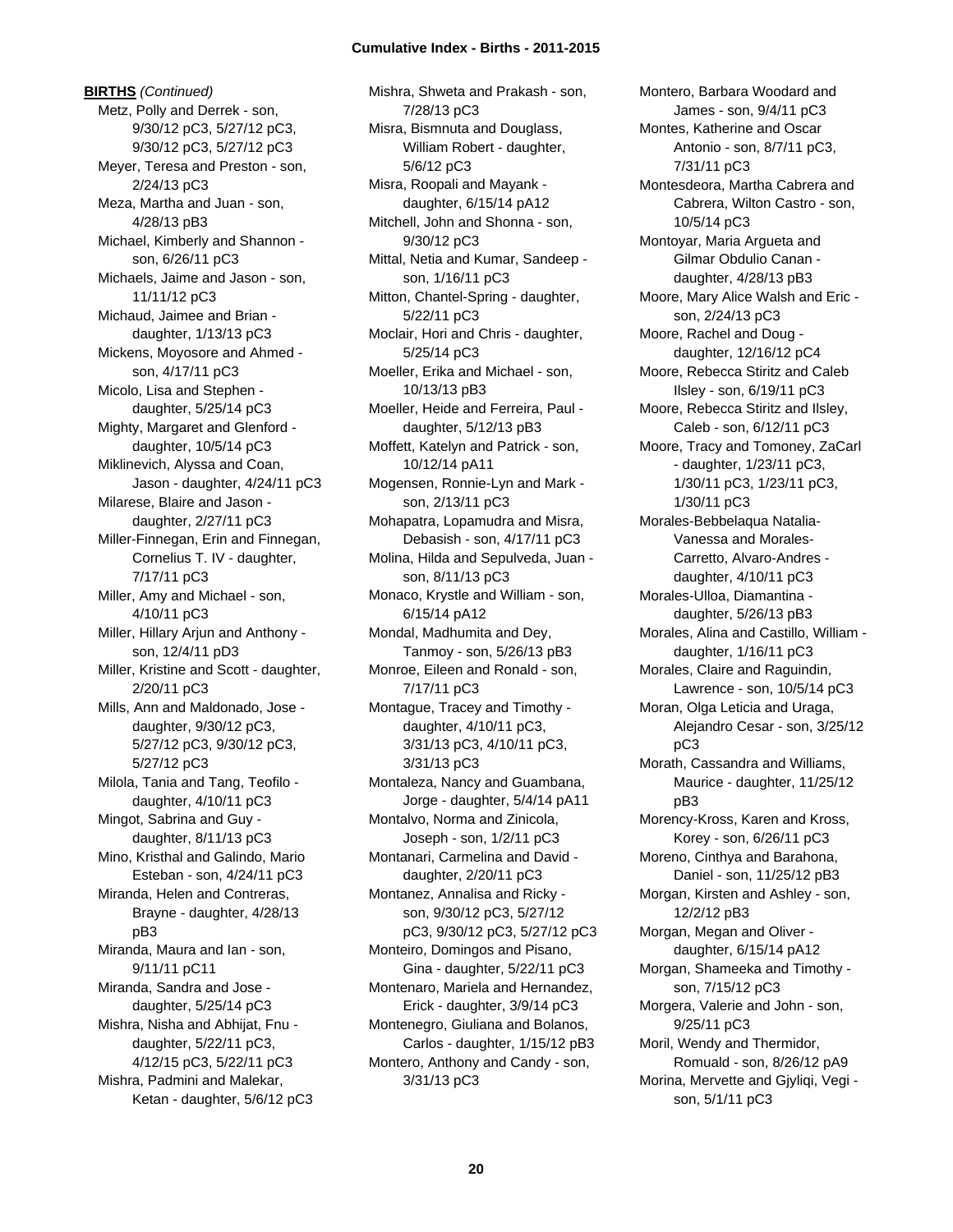**BIRTHS** *(Continued)* Morley, Lynn and Steven daughter, 2/27/11 pC3 Morris, Nailah and Fulton, Anthony daughter, 8/26/12 pA9 Morrison-Shulas, Maureen and Shulas, Gregory - son, 3/10/13 pC3 Moscoso, Yesendhy Ramos and Siguencia, Wilson Alejandro daughter, 11/25/12 pB3 Mosher, Kelly and Chris - daughter, 12/2/12 pB3 Moskovych, Gulnara and Volodymyr - son, 7/17/11 pC3 Moussignac, Valerie and Patrick daughter, 8/3/14 pC3 Moustaque, Mohammed and Khaton, Joinab - daughter, 1/29/12 pB3 Mozo, Federico and Riccardi, Erika son, 10/13/13 pB3 Mubashir, Rita and Rawal, Tushar daughter, 11/10/13 pC3 Mueller, Erika and Michael - son, 5/6/12 pC3 Mukheja, Meredith and Nikhil daughter, 2/6/11 pC3 Muller, Guerline and Francky daughter, 5/6/12 pC3 Multani, Farhanaz and Mogal, Sameer - daughter, 8/3/14 pC3 Murafa, Oksana and Igor - son, 3/24/13 pA11 Murawski, Lindsay and Ryan daughter, 5/29/11 pC3 Murillo, Julia Dolores Alvarez and Torres, Sergio Geovanni son, 9/9/12 pC3 Murphy, Meghan and Jorge, Joe daughter, 4/17/11 pC3 Murray, Tara and Dixon, Shane son, 9/4/11 pC3 Musarella, Wendy and Thomas son, 1/2/11 pC3 Music, Sabeheta and Sojo - son, 11/11/12 pC3 Muthireddy, Lakshmi and Pasupuleti, Sathish - son, 10/13/13 pB3 Muthyala, Manjula Pradeep and Pradeep Manohar - daughter, 2/19/12 pC3 Myers, Jacqueline and Jeffrey daughter, 1/2/11 pC3

Myrvil, Marie and Fleurival, Ricardo daughter, 9/15/13 pC3 Nadolny, Roxana and Mark - son, 12/4/11 pD3 Nagyova, Lucia and Sloboda, Norislav - daughter, 5/26/13 pB3 Nair, Kunjal and Anand - son, 11/25/12 pB3 Nair, Prabitha and Prashant - son, 9/4/11 pC3 Najera, Dora Alicia and Flores, Rocael Cante - son, 2/20/11 pC3 Nanos, Alexis and Smith, Justin daughter, 5/1/11 pC3 Nardi, Laura and Larry - daughter, 11/10/13 pC3 Nataraj, Deepthi and Dhananjaya, Nataraj Ankinakatte - twin son and daughter, 7/24/11 pC3 Nathanson, Jodi Flom and Jonathan - son, 1/30/11 pC3 Nebylovych, Alina and Budzinskyy, Taras - son, 1/18/15 pC3 Needham, Megan and Nathan son, 1/13/13 pC3 Negron, Enid and Class, Ariel - son, 8/7/11 pC3, 7/31/11 pC3 Neidhart, Sandy and Doug daughter, 9/4/11 pC3 Neilsen, Kimberly and Angarita, Kenny - daughter, 9/4/11 pC3 Nels, Latisha and Varrick Keith daughter, 4/3/11 pC3 Nelson, Carolyn and Jonathan twin daugthers, 2/19/12 pC3 Nelson, Jhoseline and Raney Jr. son, 7/24/11 pC3, 9/15/13 pC3, 7/24/11 pC3, 9/15/13 pC3 Nelson, Nikiyia - son, 6/9/13 pB3 Nelson, Taylor and Michael - son, 7/6/14 pC3 Nestor, Samantha and Michael son, 7/29/12 pA9 Neto, Elsa and Paulo - son, 6/15/14 pA12 Neville, Margaret and Anthony twin son and daughter, 1/18/15 pC3 Newton, Erica - son, 9/28/14 pA14 Newton, Takayla and McNeil, Joquan - daughter, 1/16/11 pC3

Neylan-Farrugio, Tricia and Farrugio, Christopher daughter, 11/11/12 pC3 Nguyen, Kristi and Michael daughter, 8/11/13 pC3 Nguyen, Kristi and Michael - son, 7/24/11 pC3 Nicholas, Rachel and Hernandez, John Jr. - son, 6/15/14 pA12 Nieves, Jessica and Reinaldo Jr. daughter, 12/16/12 pC4 Nightwine, Kristin and Erik - son, 1/2/11 pC3 Nikolopoulos, Virginia and Steven daughter, 8/26/12 pA9 Nimmagadda, Rajya and Sridhar son, 5/22/11 pC3 Niras, Kiriaki and Dimitrios daughter, 7/31/11 pC3 Nisenson, Patricia and Oliver - son, 8/7/11 pC3, 7/31/11 pC3 Noailles, Amanda and Joseph, Mackenley - daughter, 9/16/12 pA9 Noailles, Amanda and Joseph, MacKenley - daughter, 1/6/13 pC3 Noel, Rose and Fortune - son, 9/29/13 pB3 Noell, Kate and Hunter - daughter, 5/25/14 pC3, 8/19/12 pC3, 5/25/14 pC3, 8/19/12 pC3 Nolan, Karen and Jesse - son, 12/4/11 pD3 Norfleet, Ashley and Massey, Derrick - son, 9/29/13 pB3 Norocho, Johanna and Garcia, Jorg - son, 7/7/13 pC3 Notter, Amy and David - daughter, 4/10/11 pC3 Notter, Amy and David - son, 2/24/13 pC3 Nrecaj, Elizabeta and Marijan daughter, 2/20/11 pC3 Nufio, Marco and Gregoria daughter, 9/11/11 pC11 Nunez, Genesis and Lima, Rudi son, 11/10/13 pC3 Nunez, Katherine and Richard son, 2/27/11 pC3 O'Brien, Kelly and Ken - son, 12/4/11 pD3, 5/26/13 pB3, 12/4/11 pD3, 5/26/13 pB3 O'Brien, Kristyn and Kristopher son, 9/4/11 pC3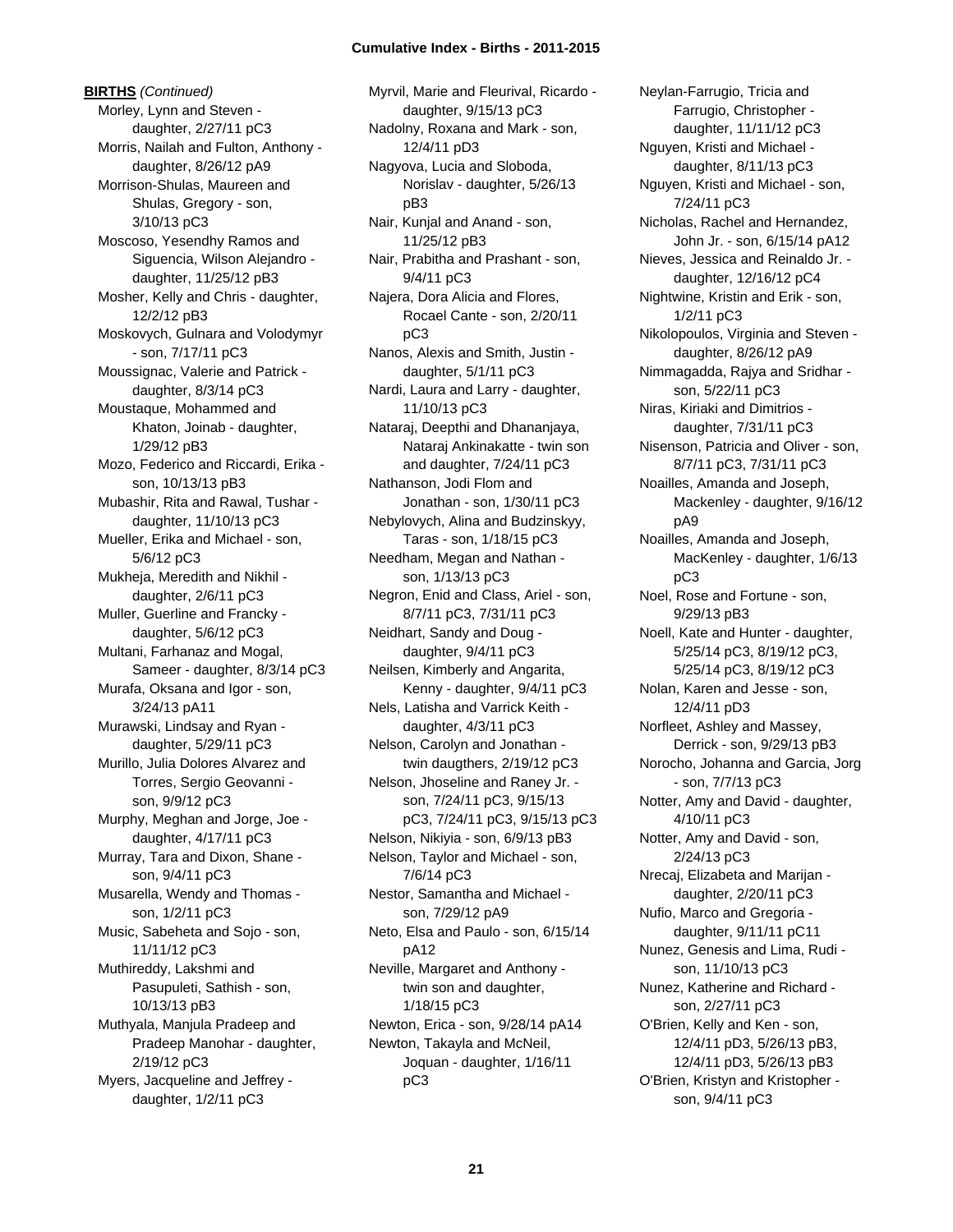**BIRTHS** *(Continued)* O'Brien, Michelle and Smith, Douglas - son, 11/10/13 pC3 O'Brien, Nicole and Matt - daughter, 7/28/13 pC3 O'Connor, Kylie and Chris daughter, 9/11/11 pC11 O'Grady, Shannon and Michael daughter, 9/30/12 pC3 O'Keefe, Elaine and Patrick - son, 9/4/11 pC3 O'Neill, Erica and Terpack, Christian - daughter, 4/3/11 pC3 O'Neill, Jamie and Anthony daughter, 2/24/13 pC3 O'Neill, Tracey and Michael - son, 2/27/11 pC3 O'Sullivan, Aileen and Tray - son, 7/17/11 pC3 O'Sullivan, Pattie and JoJo daughter, 1/23/11 pC3 O'Hara, Donna and Vin - daughter, 4/12/15 pC3 Oberoi, Jaspreet Kaur and Shah, Ashish - daughter, 10/5/14 pC3 Odoemena, Amaka and Damian daughter, 8/3/14 pC3, 8/11/13 pC3 Offazapati, Vani and Kota, Suresh daughter, 7/7/13 pC3 Ogilvie, Juliana and Douglas daughter, 5/29/11 pC3 Oldrin, Courtney and Woody daughter, 3/31/13 pC3 Olivarez, Miwa and Juan Carlos son, 7/24/11 pC3 Oliveira, Jessuka - son, 9/30/12 pC3 Oliveira, Mayre and Robison - son, 7/7/13 pC3 Olomola, Adetutu Anike and Afolabi - daughter, 9/25/11 pC3 Olson, Wendy Lee and Pipech, Jeffrey Keith - son, 10/7/12 pB3 Ordonez, Johanna and Mondonedo, Jaime - daughter, 9/1/13 pA11 Orefice, Amy and Joe - son, 11/11/12 pC3 Orellana, Evelyn Nahela Orellana son, 11/25/12 pB3 Orellana, Sindy and Carias, Pedro son, 11/25/12 pB3 Orgera, Kristen and Michael daughter, 10/13/13 pB3

Orlando, Siana Edgar and Sulma, Ramiret - son, 11/25/12 pB3 Orsaia, Francesca and Matthew son, 1/30/11 pC3 Ortega, Carmen and Moises daughter, 3/9/14 pC3 Ortega, Yohana and William - son, 6/19/11 pC3, 6/12/11 pC3, 6/19/11 pC3, 6/12/11 pC3 Ortiz, Paola and Jose - son, 4/3/11 pC3 Ortiz, Thamara and Felix daughter, 4/12/15 pC3 Osborne, Jacklyn and Matthew son, 1/30/11 pC3 Osei, Irene and Tawiah, Michael daughter, 5/1/11 pC3 Ostroff, Allison and Jonathan - twin daughters, 5/4/14 pA11 Owens, Shanice and Diaz, Carlos Sr. - son, 11/25/12 pB3 Owsiany, Anna and Greg daughter, 2/27/11 pC3 Owsiany, Anna and Greg - twin sons, 4/6/14 pA9 Ozcelik, Sibel and Yasin - twin daugthers, 9/25/11 pC3 Pacheco, Roxana Aracely and Garcia, Jose Abraham Menchu - daughter, 1/13/13 pC3 Pacheo, Nomaldo and Cruz daughter, 8/7/11 pC3, 7/31/11 pC3 Pachwicewicz, Agata and Lukasz son, 5/29/11 pC3 Padilla, Ismariel and Edwin Jonathan - daughter, 5/22/11 pC3 Pagano, Isabela and Ernesto - son, 1/18/15 pC3 Pagano, Meredith and John daughter, 4/28/13 pB3 Pain, Nabanita and Sengupta, Kaustav - son, 9/4/11 pC3 Palacios, Lissy Garcia and Victor son, 5/26/13 pB3 Palacios, Lissy Judith and Victor daughter, 1/2/11 pC3 Palchuru, Bhargavi and Sulam, Pulla - son, 7/7/13 pC3 Palker, Stacey and Todd - son, 2/27/11 pC3 Palladino, Ann Marie and Anthony son, 9/4/11 pC3

Palladino, Flora M. and Dario Jr. son, 9/25/11 pC3 Palma, Jassenia and Ovalle, Carlos - daughter, 3/10/13 pC3 Palma, Lisa and Walter - son, 9/11/11 pC11 Palmer, Lisa-Ann Gapp and Bryan William - daughter, 7/15/12 pC3 Palomino, Sophia and Ching, Augusto Pablo - daughter, 2/6/11 pC3 Palomo, Julia and Gerardo daughter, 7/15/12 pC3 Pamint, Andreea and Dorin daughter, 9/4/11 pC3 Panagrossi, Catherine and Robert daughter, 4/24/11 pC3 Panichella, Kristen and Matthew daughter, 12/4/11 pD3 Pankowski, Mandy and Eric daughter, 11/11/12 pC3 Pannone, Lisa and Bria, Frank son, 3/24/13 pA11 Pant, Mona and Pande, Abhishek son, 1/18/15 pC3 Pappa, Shannon and Robert - son, 9/11/11 pC11 Parappallil, Julie and Josi - son, 9/29/13 pB3 Paray, Olga Marina - son, 7/7/13 pC3 Parent, Amanda and Curry, Frank son, 7/15/12 pC3 Parente, Jennifer and Vincent - son, 2/27/11 pC3 Parkosewich, Joanne and Jeffrey son, 9/25/11 pC3 Pascale, Melissa and Nance, Michael - daughter, 9/25/11 pC3 Pascarella, Mary Beth and Robert daughter, 12/16/12 pC4 Pascarella, Pamela and Gennaro son, 10/5/14 pC3, 10/12/14 pA11 Patel, Shivani and Himanshu daughter, 11/17/13 pB3 Patenaude, Mary and James - son, 9/29/13 pB3 Patterson, Casey and Kevin - son, 12/4/11 pD3 Paulemon, Sandra and Confident, Kazance - daughter, 11/25/12 pB3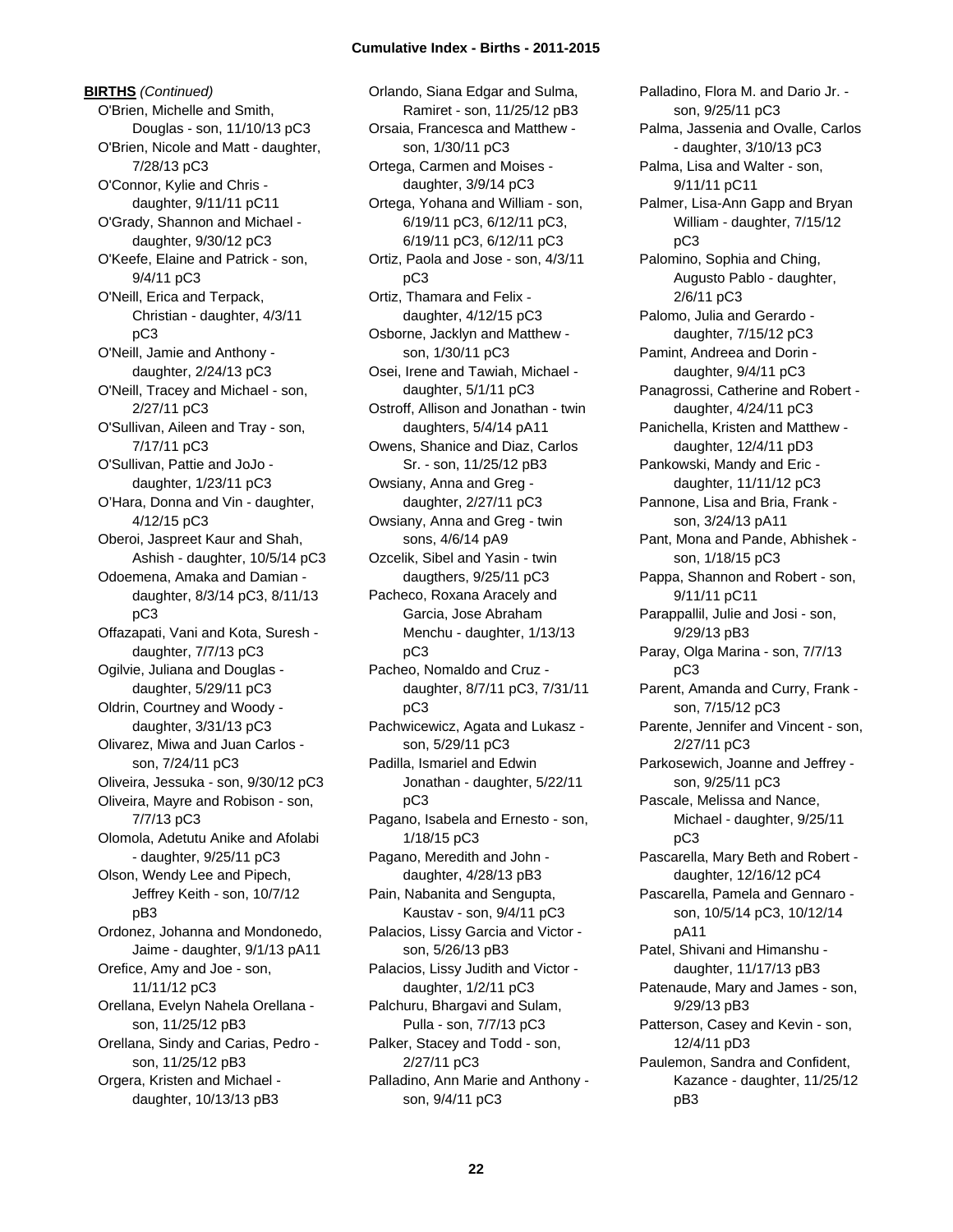**BIRTHS** *(Continued)* Paulemon, Valentin and Maxwell, Daneicia - daughter, 1/29/12 pB3 Pavia, Michelle and Kosinski, Michael - daughter, 9/28/14 pA14 Pavon, Wilson Sierro and Mejra, Leyla Reyes - son, 1/29/12 pB3 Paz, Celelia and Sanchez, Juan Carlos - daughter, 3/10/13 pC3 Peabody, Elisa and Bryan daughter, 12/6/13 pA3 Pearson, Kathryn and Craig daughter, 7/7/13 pC3 Pedone, Elizabeth and John daughter, 5/29/11 pC3 Pedreyra, Maria and Leonardo son, 4/6/14 pA9 Pelaez, Cecilia Espono and Arrioja-Vidal, Jose - son, 4/6/14 pA9 Pelletier, Nicole and Michael daughter, 7/10/11 pC3 Pellicci-Garcia, Johna and Garcia, Wilder - son, 6/15/14 pA12 Pena, Maria and Herrand, Alex daughter, 12/29/13 pC3 Pena, Zakiry and Mayta, Joel daughter, 12/4/11 pD3 Penalba, Evan and Lauren - son, 1/29/12 pB3 Penalba, Lauren and Evan - son, 4/6/14 pA9 Pencu, Rachel and Alexander daughter, 6/19/11 pC3, 6/12/11 pC3, 6/19/11 pC3, 4/12/15 pC3, 6/12/11 pC3 Penilla, Daniela and Alvarado, Danilo - son, 2/13/11 pC3 Penn, Jamie and Russ - son, 9/4/11 pC3 Pennella, Simone and Steven - son, 7/28/13 pC3 Pepi, Lettie and David - son, 12/4/11 pD3 Peralta, Mildred Yojana and Perez, Ervin Manuel - daughter, 2/13/11 pC3 Peres, Angelica and Reyes, Juan Alberto - daughter, 5/29/11 pC3 Peres, Sandra and Marcharro, Saul - daughter, 8/26/12 pA9

Perez, Claudia Iracema Donis son, 7/7/13 pC3 Perez, Cynthia and Byxbee, Brendan - son, 5/12/13 pB3 Perez, Fatima Martinez and Jimenez, Wallis Fallas daughter, 12/2/12 pB3 Perez, Jennifer and Mario daughter, 7/7/13 pC3, 7/10/11 pC3 Perez, Jessica and Torres, Richard son, 3/31/13 pC3 Perez, Jovanny and Jorge - son, 6/9/13 pB3 Perez, Yvonne and Wilfredo - son, 7/17/11 pC3 Pergjani, Gjystina and George daughter, 10/5/14 pC3 Perrera, Patrizia Pistone and Antonino - son, 2/20/11 pC3 Perry, Cindy and Josep - son, 7/7/13 pC3 Perry, Genise and Hibbert, Andray daughter, 1/23/11 pC3, 1/30/11 pC3, 1/23/11 pC3, 1/30/11 pC3 Peter, Deborah and Eric - son, 8/11/13 pC3 Petersen, Rebecca and Matthew daughter, 7/15/12 pC3 Petralito, Jennifer and Vincent son, 11/17/13 pB3 Petraska, Ashley and Adam daughter, 5/4/14 pA11 Petruzziello, Elena and Rodriguez, Leo - daughter, 2/6/11 pC3 Petz, Mirna and Siguenza, Fausto son, 12/4/11 pD3 Phiri, Fabienne and Obakeng daughter, 7/24/11 pC3 Pia, Angel and Peter - daughter, 7/8/12 pC3, 9/30/12 pC3 Pia, Kelly and Charles Jr. daughter, 6/29/14 pC3 Piazzaroli, Elissa and Michael - son, 7/15/12 pC3, 6/29/14 pC3 Pickens, Allison and Andrew - son, 9/30/12 pC3 Piedmont, Meghan and Timothy daughter, 4/17/11 pC3, 3/10/13 pC3, 4/17/11 pC3, 3/10/13 pC3 Piercin, Darlyne and Edens daughter, 7/29/12 pA9

Pierre, Mirlande and Lops, Rubens daughter, 12/2/12 pB3 Pierre, Volonia - daughter, 4/17/11 pC3 Pietrzyk, Lidiya and Kamil daughter, 7/7/13 pC3 Pimpinella-Pansino, Elizabeth and Pansino, Mario - daughter, 10/13/13 pB3 Pina, Raquel - son, 9/4/11 pC3 Pineda, Alejandra - son, 1/16/11 pC3 Pineda, Ana and Lucero, Dionicio daughter, 1/30/11 pC3 Pinto, Debbie and Wash, Isaiah son, 12/29/13 pC3 Pinto, Marie and DePhillips, Daniel son, 11/25/12 pB3 Pivor, Erica and Ken - son, 7/6/14 pC3 Plantin, Danie and Marin, Rodney son, 7/24/11 pC3 Platt, Scott and Sandra - son, 9/25/11 pC3 Podsiadlo, Anastasia and Richard son, 9/29/13 pB3 Pogany, Alison Marie and Stuart L. son, 7/8/12 pC3 Pogany, Alyson Marie and Stuart son, 9/30/12 pC3 Polizzi, Danielle and Stephen - son, 4/24/11 pC3 Polonia, Alba and Santos, Francisco - son, 3/10/13 pC3 Polorick, Tamsun and Chad daughter, 10/13/13 pB3 Pomerantz, Erica and Benjamin daughter, 10/5/14 pC3 Ponce, Veronica and Puma, Geouanni - daughter, 8/3/14 pC3 Pond, Victoria and Kenneth - son, 2/13/11 pC3 Popescu, Carmina and Marius daughter, 7/15/12 pC3 Popielarczyk, Marlena and Janusz daughter, 5/27/12 pC3 Popp, Sashni and Stefanko, Shaun daughter, 10/13/13 pB3 Porella, Melissa and Christopher son, 1/15/12 pB3 Poricelli, Melissa and Householder, Amy - daughter, 7/29/12 pA9 Posner, Dana and Steven daughter, 9/4/11 pC3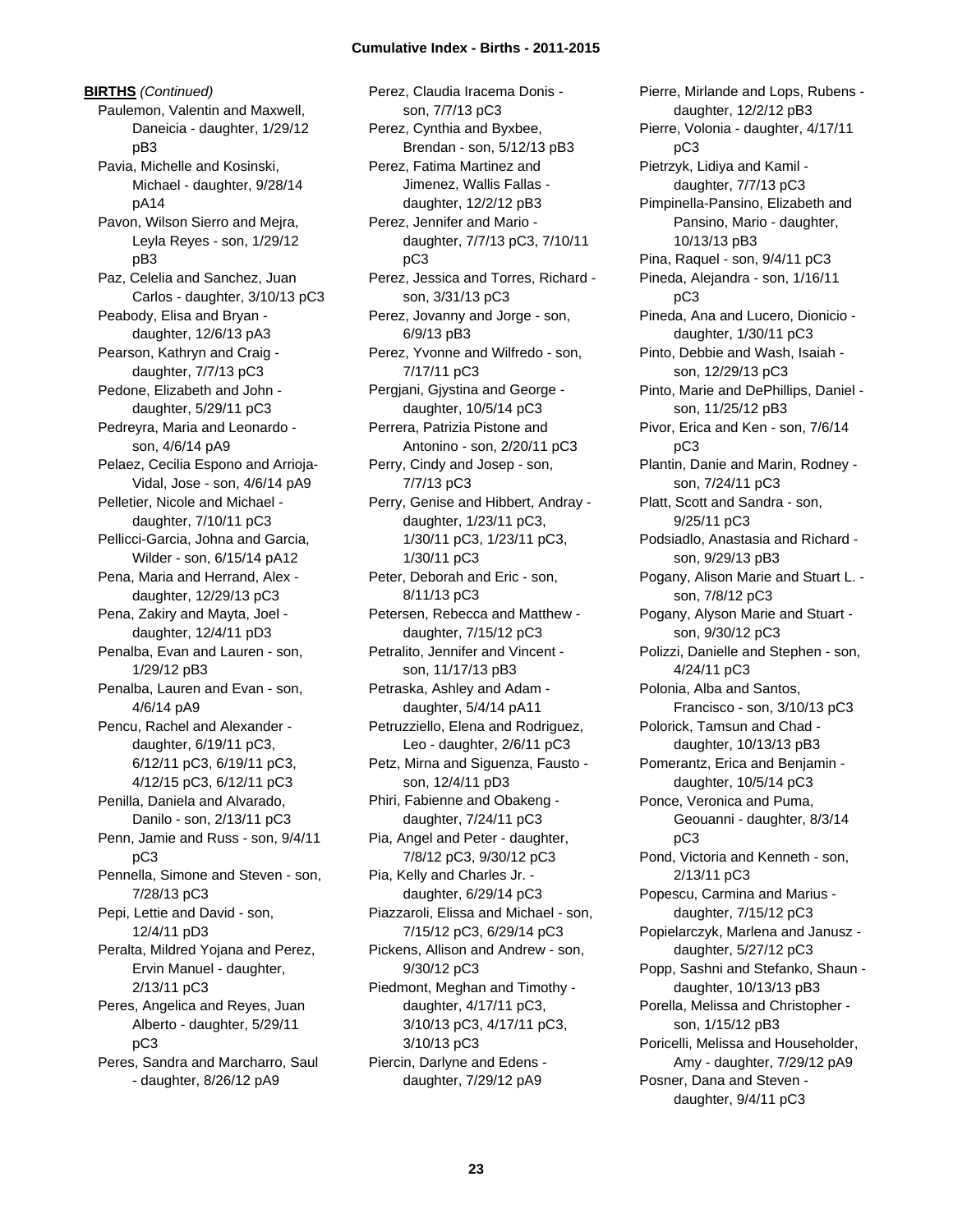**BIRTHS** *(Continued)* Possidento, Joseph and Katie - son, 1/29/12 pB3 Possidento, Katie and Joseph daughter, 3/31/13 pC3 Potdar, Puja and Yenugadhati, Kiran - son, 11/25/12 pB3 Pounds, Christine and Miller, Jerry son, 9/29/13 pB3 Prakash, Madhubala and Krishnamoorthy, Prakash daughter, 11/11/12 pC3 Prakash, Madhubala and Prakash, Krishnamoorthy - daughter, 11/11/12 pC3 Preiss, Jennifer and Donald - son, 10/13/13 pB3 Preldakay, Flora and Gashaj, Lodovik - daughter, 4/24/11 pC3 Presseau, Amanda and Greg - son, 7/7/13 pC3 Presseau, Amanda Stevenson and Greg - son, 3/4/12 pC3 Prinz, Johanna and Skateman, Howard - daughter, 3/10/13 pC3 Procopio, Jennifer and Nashawaty, Christopher - twin sons, 12/6/13 pA3 Prokopiuk, Anna and Kiszkiel, Andrzej - son, 1/23/11 pC3, 1/30/11 pC3, 1/23/11 pC3, 1/30/11 pC3 Provella, Melissa and Christopher son, 11/10/13 pC3 Prunotto, Alison and Joe - daughter, 9/30/12 pC3, 6/24/12 pC3, 9/30/12 pC3, 6/24/12 pC3 Puerto-Meza, Margie and Hernandez-Washington, Quintin - son, 3/10/13 pC3 Pugh, Christy and Splan, Dave daughter, 6/26/11 pC3 Pugh, Vicki and John - son, 2/6/11 pC3 Purdy, Karolina and Steven daughter, 4/12/15 pC3 Puterbaugh, Meaghan and Scott son, 6/15/14 pA12 Putnam, Stephanie and Kurt daughter, 4/10/11 pC3 Puwada, Nagarani and Anil - son, 1/18/15 pC3

Pytel, Aneta and Peter - son, 1/16/11 pC3 Queally, Monica and Michael daughter, 11/25/12 pB3 Queirolo, John Joseph Jr. and Kristin Ann - daughter, 9/16/12 pA9 Queirolo, Kristin Ann and John Joseph Jr. - daughter, 2/20/11 pC3 Quesada, Sandra and Victor - son, 7/29/12 pA9 Quinmague, Arcie - son, 9/9/12 pC3 Quinn, Kate and Mike - son, 11/25/12 pB3 Quinoneq, Silvia Johana and De Leon, Rulaman - daughter, 5/27/12 pC3 Quinones, Anita and Fernandez, Diego - daughter, 10/5/14 pC3 Quiroz, Fanny Alexy and Yanqui, Pablo Javier - son, 7/15/12 pC3 Radtke, Staci and Lorin - son, 2/27/11 pC3 Ragodnanan, Trinelle and Sandoval, Mark - son, 10/5/14 pC3 Ramakrishnan, Indumathia and Komaralingaon, Ananthakrishnan - twin son and daughter, 7/15/12 pC3 Ramesh, Veena and Balachandran, Binu - daughter, 4/6/14 pA9, 5/22/11 pC3 Ramirez, Diana and Laguna, Alexander - son, 6/26/11 pC3 Ramirez, Helen and Cisneros, Francisco - daughter, 7/15/12 pC3 Ramirez, Sheila and William - son, 7/10/11 pC3 Ramos-Arias, Vanessa - son, 10/13/13 pB3 Ramos, Christina and Daniel - son, 11/25/12 pB3 Ramos, Lesbia and Sagastume, Jorge - son, 4/3/11 pC3 Ramos, Luze and Lucero, Rigoberto - son, 3/10/13 pC3 Rand, Veronica Gilbertie and Tim son, 9/9/12 pC3 Rangi, Sharmila and Amit daughter, 4/10/11 pC3

Rappoccio, Rebecca Blecboc and Timothy James - son, 2/19/12 pC3 Ratner, Kelly and Lee - son, 10/7/12 pB3 Raucci, Christiana and Hoenig, Alexander - son, 9/4/11 pC3, 9/11/11 pC11 Ray, Emily and Bruce - daughter, 1/15/12 pB3 Rayment, Devon and Erich daughter, 5/27/12 pC3 Raymond-Guerrier, Roseline and Guerrier, Precie - daughter, 5/27/12 pC3 Razzaque, Nosheen and Asim son, 4/6/14 pA9 Rebello, Melissa and Prinkal daughter, 8/3/14 pC3 Recinos, Corina and Jose Luis son, 12/2/12 pB3 Reddic, Vashti and Holloway, GaBrian - son, 5/22/11 pC3 Redente, Melissa and Matt - son, 9/25/11 pC3 Redniss, Andrea and Jesse - son, 9/15/13 pC3 Redvil, Arisbel and Peterson daughter, 6/15/14 pA12 Reese, Idella and Thompson, Christopher - son, 2/20/11 pC3 Reeves, Erin and Matthew daughter, 10/5/14 pC3 Reguena, Yuki and Troy - son, 10/5/14 pC3 Reidhead, Jennifer and Peter daughter, 10/5/14 pC3 Reidy, Deborah and Brendan - son, 9/2/12 pA9 Reiter, Leslie and Heinen, Chris daughter, 8/3/14 pC3 Rende, Jacqueline and Matthew son, 5/1/11 pC3 Restrepo, Dione Alexandra and Jaramillo, Hernan Martin daughter, 7/15/12 pC3 Retana, Joely and Arias, Edson daughter, 7/29/12 pA9 Retana, Roxana and Duarte, Moris daughter, 2/6/11 pC3 Revanna, Shwetha and Sadasmiv, Vinay Kadam - daughter, 6/29/14 pC3 Revolorio, Flor de Maria and Juan Carlos - son, 9/15/13 pC3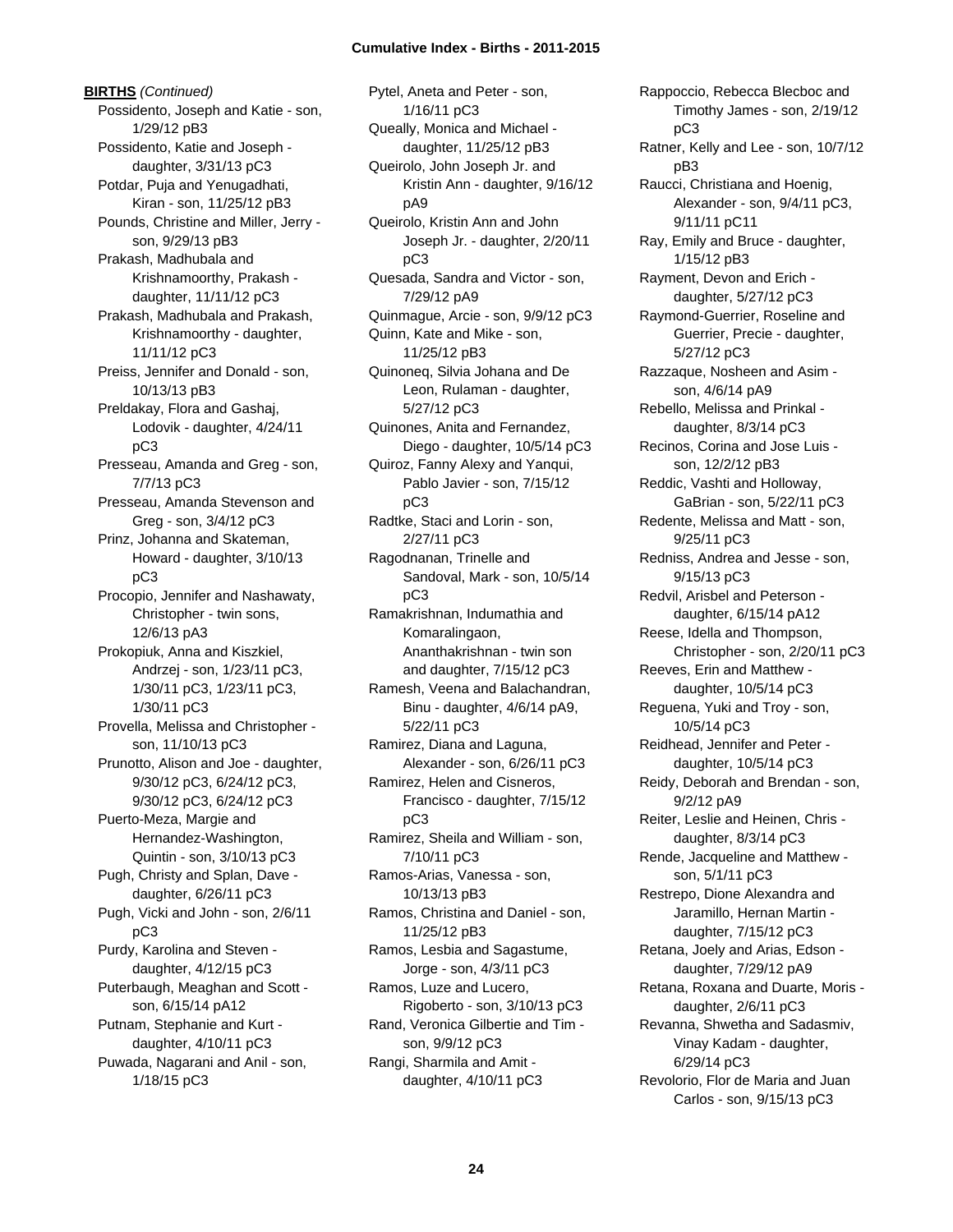**BIRTHS** *(Continued)* Reyes, Ebilin and Orellana, Melecio - son, 2/13/11 pC3 Reyes, Evla and Medina, Oscar son, 9/4/11 pC3 Reyes, Julia and Asencio, Leo daughter, 5/12/13 pB3 Reyes, Julia and Asencio, Leonel Armando - daughter, 8/10/14 pC3 Reyes, Leiday and Carbajal, Sammy - son, 9/4/11 pC3 Reyes, Reina Yamileh and Cesoz, Jose Elias - daughter, 5/25/14 pC3 Reyes, Tatiana and Mendoza, Cesar - son, 11/11/12 pC3 Reynolds, Suzanne and Patrick son, 7/10/11 pC3 Richards, Ariana and Rory - twin son and daughter, 12/2/12 pB3 Richards, Lauren and Chris - son, 1/16/11 pC3 Riha, Bianca Blackman and Matthew - son, 3/9/14 pC3 Rincon, Marcela and Avalos, Scott Robert - daughter, 3/25/12 pC3 Rincon, Stephania and Chamale, Hilton - daughter, 1/6/13 pC3 Riordan, Theresa and Richard daughter, 4/3/11 pC3 Rios, Karla and Victor - daughter, 5/11/14 pA11 Rispoli, Mary and Mattera, Joseph son, 11/4/12 pB3, 11/11/12 pC3 Ritchie, Lisa and Jon - daughter, 11/11/12 pC3 Rivera, Cherylynn and McFarlane, Cash - son, 3/4/12 pC3 Rivera, Elis Rosalva Mendez and Castaneda, Mario Jaime Mendez - daughter, 1/15/12 pB3 Rivera, Helin Ascencio and Duarte, Jensel Estuardo - daughter, 11/10/13 pC3 Rivera, Jennifer and Ricky - son, 8/7/11 pC3, 7/31/11 pC3 Rivera, Jessica and Candray, Melvin - son, 7/7/13 pC3 Rivera, Melissa Osiecki and Jose daughter, 1/23/11 pC3, 1/30/11 pC3, 1/23/11 pC3, 1/30/11 pC3

Rivera, Tamara and Loyala, Edgard - son, 2/13/11 pC3 Riveroll, Kimberly and Kevin - son, 5/22/11 pC3 Rizzetta, Kathrine and Thomas daughter, 2/20/11 pC3 Roarty, Katherine and Brian - son, 4/17/11 pC3 Roberto, Melissa and Matthew son, 11/25/12 pB3 Robertson, Kathleen and Gerard son, 3/9/14 pC3 Robertson, Latasia J'hay and Evans, Ian Zachary daughter, 9/25/11 pC3 Robicheaux,Yu Bee An and Beau daughter, 3/31/13 pC3 Robinson, Althia and Fitzroy daughter, 1/2/11 pC3 Robinson, Jessica and Kenneth daughter, 6/29/14 pC3 Robotti, Molly and Frank - daughter, 11/25/12 pB3 Rocha, Pamela and Kleiton daughter, 10/13/13 pB3 Rodriguez-Vaillant, Edelweis and Vaillant, Marcel - son, 8/11/13 pC3 Rodriguez, Christine Carta and Michael Joseph - son, 9/4/11 pC3 Rodriguez, Jennifer and William daughter, 4/6/14 pA9 Rodriguez, Katherine and Gomez, Alex Misael - daughter, 10/7/12 pB3 Rodriguez, Lillian and Mauricio son, 4/17/11 pC3 Rodriguez, Monika and Carroll, Earl - daughter, 8/19/12 pC3 Rodriguez, Nathaly and Eduardo daughter, 7/17/11 pC3 Roffe, Randy and Michael - son, 11/17/13 pB3 Rogers, Pankti Desai and Gerald Francis - daughter, 5/22/11 pC3 Rogowski, Kathryn and Eric daughter, 11/10/13 pC3 Rokicki, Jennifer and Daniel daughter, 7/15/12 pC3 Roman, Mariros and Lanausse, Guillermo - daughter, 8/3/14 pC3

Roman, Sandra Faviola Guzman and Pezantes, Wilian Leonardo Palacios - son, 7/15/12 pC3 Romero, Elizabeth and Dogomar, Marlon Gustavo - son, 3/24/13 pA11 Romero, Maria and Martinez, Denis - daughter, 9/11/11 pC11 Romero, Milguian and Solorzano, Raul - daughter, 6/9/13 pB3 Romero, Nancy and Sandoval, Yonathan - daughter, 9/29/13 pB3 Romero, Vanessa and Pablo - son, 8/10/14 pC3 Ronan, Darcy and Stephen - son, 7/15/12 pC3, 4/12/15 pC3, 7/15/12 pC3 Rongoe, Toni-Ann and Nick daughter, 3/4/12 pC3 Rorre, Nancy and Loomis, Scott Edward - daughter, 7/24/11 pC3 Rosa-Donch, Marisa and Donch, John Jr. - twin sons, 5/29/11 pC3 Rosado, Pauline and Angel - son, 9/30/12 pC3, 5/27/12 pC3, 9/30/12 pC3, 5/27/12 pC3 Rosales, Amanda and Armando son, 12/16/12 pC4 Rosales, Maria D. Contreras and Rosa, Gilmar de la - daughter, 3/4/12 pC3 Rose, Heather and Jeffrey - son, 7/15/12 pC3 Rose, Jacqueline and Kosiba, Richard Walter - daughter, 6/24/12 pC3 Rose, Julie and Farrell, Christopher Brady - twin daugthers, 11/25/12 pB3 Rose, Kimberly and Schiller, Jefferson William - son, 5/27/12 pC3 Royce, Heather and Sean - son, 1/30/11 pC3 Ruano, Natividad and Vivian - son, 9/25/11 pC3 Ruddy, Jodie and John - son, 7/15/12 pC3 Ruffin, Keandra and Hudson, DeShawn - son, 6/15/14 pA12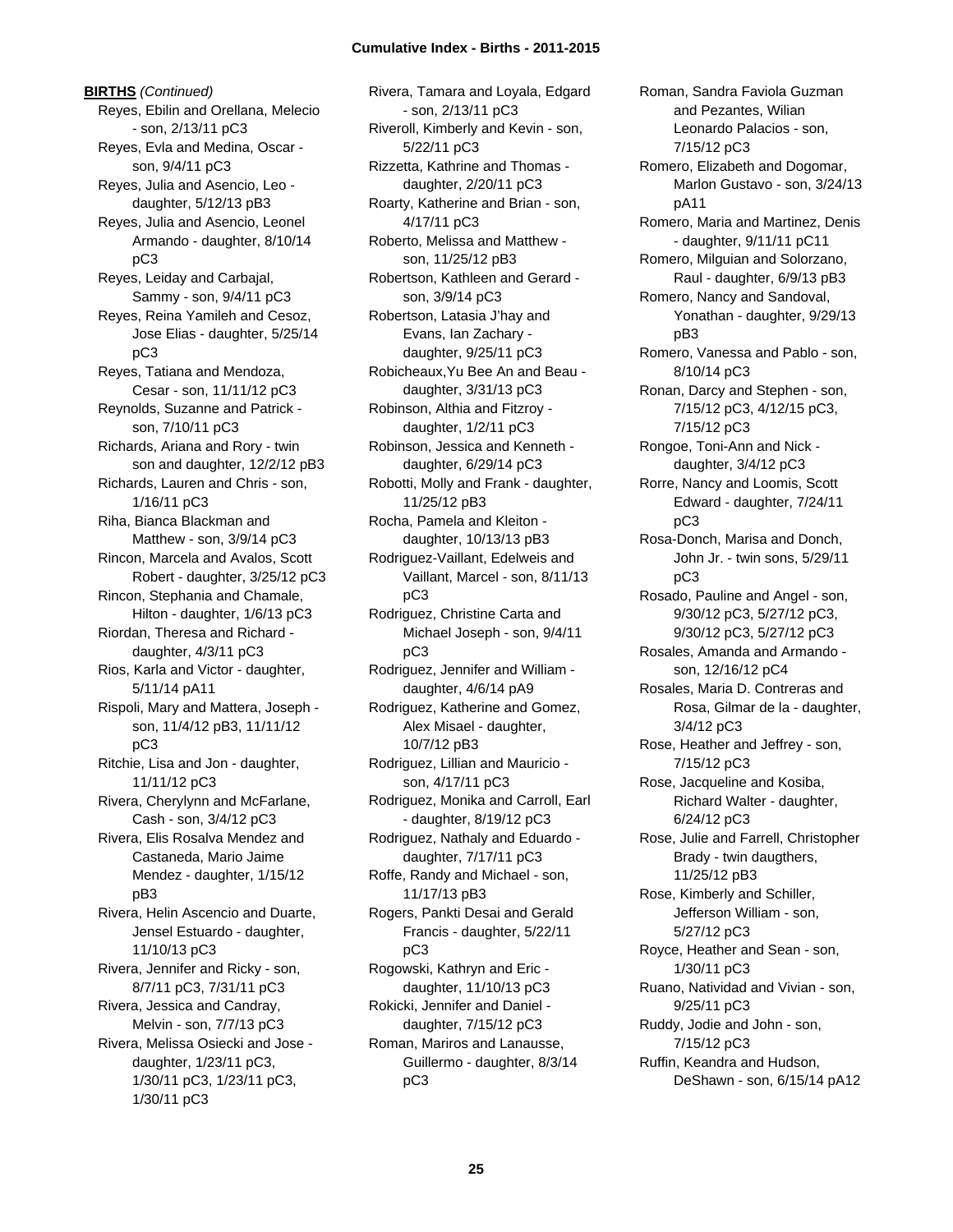**BIRTHS** *(Continued)* Ruggieri, Diane and Erik - daughter, 3/31/13 pC3 Ruggiero, Jason and Michele daughter, 9/4/11 pC3 Ruiz, Gladys and Danny - daughter, 12/2/12 pB3 Rushton, Krystyna and Brian - son, 11/25/12 pB3 Russo, Cesia and Frank - daughter, 2/19/12 pC3 Russo, Oksana and James - son, 2/27/11 pC3 Russo, Stephanie and Bob daughter, 12/2/12 pB3 Rust, Lyndsay and Mead - son, 4/6/14 pA9 Ryan, Lesley and Marco - son, 9/25/11 pC3 Rybczak, Ilona and Otreba, Pawel son, 9/4/11 pC3 Ryckman, Emily and Chris daughter, 11/10/13 pC3 Ryckman, Emily and Chris - son, 7/17/11 pC3 Rysz, Christine and Thomas - son, 7/10/11 pC3 Saavedra, Karol and Aquino, Carlos - daughter, 12/16/12 pC4 Sable, Danielle and Jason daughter, 4/28/13 pB3 Saborge, Karen and Arrevillaga, Yaldyn - daughter, 5/22/11 pC3 Sacomolo, Gresleyly and Argueta, Josue - daughter, 7/15/12 pC3 Sagastome, Jeymi Dayana Yanes and Villeda, Elmer Eli daughter, 10/13/13 pB3 Sahoo, Pallabini and Kumar, Abhijeet - daughter, 9/11/11 pC11 Saint, Geetanjali and Kakar, Saurrabh Kumar - son, 5/25/14 pC3 Sajmolo, Gilberta Guadulupe Alvarez and Campos, Jose Golzalo Vargas - son, 7/15/12 pC3 Saleh, Maisam Nouh and Ahmad daughter, 4/3/11 pC3 Salerno, Alison and Anthony daughter, 7/24/11 pC3, 11/11/12 pC3

Salinas, Nancy and Tello, Miguel daughter, 3/9/14 pC3 Salley, Jamie and Whittaker, Warren - daughter, 9/4/11 pC3 Salvatore, Kelley and Christopher twin daugthers, 7/28/13 pC3 Salvatore, Rachel and Antonio son, 10/5/14 pC3 Salzmann, Jaclyn and Kevin - son, 12/4/11 pD3 Samayoa, Elida Aguilar and Huerta, Israel Cervera - daughter, 12/16/12 pC4 Sampathkumar, Angelina and Kingston, Navin Danielraj son, 8/7/11 pC3, 7/31/11 pC3 Samuels, Jessica and Murren, Patrick - son, 5/25/14 pC3 Samuels, Sara Latosz and Michael daughter, 7/15/12 pC3 Sanabria, Natalia and Patouttas, Brian - son, 8/26/12 pA9 Sanakkayala, Suguna and Palla, Srikanth - daughter, 12/2/12 pB3 Sanchez, Adan Dominguez daughter, 5/26/13 pB3 Sanchez, Luz and Falduot, Giuseppe Sr. - son, 8/19/12 pC3 Sanchez, Priscilla and Edison daughter, 7/15/12 pC3 Sanchez, Wendy and Montoya, Miguel - daughter, 9/4/11 pC3 Sandalo, Maribel and Paul - son, 8/3/14 pC3 Sandepudi, Rukmini and Rarwala, Santosh - son, 6/9/13 pB3 Sandhu, Suman and Pal, Chatar son, 5/29/11 pC3 Sandobar, Hilcia America Ramos and Giron, Otilio Lopez - son, 2/19/12 pC3 Sanford, Michelle and Chris - twin son and daughter, 7/28/13 pC3 Sanford, Michelle and Christopher son, 4/3/11 pC3 Sannapureddy, Sujana and Pamudurthy, Satprem daughter, 2/6/11 pC3 Sanon, Kemlyne and Theodule daughter, 1/23/11 pC3, 1/30/11 pC3, 1/23/11 pC3, 1/30/11 pC3

Santago, Janeth and Marshall, Joseph - son, 11/11/12 pC3 Santiago, Rose Marie and Mawevo, Jose - daughter, 9/11/11 pC11 Santilli, Krista Adams and Stefano son, 4/10/11 pC3 Santisi, Sarah and David daughter, 7/15/12 pC3 Santiz, Angelina Beatriz Montepeque de - daughter, 9/4/11 pC3 Santorella, Julie and Frank daughter, 8/11/13 pC3 Santorella, Julie Ann and Frank Joseph - daughter, 4/24/11 pC3 Santos, Diana Dionelsy Rivera and Mejia, Pedro Alfonso Castillo son, 3/25/12 pC3 Santos, Patricia and Nunez, Eric son, 9/28/14 pA14 Santos, Ramara Dos and Dellevas, Robert - daughter, 6/29/14 pC3 Santoss, Anastasia Destiny and Deras, Carlos Roberto daughter, 5/6/12 pC3 Sanyet, Marilyn - daughter, 2/27/11 pC3 Sapia, Erin and Michael - son, 9/29/13 pB3 Sapione-Sanchez, Susan and Sanchez, David - daughter, 8/7/11 pC3, 7/24/11 pC3 Saquicela, Nely and Villa, Wilson son, 5/29/11 pC3 Saraiva, Janine and Mark - son, 4/3/11 pC3 Saravia, Griselda and Agustin daughter, 5/22/11 pC3 Sathi, Venxata Lakshmi and Ramakanth Reddy - daughter, 4/12/15 pC3 Sauri, Melissa and A. - son, 3/10/13 pC3 Sauri, Melissa and Alfred - son, 5/22/11 pC3 Savarese, Dawn and Moore, Andy daughter, 9/30/12 pC3, 6/24/12 pC3, 9/30/12 pC3, 6/24/12 pC3 Sawant, Anupriya and Shriraj daughter, 5/6/12 pC3 Sayegh, Bernadett Vizi and Gregory - daughter, 2/6/11 pC3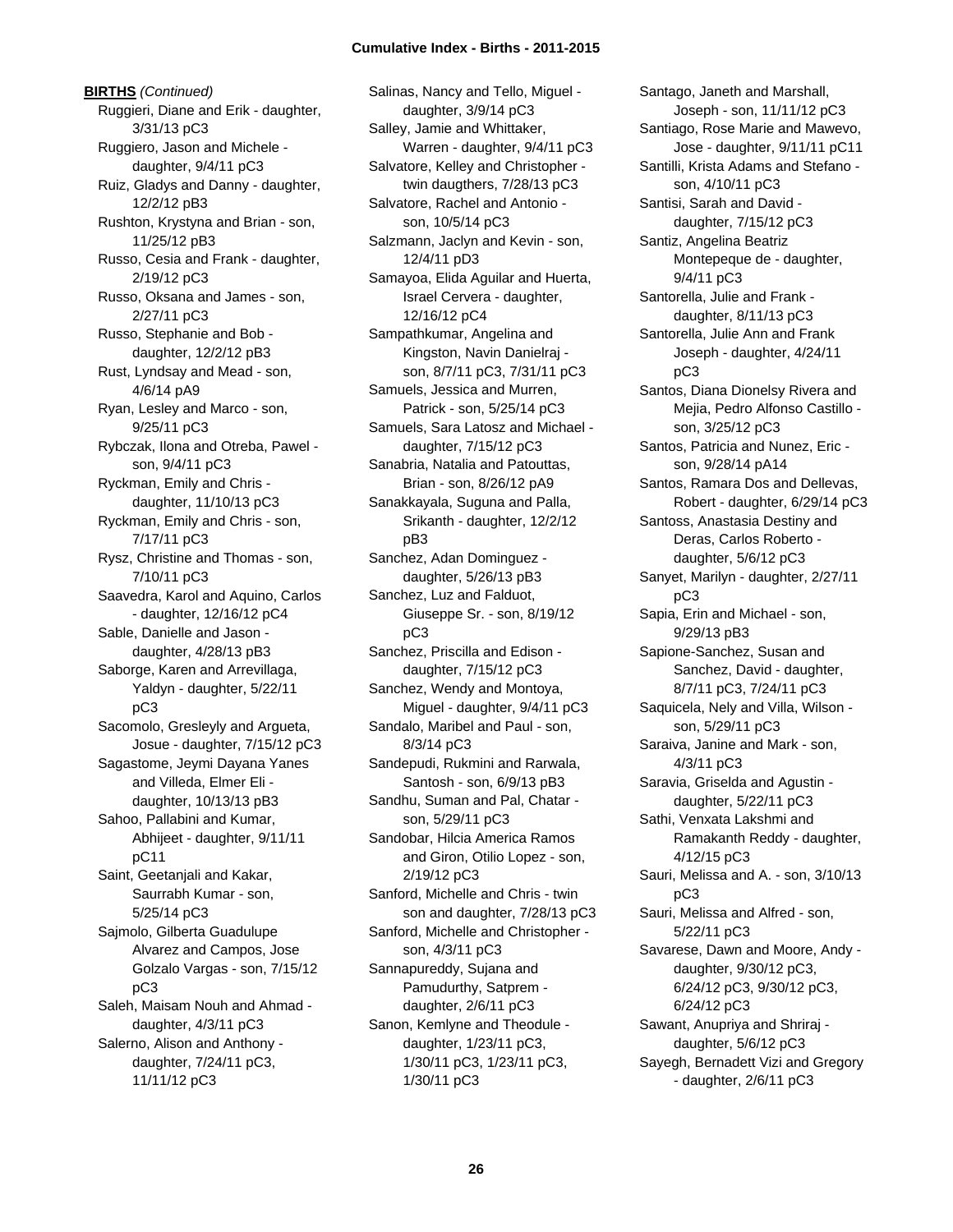**BIRTHS** *(Continued)* Schell, Jackie and Jim - son, 7/15/12 pC3 Schell, Jacqueline and James - son, 6/15/14 pA12 Schenck, Kim and Chip - son, 2/13/11 pC3 Schenck, Kimberly and Charles son, 1/30/11 pC3 Scherr, Lauren and Wyley - son, 5/22/11 pC3, 11/17/13 pB3 Schinella, Megan and Joseph daughter, 11/11/12 pC3 Schioppa, Lorena and Fidalgo, Juan Martin - son, 4/3/11 pC3 Schlechter, Alexa and Aaron daughter, 2/20/11 pC3 Schmidt, Ingrid and Haynie, Troy son, 7/15/12 pC3 Schoen, Sharon and Jim - son, 12/4/11 pD3 Schrade, Margie and George - son, 2/19/12 pC3 Schwartz, Stephanie and Daniel son, 5/26/13 pB3 Sciglimpaglia, Caitlyn and Joshua son, 7/7/13 pC3 Scinto, Gina - daughter, 1/23/11 pC3 Sclafant, Brooke - son, 3/25/12 pC3 Scott, Pamela and Daniel daughter, 7/15/12 pC3 Seabrooks, Breanna and Eduardo, Anthony - son, 8/7/11 pC3, 7/31/11 pC3 Seda, Carlota and Angel - daughter, 8/3/14 pC3 Sellers, Tatania and Bragg, Javon daughter, 4/6/14 pA9 Seltzer, Joy and Douglas daughter, 4/28/13 pB3 Sepulveda, Katherine and Ospina, Ivan - son, 4/10/11 pC3 Serasianghe, Kalani and Rajeeva daughter, 7/7/13 pC3 Serrano, Diana E. and DeFelice, Kevin P. - daughter, 5/6/12 pC3 Serricchio, Amy and Macari, Jerry Jr. - daughter, 6/19/11 pC3, 6/12/11 pC3, 6/19/11 pC3, 6/12/11 pC3 Serricchio, Robin and VIncent - son, 2/24/13 pC3 Sessa, Sherida and Luke - son, 2/19/12 pC3

Sestovi, Orhan and Merima - son, 1/13/13 pC3 Sette, Alicia and Laurence - son, 11/11/12 pC3 Sgritta, Ashley and Christopher daughter, 11/11/12 pC3 Shah, Krupali and Punamiya, Ritesh - son, 6/15/14 pA12 Shah, Rima and Nishchay daughter, 3/10/13 pC3 Shaikh, Asma and Mahammadhanif - son, 4/24/11 pC3 Shaikh, Asma and Mahammed Hanif - daughter, 12/16/12 pC4 Shannon, Kerry and Stephen - son, 3/9/14 pC3 Sharma, Anshul and Vyas, Manu son, 9/4/11 pC3 Sharma, Shweta and Manish daughter, 12/16/12 pC4 Sharma, Tara and Jain, Rakshiet daughter, 9/1/13 pA11 Shaw, Licitania and Keith - son, 4/12/15 pC3 Shearn, Jaclyn and Christopher daughter, 8/19/12 pC3 Sheehy, Lindsay and T.J. daughter, 9/16/12 pA9 Sheeran, Caitlin and Christopher son, 5/4/14 pA11 Sheerin, Nuala and Milburn, Andrew - son, 3/9/14 pC3 Sheikh, Sumara and Fowad - son, 4/12/15 pC3 Shelly-Cummins, Fiona and Nicholas - daughter, 5/27/12 pC3 Shepard, Susan Tomaselli and Justin Henry - daughter, 4/10/11 pC3 Shepherd, Carin and Matthew son, 2/24/13 pC3 Shepherd, Cristina and Eric - son, 12/29/13 pC3 Sherlock, Sara and Karbel, Jason daughter, 3/4/12 pC3 Sherriff, Elizabeth and Brendan son, 4/3/11 pC3 Shetty, Samiksha and Sandeep son, 12/29/13 pC3 Shetty, Shari and Naresh - son, 2/27/11 pC3 Shetty, Shwetha and Harish - son, 4/10/11 pC3

Shevechuk, Olga and Andrew daughter, 10/5/14 pC3 Shiff, Laurie and Jonathan - son, 2/20/11 pC3 Shin, Hey Kyung and Song, Hee Chul - son, 5/11/14 pA11 Shinde, Rupali and Bhilkar, Nitin son, 12/2/12 pB3 Shippee, Cecelia and Griffin, Tahmell - daughter, 11/25/12 pB3, 6/29/14 pC3 Shoemaker, Kari and Drew daughter, 6/19/11 pC3, 6/12/11 pC3, 6/19/11 pC3, 6/12/11 pC3 Shooshan, Alana and Adam - son, 7/15/12 pC3 Shrivastava, Sonia and Vivek - son, 1/18/15 pC3 Shtufaj, Bore and Anton - son, 3/9/14 pC3 Siberon, Tanyalee and Rivera, Jorge - daughter, 2/24/13 pC3 Sidiropoulos, Garyfalia and Avraam - son, 1/23/11 pC3, 1/30/11 pC3, 1/23/11 pC3, 1/30/11 pC3 Sieckhaus, Danielle and Mike daughter, 7/15/12 pC3 Siegner, Carissa and Keith daughter, 6/19/11 pC3, 6/12/11 pC3, 6/19/11 pC3, 6/12/11 pC3 Siepka, Iwona and Pawel daughter, 12/16/12 pC4 Sierra, Lori and Gabriel Jaim - son, 12/29/13 pC3 Signore, Julie and Anthony - son, 7/8/12 pC3, 9/30/12 pC3 Sikorski, Francesca and David daughter, 11/25/12 pB3 Sileo, Danielle and Daniel Jr. - son, 9/15/13 pC3 Sileo, Kim and Marc - daughter, 11/10/13 pC3 Sileo, Maria and Richard - son, 12/2/12 pB3 Silva, Maria de Fatima and Thomas M. - son, 7/15/12 pC3 Silva, Maria deFatima and Thomas M. - son, 7/15/12 pC3 Simblist, Lauren and Jonathan son, 6/29/14 pC3 Simmons, Porsha and McCandies, Anthony - daughter, 5/25/14 pC3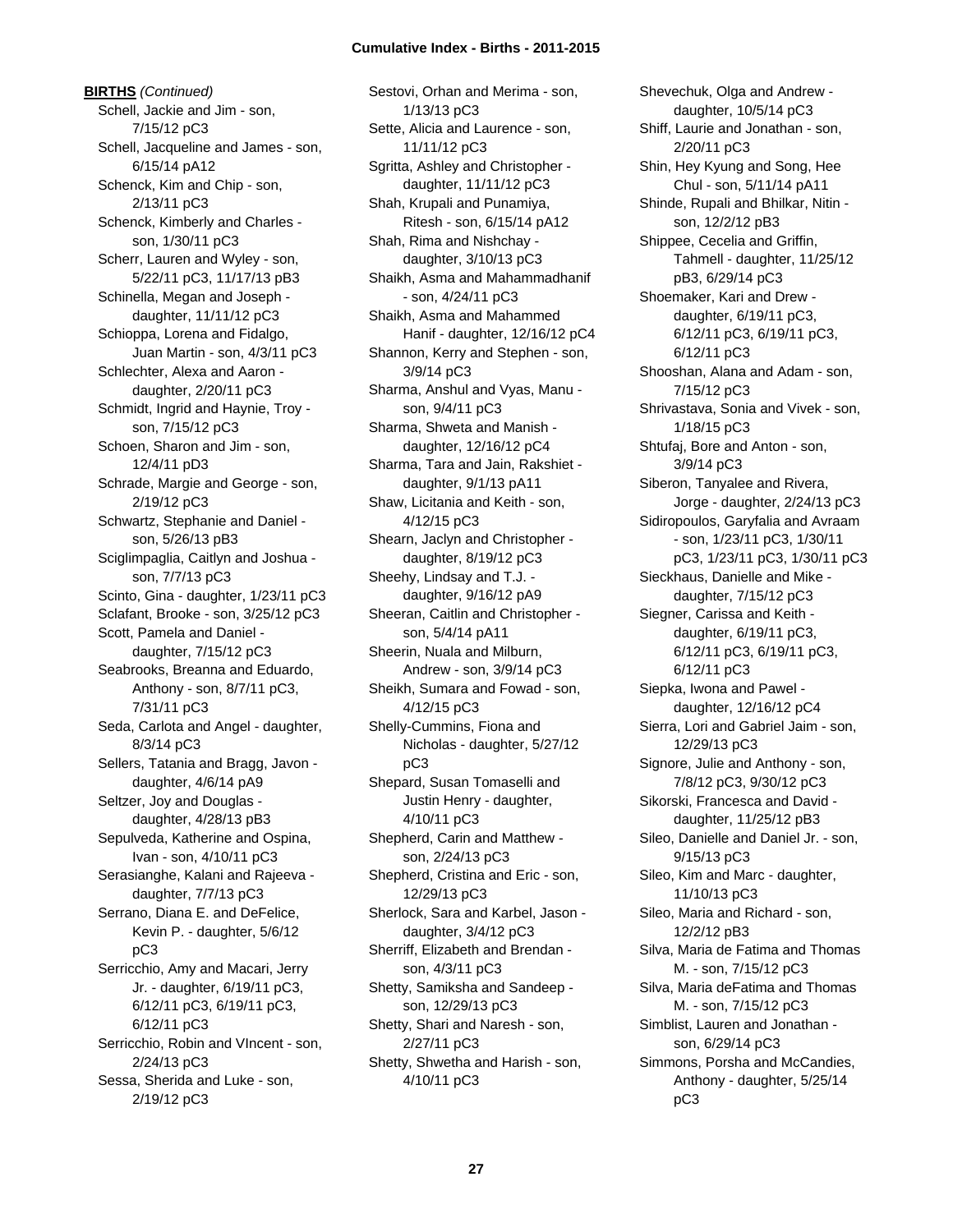**BIRTHS** *(Continued)* Simo, Velinda and Kampaenick, Steven - son, 8/26/12 pA9 Sineglasov, Jennifer and Alex - twin daugthers, 9/4/11 pC3 Singh, Kiran Gadhri Karnail and Nutalapati, Surendra - son, 2/24/13 pC3 Singh, Mallika and Manish daughter, 11/25/12 pB3 Singh, Ritu and Harinder - son, 7/17/11 pC3 Singh, Rumee and Shrestha, Santash - son, 12/4/11 pD3 Singh, Suman and Ravinder daughter, 9/11/11 pC11 Singhal, Nikita and Dani, Lokesh daughter, 9/15/13 pC3 Singhal, Sonali and Anand daughter, 5/25/14 pC3 Sinha, Namrata and Kumar, Chiranjeev - son, 10/13/13 pB3 Siri, Ana and Castillo, Billely - son, 8/19/12 pC3 Sirigari, Sowmya and Sherla, Mohan - son, 12/16/12 pC4 Sisouvong, Oulaykhone and Phimmanosack, Anousith son, 9/15/13 pC3 Sisto, Laura and Carozza, Michael daughter, 8/7/11 pC3, 7/31/11 pC3 Skidmore, Abigail and Scott daughter, 11/10/13 pC3 Sklar, Hallie and Jamie - son, 5/29/11 pC3 Sklar, Shirah and Daniel - twin sons, 5/25/14 pC3 Skura-Jackowski, Laura and Jackowski, Edward - son, 5/4/14 pA11 Slopaz, Lauren Renee and Daunais, Derek Edward - son, 9/4/11 pC3 Smail, Genevieve and Peter daughter, 9/1/13 pA11 Small, Jessica and Kevin - son, 11/17/13 pB3 Small, Victoria and Peter - son, 11/25/12 pB3 Smith-Facey, Samantha and Facey, Dwayne - daughter, 7/17/11 pC3 Smith, Aija and Astin, Derrick daughter, 12/16/12 pC4

Smith, Alycia - son, 4/3/11 pC3 Smith, Catherine and Stuart - son, 5/26/13 pB3 Smith, Devon and Braia, Scott daughter, 9/25/11 pC3 Smith, Diana Lynn and Foreman, Deon Jerome - son, 3/9/14 pC3 Smith, Jessica and Salvato, Jonathon - son, 11/11/12 pC3 Smith, Kelly - son, 12/4/11 pD3 Smith, Odessa and Scott, Rodney son, 11/11/12 pC3 Smith, Rebecca and Kondratowicz, Matthew - son, 8/11/13 pC3 Smith, Shayla and Robert - son, 9/4/11 pC3 Smith, Stacey and Shane daughter, 12/29/13 pC3 Snaider, Elizabeth and Hayes, Matthew - son, 9/15/13 pC3 Sogukoglu, Marina and Eftal daughter, 12/29/13 pC3 Sokoli, Bruna - son, 8/3/14 pC3 Soleng, Christina and Bard daughter, 5/6/12 pC3 Soleng, Christina and Bard - son, 5/25/14 pC3 Soler, Rosibel and Bonillo, Olvin daughter, 9/15/13 pC3 Soliman, Ingi and Hemdan, Ali daughter, 6/9/13 pB3 Soliman, Ingi and Hemdan, Aly son, 5/22/11 pC3 Solomon, Judy and Jonathan - son, 7/7/13 pC3 Somma, Adriana and Randy daughter, 5/29/11 pC3 Songoo, Krislyn Anne and Umali, Ferdinand Emmanuel R. son, 5/6/12 pC3 Sorbo, Michelle and Peter daughter, 10/12/14 pA11 Soto, Alexandra and Omar - son, 11/25/12 pB3 Soto, Emily and Hernandez, Wilder daughter, 5/6/12 pC3 Soto, Emily and Velsco, Raul - son, 5/12/13 pB3 Souris, April and Nick - twin son and daughter, 1/15/12 pB3 Spano, Diana and Christopher daughter, 1/16/11 pC3 Spetsaris, Bonnie and Konstantinos - daughter, 10/12/14 pA11

Spetsaris, Bonnie and Konstantinos - son, 9/9/12 pC3 Spielman, Samantha and James daughter, 8/19/12 pC3 Spindola, Jennifer and Hugo - son, 9/11/11 pC11 Springer, Brooke and Joshua - son, 8/11/13 pC3 Springer, Latisha - daughter, 9/4/11 pC3 Squire, Chelsea and Batts, Keith son, 4/3/11 pC3 Sreedhar, Harshni and Chandran, Diwakar - son, 5/1/11 pC3 Srinivasan, Jothi and Murali, Shrikant - daughter, 11/11/12 pC3 St. Paul, Bety Cilis and Francois Patrick - son, 9/29/13 pB3 Stacey, Jessica and Gregory - son, 4/6/14 pA9 Stanley, Lindsay and John daughter, 11/10/13 pC3 Starno, Jie and David - daughter, 3/9/14 pC3 Stecher, Claudia and Edward - son, 7/17/11 pC3 Stein, Rachel and David - son, 9/30/12 pC3 Steiner, Tonya and Andrew - son, 5/25/14 pC3 Stembridge, Shatiqua and Newton, Dennis - daughter, 7/29/12 pA9 Stetsko, Lesya and Andriy - son, 11/10/13 pC3 Stevens, Aisha and Smith, Brandon - daughter, 3/10/13 pC3 Stewart, Alexis Marguerite and Edward Patterson - daughter, 2/19/12 pC3 Stewart, Julia and Douglas - son, 5/11/14 pA11 Stewart, Lia and Andrew - daughter, 1/18/15 pC3 Sthapit, Engela and Rajkarnikar, Bikash - son, 4/24/11 pC3 Stierle, Lisa and Jon - twin sons, 11/17/13 pB3 Stoyak, Kristi Lynn and Olsen, Christopher - daughter, 5/12/13 pB3 Strempel, Tara and Daniel daughter, 11/11/12 pC3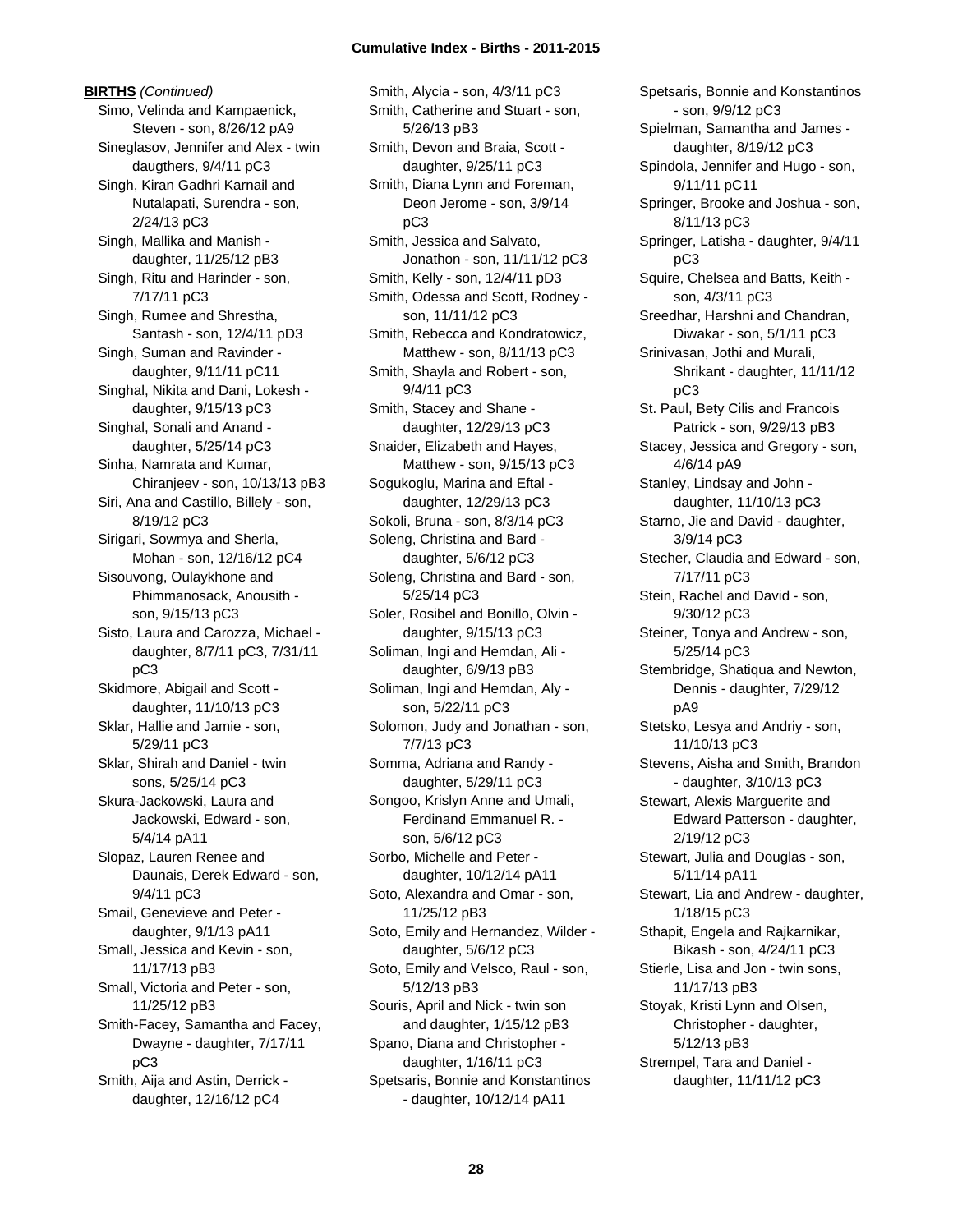**BIRTHS** *(Continued)* Strickland, Chi Quana and Knight, Ryan - son, 2/24/13 pC3 Stroud, Shamara and Maple, Tavon - son, 7/15/12 pC3 Struble-Nirmaier, Christine and Nirmaier, Terrence - twin son and daughter, 3/10/13 pC3 Strutt, Jennifer and Warren - son, 4/24/11 pC3 Stuart, Michele and Kelly - son, 2/24/13 pC3 Stuifzand, Amy and Rene - son, 3/9/14 pC3 Suarez, Magda and Bonilla, Johnny - daughter, 10/13/13 pB3 Suarez, Nicole and Javier daughter, 9/29/13 pB3 Sucic, Elizabeth and Marko - son, 6/15/14 pA12 Sucic, Elizabeth Fulton and Marko Jakov - daughter, 5/6/12 pC3 Sukumaran, Senthil and Gaynthri daughter, 5/27/12 pC3 Sukumaran, Senthil and Graynthri daughter, 9/30/12 pC3 Sullins, Darayne and Daniel, Jamaal - son, 8/11/13 pC3 Sullivan, Mary and Daniel - twin son and daughter, 12/4/11 pD3 Sullo, Danielle and Torzilli, Jason daughter, 7/17/11 pC3 Sultana, Afroza and Jahangir, Mohammed - daughter, 3/31/13 pC3 Summerton, Andrea and Perrella, Vincent - daughter, 2/24/13 pC3 Summerton, Andrea and Perrella, Vincent III - daughter, 7/24/11 pC3 Summerton, Tami and Stephen Jr. son, 1/18/15 pC3 Sundharesan, Priyaa Sree and Hari Mudikondan - son, 1/13/13 pC3 Supple, Michelle and Ryan daughter, 5/4/14 pA11 Suresh, Shraddha and Ravishankar - daughter, 2/19/12 pC3 Swain, Supriya and Santak - son, 6/26/11 pC3 Sydlansky, Amy and Paul daughter, 6/26/11 pC3

Sylvain, Dievla Fleury and Mileado daughter, 9/25/11 pC3 Szajkowska, Alexandra and Badr, Amr - son, 5/22/11 pC3 Taber, Maxine and Maradiaga-Romero, Arnulfo - daughter, 7/7/13 pC3 Tahir, Sana and Imran - daughter, 2/24/13 pC3 Talnagi, Erika and Bourta, Hassan daughter, 7/7/13 pC3 Tandon, Mona and Rohan daughter, 11/25/12 pB3 Tang, Xiying and Gul, Zarri - son, 4/12/15 pC3 Tangen, Lily and Magnus daughter, 10/13/13 pB3 Tarantino, Shira and Allie daughter, 12/4/11 pD3 Tarkanicova, Eva and Malik, Dusan - daughter, 1/13/13 pC3 Tassara, Marina and Azumendi, Sebastian - twin son and daughter, 1/15/12 pB3 Tassiello, Kristen and Kordas, David - son, 2/13/11 pC3 Tatum, Rebecca and Ling, Erik daughter, 5/25/14 pC3 Tavarex, Meltra and Diaz, Charlis son, 1/16/11 pC3 Taveras, Melissa and Ortiz, Hector Arnoldo - son, 1/2/11 pC3 Taylor, Krystal and Baldwin, Charles Aaron - daughter, 7/24/11 pC3 Taylor, Neisha and Davis, Derrick son, 9/29/13 pB3 Tegano, Christopher and Elizabeth son, 9/30/12 pC3 Tegano, Elizabeth and Christopher son, 6/24/12 pC3 Tellez, Laura and Helbert - son, 5/27/12 pC3 Temoche, Alicia and David - twin daugthers, 9/4/11 pC3 Teply, Pavel and Martina - son, 5/29/11 pC3 Terenzio, Antonette and Gene daughter, 2/19/12 pC3 Terra, Michele and Benjamin daughter, 9/28/14 pA14 Terry, Alissa and Stephen daughter, 9/4/11 pC3 Testa, Janine and Michael daughter, 9/4/11 pC3

Tetrault, Michelle and Barwinski, Matt - daughter, 1/30/11 pC3 Thawley, Gina Marino and Drew son, 9/4/11 pC3 Thielen, Mary and Eric - son, 8/19/12 pC3 Thiemann, Jennifer and Clark daughter, 10/12/14 pA11 Thoma, Heidi and McKenney, Darren - daughter, 7/15/12 pC3 Thomas, Chidma and Adrian daughter, 11/17/13 pB3 Thomas, Medha and Skaria - son, 2/20/11 pC3 Tobin, Laura and Seth - daughter, 5/26/13 pB3 Toczek, Jarmila and Martin - son, 2/13/11 pC3 Todd, Nisha and Jeffrey - daughter, 8/19/12 pC3 Tolentino, Sabina and Gonzalez, Vicente - daughter, 9/29/13 pB3, 10/13/13 pB3 Tomaselli, Cecile and Dan - son, 9/29/13 pB3 Tomaselli, Cecile and Daniel - son, 9/11/11 pC11 Tomasino, Anthony and Kate - son, 1/29/12 pB3 Tong, Elizabeth Hotchkiss and William Morten - son, 7/17/11 pC3 Torcasio, Jeanette and llantin, Javie - daughter, 11/11/12 pC3 Torkamani, Aneta and Christopher daughter, 7/28/13 pC3 Torres, Brendaliz - son, 5/4/14 pA11 Torres, Glenda and Polanco, Omar son, 7/15/12 pC3 Torres, Jenice and Saunders, Derrick - daughter, 6/9/13 pB3 Torres, Nancy and Rodriguez, Daniel - son, 6/29/14 pC3 Torres, Rosemary and Smith, Michael Lee - son, 8/11/13 pC3 Tortora, Nicole and Sarceno, Luis son, 8/11/13 pC3 Traxler, Jennifer Lynn and Walker, Christian Chason - daughter, 5/25/14 pC3 Tripolitsiotis, Maren and Matthew daughter, 12/29/13 pC3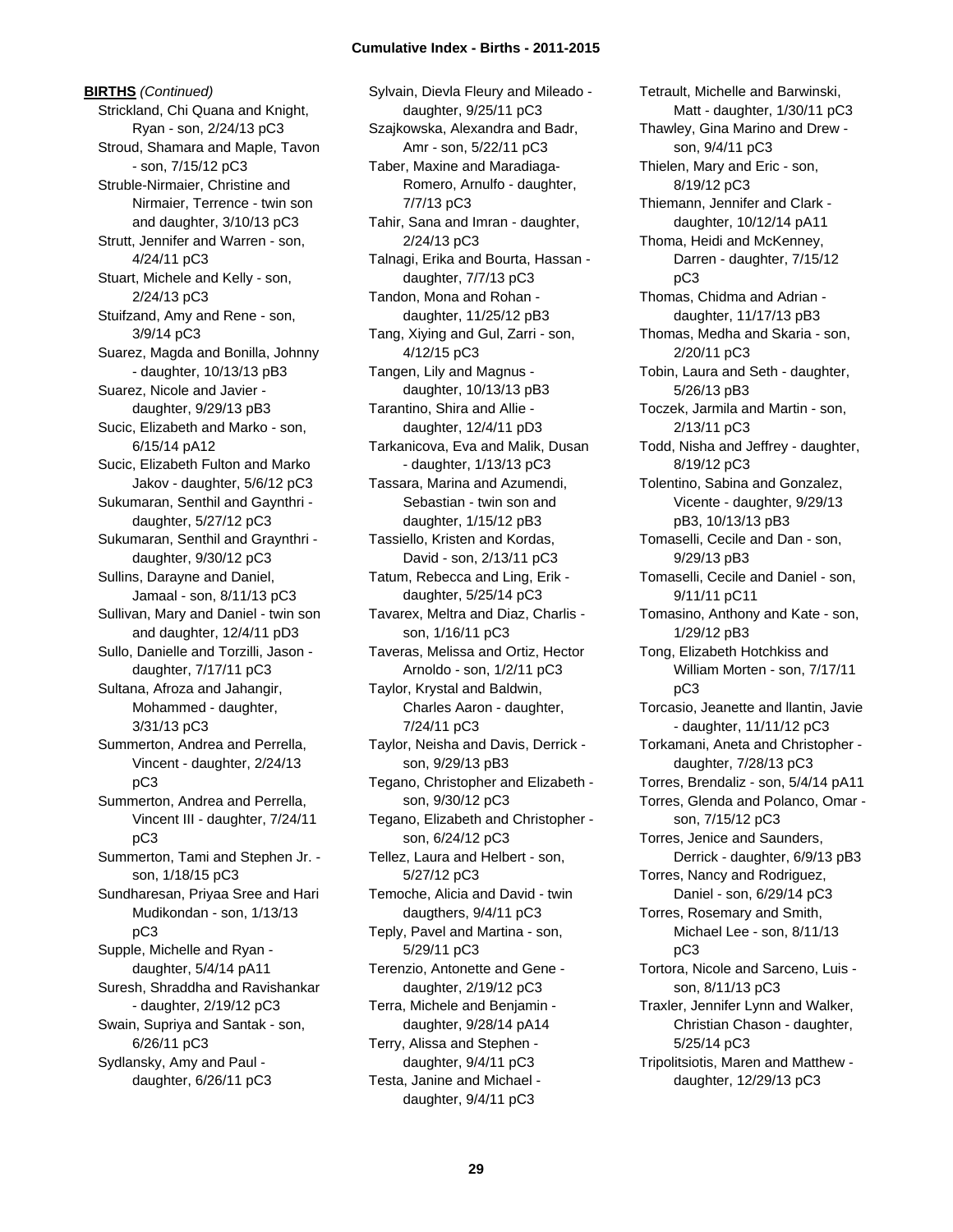**BIRTHS** *(Continued)* Tripolitsiotis, Maren Ferro and Matthew Steven - daughter, 4/10/11 pC3 Tripolitsiotis, Michelle and Mark son, 8/19/12 pC3 Troy, Tanya and Chris - daughter, 7/7/13 pC3 Trusty, Allison - son, 12/16/12 pC4 Trzeciak, Sylvia and Mateusz - son, 6/15/14 pA12 Tsapko, Olma and Stepan daughter, 8/3/14 pC3 Tsiropoulos, Evangelia and Lefteri daughter, 5/1/11 pC3 Tu, Claudia and Tony - daughter, 8/19/12 pC3 Tuccinardi, Tricia and Iglesias, Leo son, 7/15/12 pC3 Tullefsen, Berna and Matthew son, 2/6/11 pC3 Tuminski, Lori and Robert - son, 9/16/12 pA9 Tummala, Bhargavi and Pavan daughter, 6/26/11 pC3 Turbaba, Tetyana and Reymer, George - daughter, 9/15/13 pC3 Turcanu, Tatiana and Alexandru son, 5/6/12 pC3 Turullols, Cathy and Alejandro daughter, 7/7/13 pC3 Turzer, Shana and Quinlan, Chet son, 8/26/12 pA9 Tustanovsky, Alina and Mykola daughter, 5/26/13 pB3 Updike, Kara and Daniel - twin sons, 9/1/13 pA11 Uraga, Olivia and Trujillo, Victor daughter, 5/26/13 pB3 Uram, Marzena and Robert - son, 5/26/13 pB3 Uzar, Romana and Mark - son, 10/7/12 pB3 Vaccaro-Jones, Rebecca and Jones, Patrick - twin son and daughter, 8/10/14 pC3 Vajje, Sowjanya and Punukollu, Sudhir - daughter, 3/25/12 pC3 Valbuena, Olga and Luis daughter, 8/11/13 pC3 Valderrama, Annie and Vicente Jorge - daughter, 5/27/12 pC3

Valentine, Shamyia and Charlestin, Glachan - daughter, 9/16/12 pA9 Valentine, ShaQueen and Tabon, Jamaal - son, 4/6/14 pA9 Valle, Katty Puente Rojas de Valle and Gabriel - son, 7/15/12 pC3 Vallejo, Maria and Marquez, Fernando - son, 7/7/13 pC3 Valouktzis, Beata and George son, 9/1/13 pA11 Van Dusen, Kristen and Matthew son, 8/11/13 pC3 Van Dussen, Kate and Jasondaughter, 2/20/11 pC3 Van Wormer, Alix and Jason daughter, 3/24/13 pA11 Vandall, Carolyn and Peter - son, 7/10/11 pC3 Vander-Elst, Caran and Parenty, Carl - daughter, 7/8/12 pC3 Vander-Elst, Caron and Parenty, Carl - daughter, 9/30/12 pC3 Vanessa, Fabre and Wanto, Polynice - son, 9/16/12 pA9 Vankayala, Savitha and Sonil daughter, 11/25/12 pB3 VanNorden, Asya and Gray, Shane son, 1/16/11 pC3 Varner, Carolina and Aaron - triplet daugthers, 9/4/11 pC3 Vasquez, Carol Johana Gonzalez and Alcala, Jose - daughter, 2/19/12 pC3 Vasquez, Marleny and Sandoval, Jose - daughter, 8/10/14 pC3 Vaughn, Tiffany and Plowden, Jaron - son, 6/29/14 pC3 Vavoulidis, Lauren and Frank daughter, 12/2/12 pB3 Vayugundla, Lakshmi and Chenchusuresh - daughter, 9/28/14 pA14 Vazquez, Annamaria and Jose Jr. son, 1/30/11 pC3 Vazquez, Brenda and Eduardo daughter, 8/10/14 pC3 Vazquez, Brenda and Eduardo son, 5/27/12 pC3 Vazquez, Jesseca - son, 5/26/13 pB3 Vazquez, Taina and William daughter, 3/24/13 pA11 Velasco-Stahl, Amanda and Stahl, Eric - daughter, 10/7/12 pB3

Velasquez, Nemesis and Kevin daughter, 8/10/14 pC3 Velez, Amy and Omal - son, 11/10/13 pC3 Velez, Martha and Milton, Robert Che - son, 7/7/13 pC3 Velez, Patricia and Little, Demetrius D. - son, 4/24/11 pC3 Veliz, Becky and Jesus - daughter, 11/25/12 pB3 Velugula, Venkata Satya Raga Lavanya and Hemakumar daughter, 5/1/11 pC3 Ventrella, Melissa and Justin daughter, 9/30/12 pC3, 8/26/12 pA9, 9/30/12 pC3, 8/26/12 pA9 Ventura, Karla Patricia and Martinez, Mario Alexis - son, 9/16/12 pA9 Vergara, Maribell and Rodriguez, Jesus - son, 1/13/13 pC3 Vergara, Marie and Nicholas daughter, 3/10/13 pC3 Vermeer, Carolyn and Ditlevsen, Peter - son, 4/24/11 pC3 Verne, Rose-Hermon and Quetant, Volvick Pierre - daughter, 3/9/14 pC3 Vernet, Iverna and Serge - son, 9/25/11 pC3 Verpoorten, Caroline and Gregory daughter, 8/26/12 pA9 Versaggi, Alison and Ross - son, 11/25/12 pB3 Verses, Laura and Jeff - daughter, 8/19/12 pC3 Vetter, Renee and Robert daughter, 7/15/12 pC3 Vetter, Renee and Robert - son, 10/5/14 pC3 Victory, Karne and Wilson, Ricky son, 9/4/11 pC3 Viera, Jessica and Abraham Jr. son, 5/12/13 pB3 Viera, Judy and Castano, Hector daughter, 9/1/13 pA11 Viesto, Danielle and Bobby daughter, 7/24/11 pC3 Viesto, Danielle and Bobby - son, 3/10/13 pC3 Vijayan, Veena and Raghavan, Rajeev - daughter, 4/12/15 pC3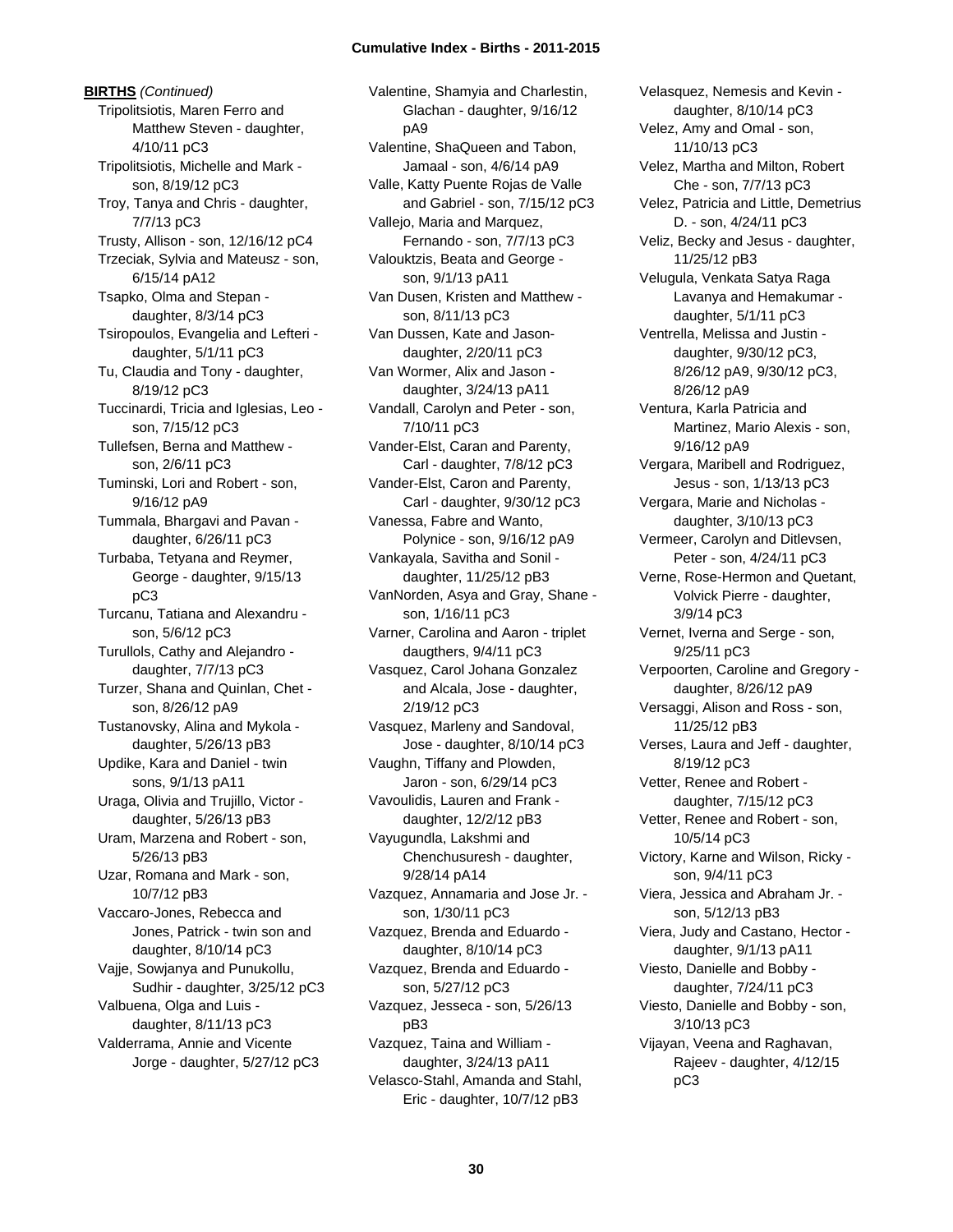**BIRTHS** *(Continued)* Vila, Sara and Quispe, Dany - son, 11/11/12 pC3 Villafuerte, Angelina and Cruz, Miguel - son, 1/18/15 pC3 Villalba, Katherine and Rabbitt, Ian daughter, 5/25/14 pC3 Villalobos, Alicia and Kravar, Joseph - daughter, 5/12/13 pB3 Villanueva, Marcela and Arana, Victor - daughter, 7/24/11 pC3 Villanueva, Mylko and Patricia son, 1/29/12 pB3 Villar, Catalina and Garcia, John son, 2/13/11 pC3 Villatuerte, Claudia Choy and Villeda, Norbin Galeano daughter, 3/25/12 pC3 Villeda, Flor de Maria Jolon and Rodriguez, Leo - son, 7/28/13 pC3 Vinci, Sudasamorn and Paul - son, 9/4/11 pC3 Vitti, Antonio and Stefanie - son, 1/29/12 pB3 Vitucci, Katherine and Richard daughter, 8/11/13 pC3 Viveros, Christina and Marshall, Kevin - son, 2/6/11 pC3 Vongxay, Jenny and Betancourt, Bruce - daughter, 4/3/11 pC3 Vorozhbitskiy, Lily and Alex daughter, 4/28/13 pB3 Vovk, Maryna and Kotsopey, Igor son, 8/10/14 pC3 Vunk, Christina and Michael daughter, 11/17/13 pB3 Vuoso, Brianna and Hazzard, Matthew G. Sr. - son, 7/7/13 pC3 Vuoso, Brianna M. and Hazzard, Matthew G. - son, 5/22/11 pC3 Wade, Megan and Chad - daughter, 6/15/14 pA12 Wake, Savannah and Josh daughter, 12/4/11 pD3 Walker, Joi and Jordan, Anthony son, 3/10/13 pC3 Walker, Sara and Ryan - son, 10/7/12 pB3 Wall, Aya and William - son, 2/19/12 pC3 Walsh, Jill Polcer and Time daughter, 7/10/11 pC3

Walsky, Meredith and Reid daughter, 6/12/11 pC3, 6/19/11 pC3, 6/12/11 pC3, 6/19/11 pC3, 10/13/13 pB3 Walters, Simone and Ronald daughter, 3/9/14 pC3 Walters, Simone Vanessa and Ronald George Jr. - daughter, 4/24/11 pC3 Wandzel, Urszula and Andrew daughter, 7/15/12 pC3 Wappler, Krissy and John daughter, 12/16/12 pC4 Wappler, Krissy and John - son, 7/10/11 pC3 Ware, Mary and Epps, Derrick daughter, 3/9/14 pC3 Warren, Francesca and Russell twin daugthers, 8/19/12 pC3 Warren, Meggan and Joseph Jr. son, 3/25/12 pC3 Wartinbee, Denise and Jim - son, 8/26/12 pA9 Washington, Keneeta and Foskey, Quentin - daughter, 7/7/13 pC3 Wasil, Christina and Robert - son, 5/22/11 pC3 Watkin, Blonesha and Hampton, Kevin - daughter, 1/13/13 pC3 Watson, Katie and Matt - son, 7/7/13 pC3 Watters, Carlyne and William - son, 2/13/11 pC3 Wax, Kristin and P.J. - daughter, 6/29/14 pC3 Weaver, Amanda and Joe daughter, 10/5/14 pC3 Weaver, Elaina and Chris - son, 3/24/13 pA11 Webber, Cari and Alan - son, 2/6/11 pC3 Weber, Jennifer and Ryan daughter, 12/16/12 pC4 Webster, Faith - son, 9/30/12 pC3 Webster, Kelly and Taffur, Elvis daughter, 12/4/11 pD3 Webster, Tashina and Andre Sr. daughter, 11/11/12 pC3 Weglarz, Grzegorz and Natasha son, 9/4/11 pC3 Weglarz, Natasha and Grzegorz daughter, 3/31/13 pC3 Weiss, Josie and Scott - son, 5/25/14 pC3

Weiss, Lisa and Sabia, James son, 8/26/12 pA9 Weiss, Tracy and McCollom, Jordan - daughter, 6/19/11 pC3 Wells, Amber and Williams, Jermaine Sr. - son, 6/9/13 pB3 Wells, Lisa-Marie and Frank - son, 7/15/12 pC3 Wendell, Erica and Sean - son, 5/4/14 pA11 Westby, Marion and Elliott, Bob daughter, 9/25/11 pC3 Westby, Marion and Elliott, Robert son, 10/5/14 pC3 Wheelin, Leslie and Brian - son, 5/26/13 pB3 Whelen, Jennifer and John - son, 9/28/14 pA14 Whitbread, Laura Maffucci and Brian - son, 7/15/12 pC3 White, Amanda and Cameron - son, 10/12/14 pA11 White, Dana and Zachary daughter, 9/25/11 pC3 White, Daniele and Roger daughter, 9/25/11 pC3 White, Elena and Ted - son, 1/2/11 pC3 White, Terry and Ranganathan, Anand - son, 10/13/13 pB3 Whitman-Singh, Amanda and Singh, Anant - daughter, 3/25/12 pC3 Whitters, Deyanne and John - son, 7/17/11 pC3 Whitty, Joseph and Caroline - son, 11/17/13 pB3 Wiggins, Keshana and Jerome Sr. son, 4/10/11 pC3 Wililams, Sarah and Anthony - son, 7/24/11 pC3 Wilinink, Laura and Bamberger, Joseph - son, 4/10/11 pC3 Wilkinson, Katie and Augie daughter, 9/15/13 pC3 Willard, Jodie and James daughter, 1/6/13 pC3, 10/12/14 pA11 Williams, Alina and Mathurin, Jeff daughter, 11/25/12 pB3 Williams, Asia - daughter, 10/12/14 pA11 Williams, Beth and Rob - daughter, 11/11/12 pC3